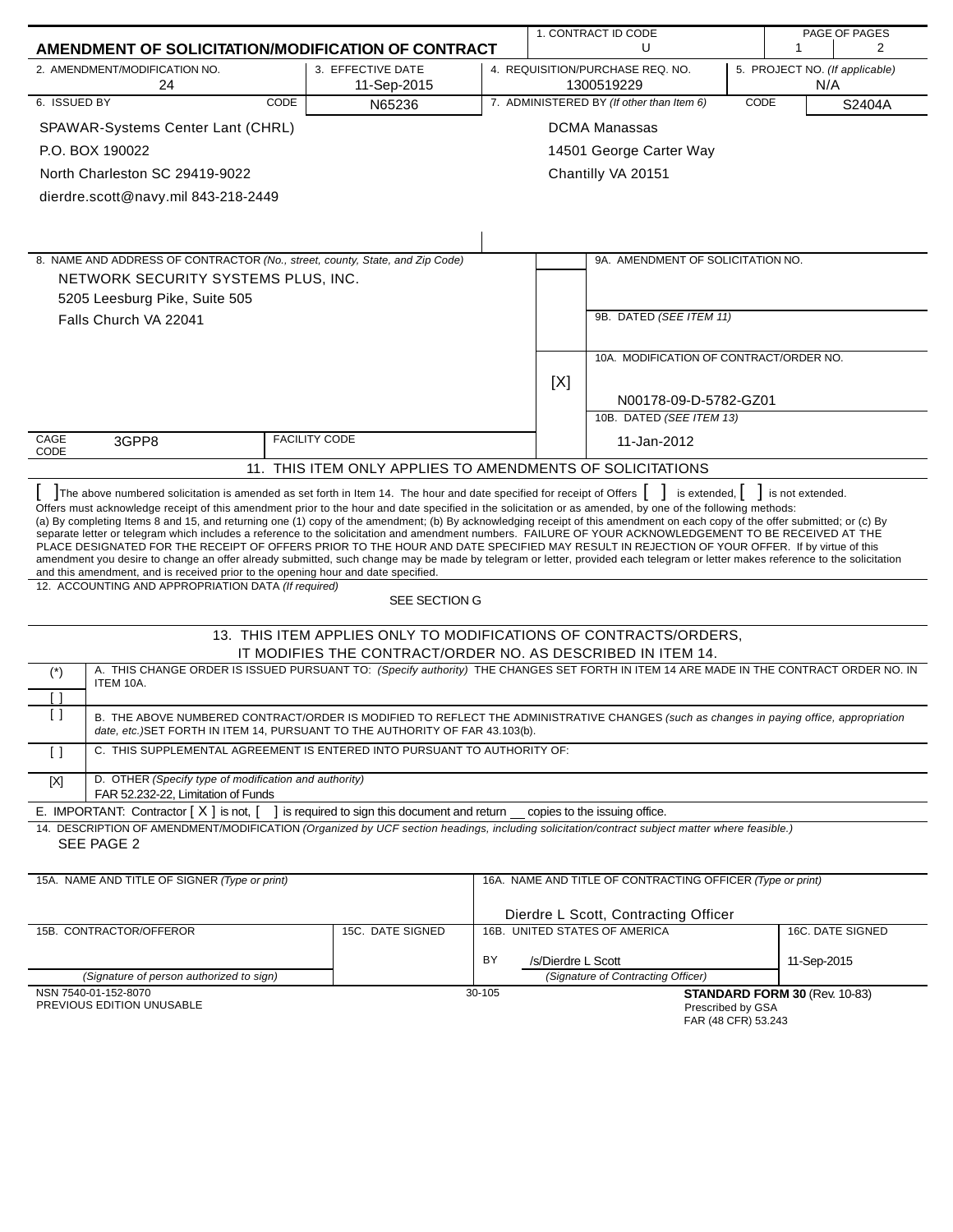| I CONTRACT NO.   | <b>IDELIVERY ORDER NO.</b> | AMENDMENT/MODIFICATION NO. | PAGE   | 'FINAL |
|------------------|----------------------------|----------------------------|--------|--------|
| N00178-09-D-5782 | GZ01                       |                            | 2 of 2 |        |

## **GENERAL INFORMATION**

The purpose of this modification is to add incremental funding in the amount of \$433,000.00. Accordingly, said Task Order is modified as follows: A conformed copy of this Task Order is attached to this modification for informational purposes only.

The Line of Accounting information is hereby changed as follows:

The total amount of funds obligated to the task is hereby increased from \$12,073,426.46 by \$433,000.00 to \$12,506,426.46.

| <b>CLIN/SLIN</b> | Type Of Fund         | From $(\$)$ | By()         | To $($ )     |
|------------------|----------------------|-------------|--------------|--------------|
| 400507           | Fund Type - TBD 0.00 |             | 386, 143. 95 | 386, 143. 95 |
| 400508           | Fund Type - TBD 0.00 |             | 38,856.05    | 38,856.05    |
| 600501           | Fund Type - TBD 0.00 |             | 8,000.00     | 8,000.00     |

The total value of the order is hereby increased from \$41,659,557.00 by \$0.00 to \$41,659,557.00.

The Period of Performance of the following line items is hereby changed as follows:

CLIN/SLIN From To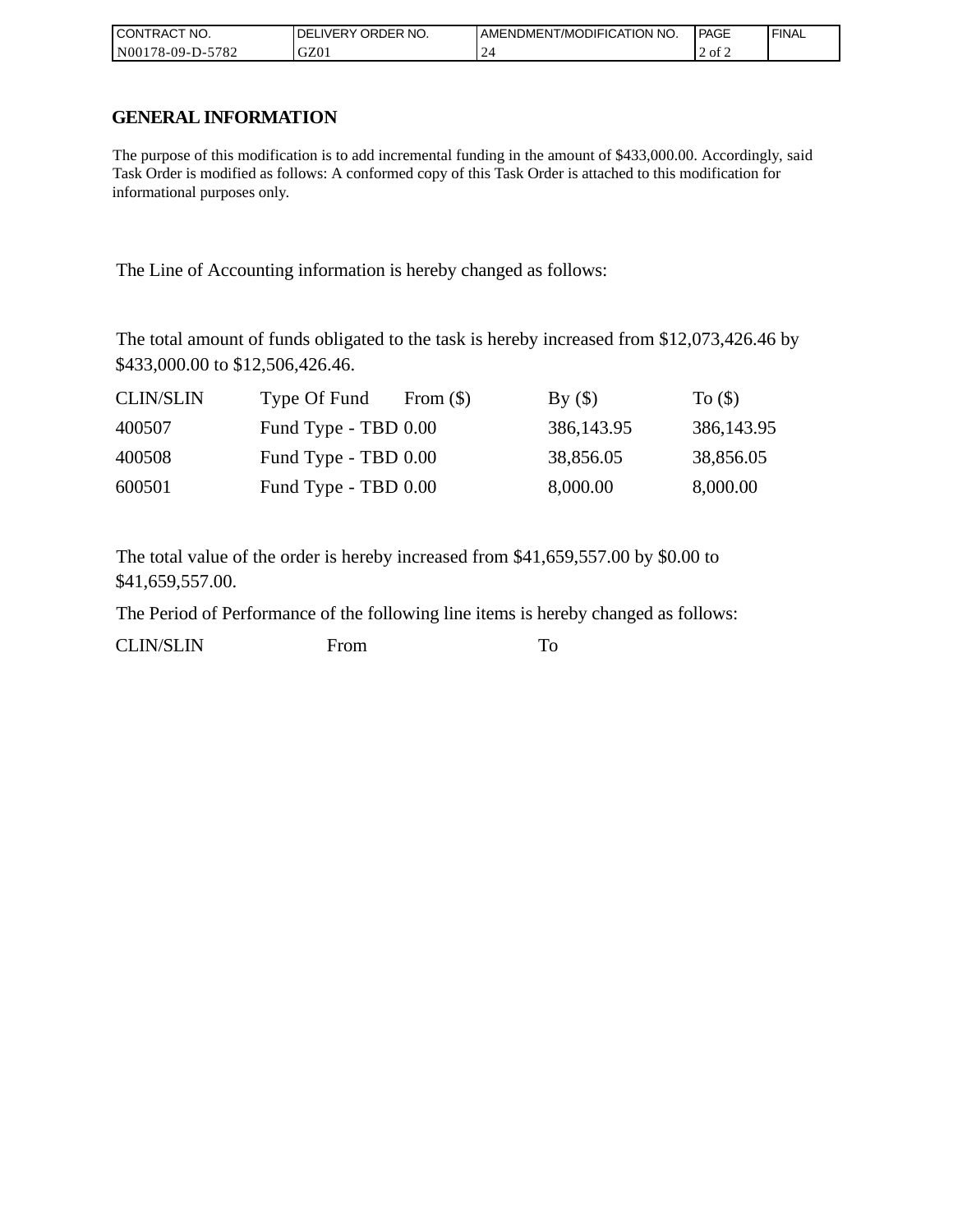| <b>ICON</b><br>°CT NO.<br>∵I RAC | R NO.<br>JR'<br>≀DE!<br>⊣د، | ICATION NO.<br>T/MODIFIL<br>AME<br>∵NDMEN. | PAGE<br>____                           | <b>FINAL</b> |
|----------------------------------|-----------------------------|--------------------------------------------|----------------------------------------|--------------|
| 5700<br>N00<br>/8-09-D-<br>ے ہ≀  | GZ0                         | ∼<br>-                                     | c oo<br>ΟĪ<br>$\overline{\phantom{a}}$ |              |

## **SECTION B SUPPLIES OR SERVICES AND PRICES**

CLIN - SUPPLIES OR SERVICES

```
For Cost Type Items:
```

| Item | PSC | Supplies/Services                                                                   |  | Qty Unit Est. Cost                            | <b>Fixed Fee</b> | CPFF |
|------|-----|-------------------------------------------------------------------------------------|--|-----------------------------------------------|------------------|------|
| 4001 |     | R425 IA Support (Fund Type - TBD) 1.0 LO \$282,675.35 \$12,324.65 \$295,000.00      |  |                                               |                  |      |
|      |     | 400101 R425 ACRN:AA PR 1300239279 (Fund Type -<br>OTHER)                            |  |                                               |                  |      |
|      |     | 400102 R425 ACRN:AB PR 1300286595 (Fund Type -<br>OTHER)                            |  |                                               |                  |      |
| 4002 |     | R425 IA Support (Fund Type - TBD) 1.0 LO \$7,498,166.00 \$366,636.00 \$7,864,802.00 |  |                                               |                  |      |
|      |     | 400201 R425 ACRN: AC PR: 1300298860 (Fund Type<br>- OTHER)                          |  |                                               |                  |      |
|      |     | 400202 R425 ACRN: AF PR: 1300319971 (Fund Type<br>- OTHER)                          |  |                                               |                  |      |
|      |     | 400203 R425 ACRN: AE PR: 1300332147 (Fund Type<br>- OTHER)                          |  |                                               |                  |      |
|      |     | 400204 R425 ACRN: AG PR: 1300354996 (Fund Type<br>$-$ OTHER)                        |  |                                               |                  |      |
|      |     | 400205 R425 ACRN: AH PR: 1300354996 (Fund Type<br>$-$ OTHER)                        |  |                                               |                  |      |
| 4003 |     | R425 IA Support (Fund Type - TBD) 1.0 LO \$7,672,265.00 \$333,893.00 \$8,006,158.00 |  |                                               |                  |      |
|      |     | 400301 R425 ACRN: AJ PR: 1300373150 (Fund Type<br>$-$ OTHER)                        |  |                                               |                  |      |
|      |     | 400302 R425 ACRN: AK PR: 1300373150 (Fund Type<br>- OTHER)                          |  |                                               |                  |      |
|      |     | 400303 R425 ACRN: AJ PR: 1300373150 (Fund Type<br>- OTHER)                          |  |                                               |                  |      |
|      |     | 400304 R425 ACRN: AM PR: 1300394554 (Fund Type<br>- OTHER)                          |  |                                               |                  |      |
|      |     | 400305 R425 ACRN AN PR 1300415544 (O&MN, N)                                         |  |                                               |                  |      |
|      |     | 400306 R425 ACRN AP PR 1300436371 (O&MN, N)                                         |  |                                               |                  |      |
|      |     | 400307 R425 ACRN AQ PR 1300436371 (O&MN, N)                                         |  |                                               |                  |      |
| 4004 |     | R425 IA Support (Fund Type - TBD) 1.0 LO                                            |  | $$7,850,571.00$ $$341,316.00$ $$8,191,887.00$ |                  |      |
|      |     | 400401 R425 ACRN AR PR1300443439 (O&MN, N)                                          |  |                                               |                  |      |
|      |     | 400402 R425 ACRN AS PR1300443439 (O&MN, N)                                          |  |                                               |                  |      |
|      |     | 400403 R425 ACRN AT PR1300443439 (O&MN, N)                                          |  |                                               |                  |      |
|      |     | 400404 R425 ACRN AU PR 1300447315 (O&MN, N)                                         |  |                                               |                  |      |
|      |     | 400405 R425 ACRN AV PR 1300447315 (O&MN, N)                                         |  |                                               |                  |      |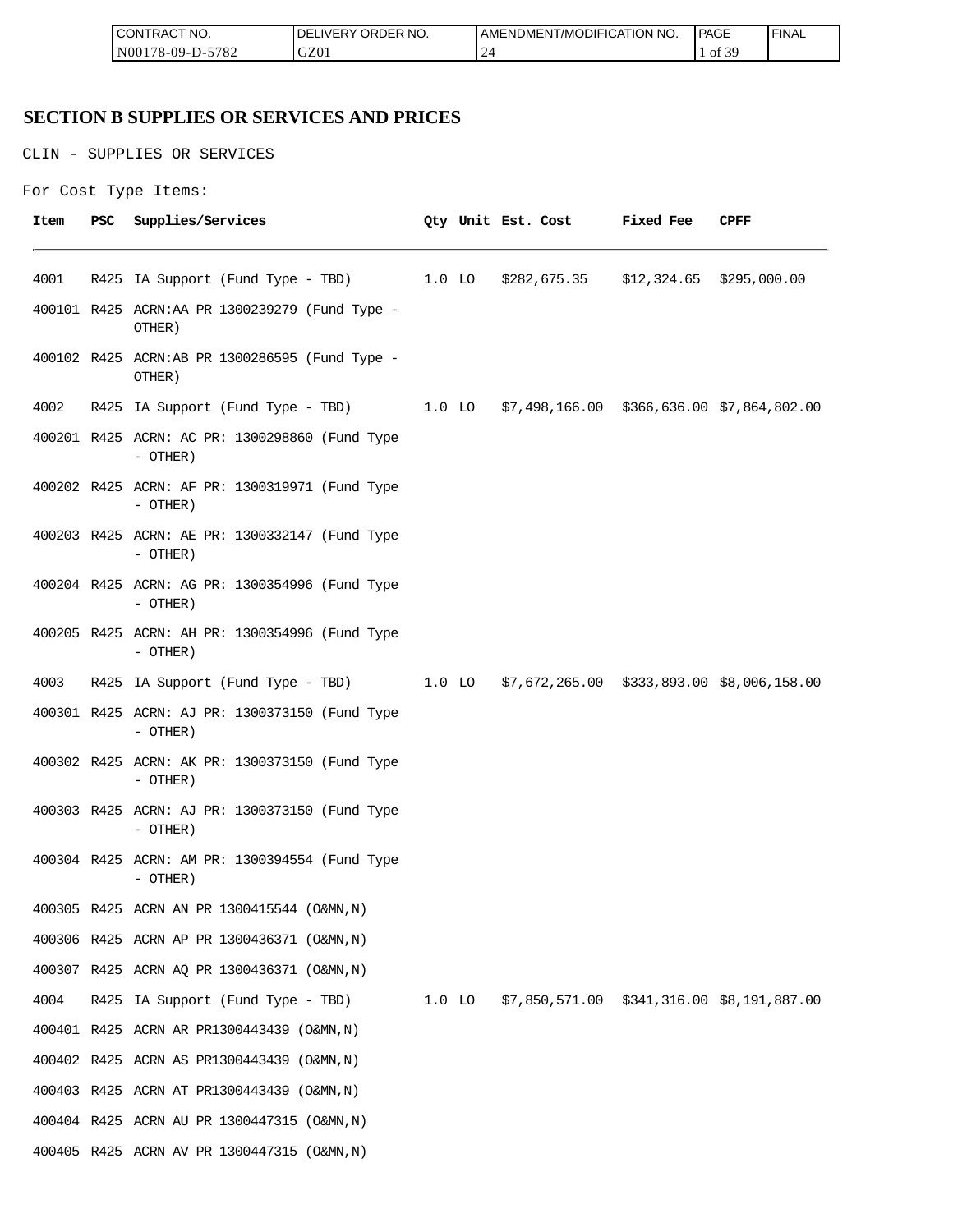| <b>ICONTRACT NO.</b> | LIVERY ORDER NO.<br>DEI | I AMENDMENT/MODIFICATION NO. | PAGE           | ' FINAL |
|----------------------|-------------------------|------------------------------|----------------|---------|
| N00178-09-D-5782     | GZ01                    | .                            | £ 20<br>2 of 3 |         |

|      |     | CONTRACT NO.<br>N00178-09-D-5782                                                                                                                      | DELIVERY ORDER NO.<br>GZ01 |        | 24                 | AMENDMENT/MODIFICATION NO.                   |           | PAGE<br>2 of 39 | <b>FINAL</b> |
|------|-----|-------------------------------------------------------------------------------------------------------------------------------------------------------|----------------------------|--------|--------------------|----------------------------------------------|-----------|-----------------|--------------|
| Item | PSC | Supplies/Services                                                                                                                                     |                            |        | Qty Unit Est. Cost |                                              | Fixed Fee | CPFF            |              |
|      |     | 400406 R425 ACRN AW PR 1300447315 (O&MN, N)                                                                                                           |                            |        |                    |                                              |           |                 |              |
|      |     | 400407 R425 ACRN AX PR 1300481274 (O&MN, N)                                                                                                           |                            |        |                    |                                              |           |                 |              |
|      |     | 400408 R425 ACRN AY PR 1300481274 (O&MN, N)                                                                                                           |                            |        |                    |                                              |           |                 |              |
|      |     | 400409 R425 ACRN AZ PR 1300481274 (O&MN, N)                                                                                                           |                            |        |                    |                                              |           |                 |              |
|      |     | 400410 R425 ACRN BB PR 1300493466 (O&MN, N)                                                                                                           |                            |        |                    |                                              |           |                 |              |
|      |     | 400411 R425 ACRN BC PR 1300493466 (O&MN, N)                                                                                                           |                            |        |                    |                                              |           |                 |              |
|      |     | 400412 R425 ACRN BD PR 1300493466 (O&MN, N)                                                                                                           |                            |        |                    |                                              |           |                 |              |
|      |     | 400413 R425 ACRN BE PR 1300494766 (O&MN, N)                                                                                                           |                            |        |                    |                                              |           |                 |              |
|      |     | 400414 R425 ACRN BF PR1300503112 FUNDING<br>DOC: PRM510760 NWA/BS: 100000986792<br>0060 EXPIRATION DATE: 9/30/2015<br>$($ O&MN, $\overline{N}$ )      |                            |        |                    |                                              |           |                 |              |
|      |     | 400415 R425 ACRN BG PR1300503112 FUNDING<br>DOC: PRM510785 NWA/BS: 100001054404<br>0060 EXPIRATION DATE: 9/30/2015<br>$($ O&MN, N)                    |                            |        |                    |                                              |           |                 |              |
|      |     | 400416 R425 ACRN: BH PR1300513212 FUNDING DOC:<br>PRM510771 FUNDS EXPIRATION:<br>9/30/2015 NWA/BS: 100000989184 0060<br>$($ O&MN, $\overline{N}$ )    |                            |        |                    |                                              |           |                 |              |
|      |     | 400417 R425 ACRN:BF PR1300513212 FUNDING DOC:<br>PRM510760 FUNDS EXPIRATION:<br>9/30/2015 NWA/BS: 100000986792 0060<br>$($ O&MN, N)                   |                            |        |                    |                                              |           |                 |              |
| 4005 |     | R425 IA Support (Fund Type - TBD)                                                                                                                     |                            | 1.0 LO |                    | \$15,077,433.88 \$657,376.12 \$15,734,810.00 |           |                 |              |
|      |     | 400501 R425 ACRN: BD PR1300518572 FUNDING DOC:<br>PRM58810 EXPIRATION OF FUNDS:<br>9/30/2015 NWA/BS: 100000989199 0060<br>$($ O&MN, N)                |                            |        |                    |                                              |           |                 |              |
|      |     | 400502 R425 ACRN: BJ PR1300518572 FUNDING DOC:<br>PRM510772 EXPIRATION OF FUNDS:<br>9/30/2015 NWA/BS: 100000989224 0060<br>$($ O&MN , N $)$           |                            |        |                    |                                              |           |                 |              |
|      |     | 400503 R425 ACRN: BF PR1300518572 FUNDING DOC:<br>PRM510760 EXPIRATION OF FUNDS:<br>9/30/2015 NWA/BS: 100000986792 0060<br>$($ O&MN, N)               |                            |        |                    |                                              |           |                 |              |
|      |     | 400504 R425 ACRN: BK PR1300518572 FUNDING DOC:<br>PRM510762 EXPIRATION OF FUNDS:<br>9/30/2015 NWA/BS: 100000986795 0060<br>$($ O&MN, $\overline{N}$ ) |                            |        |                    |                                              |           |                 |              |
|      |     | 400505 R425 ACRN: BL PR1300518572 FUNDING DOC:<br>PRM510768 EXPIRATION OF FUNDS:<br>9/30/2015 NWA/BS: 100001000323 0060                               |                            |        |                    |                                              |           |                 |              |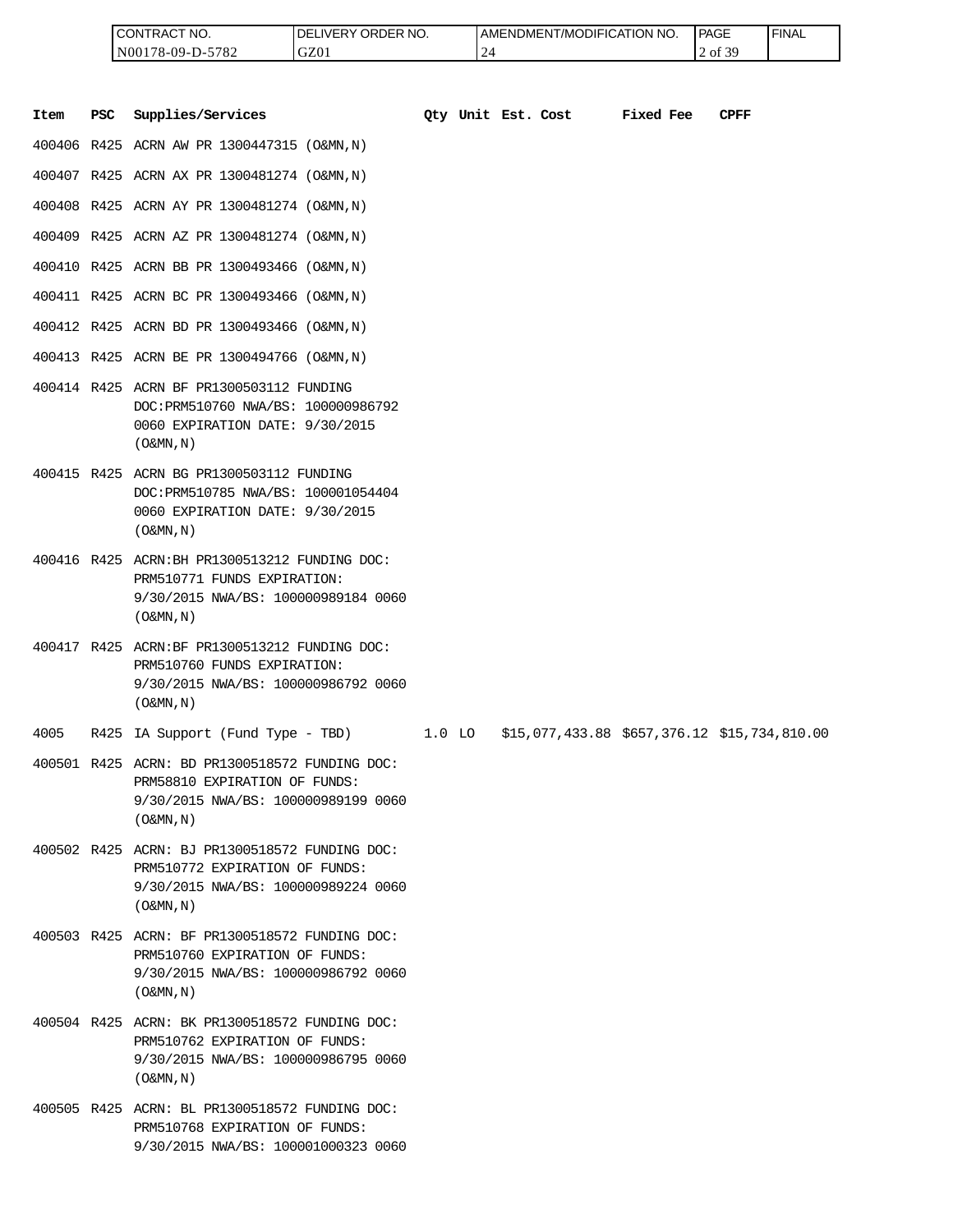| <b>CONTRACT NO.</b> | LIVERY ORDER NO.<br>I DEL | <b>I AMENDMENT/MODIFICATION NO.</b> | PAGE           | 'FINAL |
|---------------------|---------------------------|-------------------------------------|----------------|--------|
| N00178-09-D-5782    | GZ01                      | -<br><u>_</u>                       | $\alpha$<br>0Ī |        |

| Item | <b>PSC</b> | Supplies/Services                                                                                                                           | Oty Unit Est. Cost |  | Fixed Fee | <b>CPFF</b> |
|------|------------|---------------------------------------------------------------------------------------------------------------------------------------------|--------------------|--|-----------|-------------|
|      |            | (O&MN,N)                                                                                                                                    |                    |  |           |             |
|      |            | 400506 R425 ACRN: BM PR1300518572 FUNDING DOC:<br>HT0003510986 EXPIRATION OF FUNDS:<br>9/30/2015 NWA/BS: 100001060851 0060<br>(O&MN,N)      |                    |  |           |             |
|      |            | 400507 R425 ACRN: BN PR1300519229 COST CODE:<br>6890151H3340 FUNDING DOC:<br>N6890115RCV0003 NWA/BS:<br>100001020678 0401 (Fund Type - TBD) |                    |  |           |             |
|      |            | 400508 R425 ACRN: BP PR1300519229 COST CODE:<br>6156451H3030 FUNDING DOC:<br>N6156415RC09018 NWA/BS:<br>100001072719 0400 (Fund Type - TBD) |                    |  |           |             |

#### For ODC Items:

|                |     | CONTRACT NO.<br>N00178-09-D-5782                                                                                                                                                                                                                                                                                                                                                                           | DELIVERY ORDER NO.<br>GZ01 | 24 | AMENDMENT/MODIFICATION NO. |           |          | PAGE<br>3 of 39    | <b>FINAL</b> |
|----------------|-----|------------------------------------------------------------------------------------------------------------------------------------------------------------------------------------------------------------------------------------------------------------------------------------------------------------------------------------------------------------------------------------------------------------|----------------------------|----|----------------------------|-----------|----------|--------------------|--------------|
| Item           | PSC | Supplies/Services                                                                                                                                                                                                                                                                                                                                                                                          |                            |    | Qty Unit Est. Cost         | Fixed Fee |          | CPFF               |              |
|                |     | $($ O&MN, N)                                                                                                                                                                                                                                                                                                                                                                                               |                            |    |                            |           |          |                    |              |
|                |     | 400506 R425 ACRN: BM PR1300518572 FUNDING DOC:<br>HT0003510986 EXPIRATION OF FUNDS:<br>9/30/2015 NWA/BS: 100001060851 0060<br>$($ O&MN, N)                                                                                                                                                                                                                                                                 |                            |    |                            |           |          |                    |              |
|                |     | 400507 R425 ACRN: BN PR1300519229 COST CODE:<br>6890151H334Q FUNDING DOC:<br>N6890115RCV0003 NWA/BS:<br>100001020678 0401 (Fund Type - TBD)                                                                                                                                                                                                                                                                |                            |    |                            |           |          |                    |              |
|                |     | 400508 R425 ACRN: BP PR1300519229 COST CODE:<br>6156451H303Q FUNDING DOC:<br>N6156415RC09018 NWA/BS:<br>100001072719 0400 (Fund Type - TBD)                                                                                                                                                                                                                                                                |                            |    |                            |           |          |                    |              |
| For ODC Items: |     |                                                                                                                                                                                                                                                                                                                                                                                                            |                            |    |                            |           |          |                    |              |
| Item           | PSC | Supplies/Services                                                                                                                                                                                                                                                                                                                                                                                          |                            |    |                            |           |          | Qty Unit Est. Cost |              |
| 6001           |     | R425 IA Support (Fund Type - TBD)                                                                                                                                                                                                                                                                                                                                                                          |                            |    |                            |           | $1.0$ LO |                    | \$10,000.00  |
|                |     | 600101 R425 ACRN: AB PR 1300286595 (Fund Type - OTHER)                                                                                                                                                                                                                                                                                                                                                     |                            |    |                            |           |          |                    |              |
| 6002           |     | R425 IA Support (Fund Type - TBD)                                                                                                                                                                                                                                                                                                                                                                          |                            |    |                            |           |          | $1.0$ LO           | \$313,470.00 |
|                |     | 600201 R425 ACRN: AC PR: 1300298860 (Fund Type - OTHER)                                                                                                                                                                                                                                                                                                                                                    |                            |    |                            |           |          |                    |              |
|                |     | 600202 R425 ACRN: AH PR: 1300354996 (Fund Type - OTHER)                                                                                                                                                                                                                                                                                                                                                    |                            |    |                            |           |          |                    |              |
| 6003           |     | R425 IA Support (Fund Type - TBD)                                                                                                                                                                                                                                                                                                                                                                          |                            |    |                            |           |          | $1.0$ LO           | \$313,470.00 |
|                |     | 600301 R425 ACRN: AJ PR: 1300373150 (Fund Type - TBD)                                                                                                                                                                                                                                                                                                                                                      |                            |    |                            |           |          |                    |              |
|                |     | 600302 R425 ACRN: AP PR:1300436371 (O&MN,N)                                                                                                                                                                                                                                                                                                                                                                |                            |    |                            |           |          |                    |              |
| 6004           |     | R425 IA Support (Fund Type - TBD)                                                                                                                                                                                                                                                                                                                                                                          |                            |    |                            |           |          | $1.0$ LO           | \$313,470.00 |
|                |     | 600401 R425 ACRN AS PR 1300443439 (O&MN, N)                                                                                                                                                                                                                                                                                                                                                                |                            |    |                            |           |          |                    |              |
|                |     | 600402 R425 ACRN AW PR 1300447315 (O&MN, N)                                                                                                                                                                                                                                                                                                                                                                |                            |    |                            |           |          |                    |              |
|                |     | 600403 R425 ACRN BA PR 1300481274- Realigned to 400408 AY (O&MN, N)                                                                                                                                                                                                                                                                                                                                        |                            |    |                            |           |          |                    |              |
|                |     | 600404 R425 ACRN BE PR 1300494766 (O&MN, N)                                                                                                                                                                                                                                                                                                                                                                |                            |    |                            |           |          |                    |              |
| 6005           |     | R425 IA Support (Fund Type - TBD)                                                                                                                                                                                                                                                                                                                                                                          |                            |    |                            |           | $1.0$ LO |                    | \$616,490.00 |
|                |     | 600501 R425 ACRN BN: PR 1300519229 COST CODE: 6890151H334Q FUNDING DOC:<br>N6890115RCV0003 NWA/BS: 100001020678 0401 (Fund Type - TBD)                                                                                                                                                                                                                                                                     |                            |    |                            |           |          |                    |              |
|                |     | 5252.216-9204 LEVEL OF EFFORT--FEE ADJUSTMENT FORMULA (MAR 1994)                                                                                                                                                                                                                                                                                                                                           |                            |    |                            |           |          |                    |              |
| herein:        |     | (a) Subject to the provisions of the "Limitation of Cost" or "Limitation of Funds" clause (whichever is applicable to this<br>contract), it is hereby understood and agreed that the fixed fee is based upon the Contractor providing the following number of<br>staff-hours of direct labor, hereinafter referred to as X, at the estimated cost and during the term of this contract specified elsewhere |                            |    |                            |           |          |                    |              |

#### 5252.216-9204 LEVEL OF EFFORT--FEE ADJUSTMENT FORMULA (MAR 1994)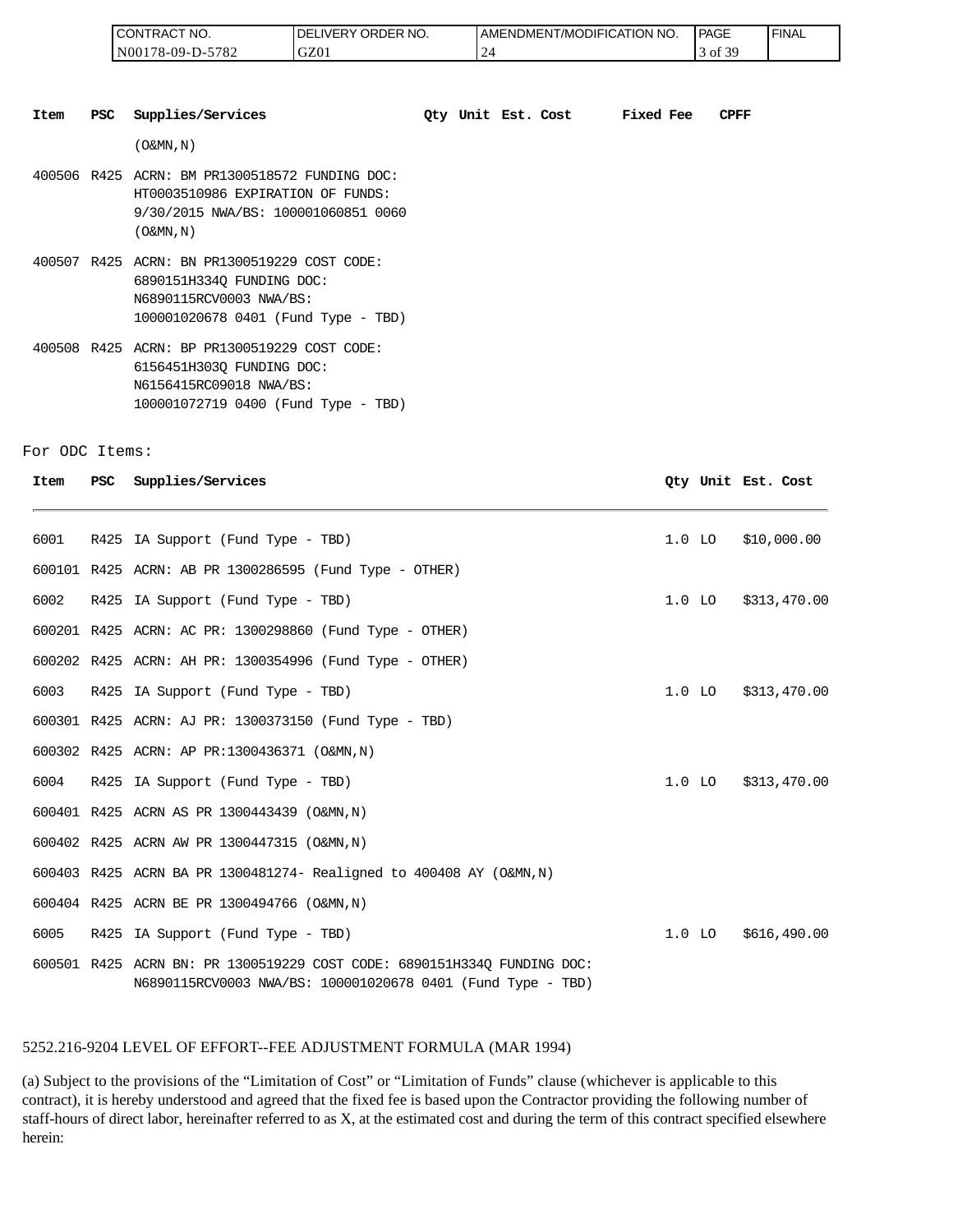| <b>CONTRACT NO.</b> | `ORDER NO.<br>' DEL<br>LIVERY ( | AMENDMENT/MODIFICATION NO. | <b>PAGE</b>  | ' FINAL |
|---------------------|---------------------------------|----------------------------|--------------|---------|
| N00178-09-D-5782    | GZ01                            |                            | £ 20<br>4 of |         |

Total Staff-Hours (X)\* Total Prime Staff-Hours

Fixed Fee\*\*\*(inclusive of Prime and any proposed Subcontractor(s))

| <b>Base Period</b><br><u> 1980 - Jan Alexandro III, politik politik (</u><br>Option 1<br>Option 2<br>Option 3<br>Option 4 |                      |                       |  |
|---------------------------------------------------------------------------------------------------------------------------|----------------------|-----------------------|--|
| **Contractor is to identify basis for fixed fee amount:                                                                   | ___ Prime Hours Only | ___ Total Staff-Hours |  |

The Contractor agrees to provide the total level of effort specified above in performance of work described in Sections "B" and "C" of this contract.

(b) Of the total staff-hours of direct labor set forth above, it is estimated that \_\_ staff-hours are competitive time (uncompensated overtime). Competitive time (uncompensated overtime) is defined as hours provided by personnel in excess of 40 hours per week without additional compensation for such excess work. All other effort is defined as compensated effort. If no amount is indicated in the first sentence of this paragraph, competitive time (uncompensated overtime) effort performed by the contractor shall not be counted in fulfillment of the level of effort obligations under this contract.

(c) Effort performed in fulfilling the total level of effort obligations specified above shall only include effort performed in direct support of this contract and shall not include time and effort expended on such things as local travel from an employee's residence to their usual work location, uncompensated effort while on travel status, truncated lunch periods, or other time and effort which does not have a specific and direct contribution to the tasks described in Section B.

(d) It is understood and agreed that various conditions may exist prior to or upon expiration of the term of the contract, with regard to the expenditure of labor staff-hours and/or costs thereunder which may require adjustment to the aggregate fixed fee. The following actions shall be dictated by the existence of said conditions:

(1) If the Contractor has provided not more than 105% of X or not less than 95% of X, within the estimated cost, and at the term of the contract, then the fee shall remain as set forth in Section B.

(2) If the Contractor has provided X-staff-hours, within the term, and has not exceeded the estimated cost then the Contracting Officer may require the Contractor to continue performance until the expiration of the term, or until the expenditure of the estimated cost of the contract except that, in the case of any items or tasks funded with O&MN funds, performance shall not extend beyond 30 September. In no event shall the Contractor be required to provide more than 105% of X within the term and estimated cost of this contract. The fee shall remain as set forth in Section B.

(3) If the Contractor expends the estimated cost of the contract, during the term of the contract and has provided less than X staff-hours, the Government may require the Contractor to continue performance, by providing cost growth funding, without adjusting the fixed fee, until such time as the Contractor has provided X staff-hours.

(4) If the Contracting Officer does not elect to exercise the Government's rights as set forth in paragraph (d)(2) and (d)(3) above, and the Contractor has not expended more than 95% of X staff-hours, the fixed fee shall be equitably adjusted downward to reflect the diminution of work. The total fee due the contractor shall be adjusted so as to be in direct proportion to the number of direct hours utilized in the same ration of fee to the estimated total hours then set forth in the contract.

(5) Nothing herein contained shall, in any way, abrogate the Contractor's responsibilities, and/or the Government's rights within the terms of the contract provision entitled "Limitation of Cost" or "Limitation of Funds" as they shall apply throughout the term of the contract, based upon the total amount of funding allotted to the contract during its specified term.

(e) Within 45 days after completion of the work under each separately identified period of performance hereunder, the Contractor shall submit the following information in writing to the Contracting Officer with copies to the cognizant Contract Administration Office and DCAA office to which vouchers are submitted:

(1) The total number of staff-hours of direct labor expended during the applicable period.

(2) A breakdown of this total showing the number of staff-hours expended in each direct labor classification and associated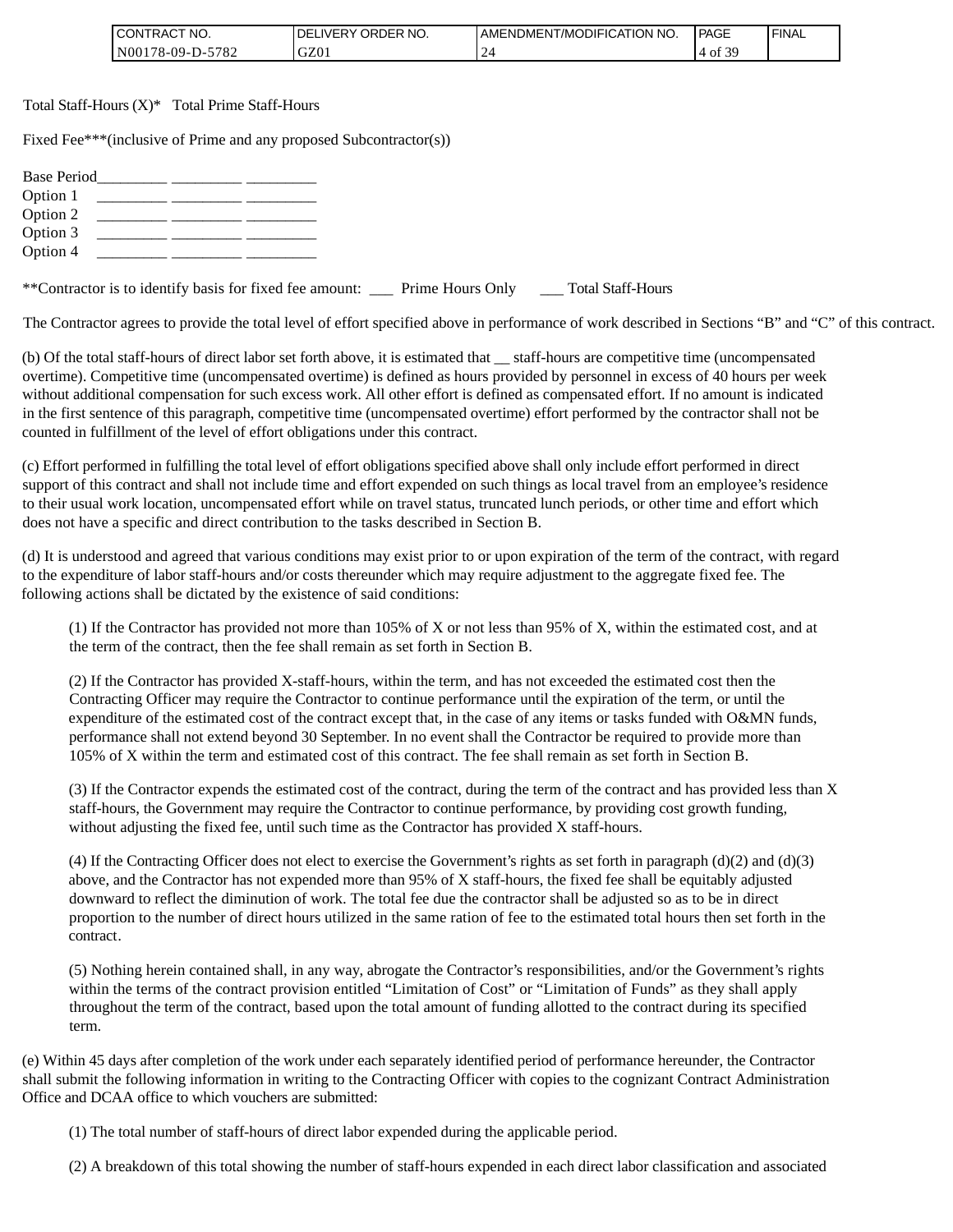| <b>ICONTRACT</b><br>" NO. | ORDER NO.<br>LIVERY (<br><b>IDEL</b> | AMENDMENT/MODIFICATION NO. | <b>PAGE</b>     | ' FINAL |
|---------------------------|--------------------------------------|----------------------------|-----------------|---------|
| N00178-09-D-5782          | GZ01                                 |                            | .f 20<br>5 of 3 |         |

direct and indirect costs.

(3) A breakdown of other costs incurred.

(4) The Contractor's estimate of the total allowable cost incurred under the contract for the period.

In the case of a cost under-run, the Contractor shall submit the following information in addition to that required above:

(5) The amount by which the estimated cost of this contract may be reduced to recover excess funds and the total amount of staff-hours not expended, if any.

(6) A calculation of the appropriate fee reduction in accordance with this clause.

All submissions required by this paragraph shall separately identify subcontractor information, if any.

#### **ADDITIONAL SLINS**

Additional SLINs will be unilaterally created by the Contracting Officer during performance of this Task Order to accommodate the multiple types of funds that will be used under this order.

## **LIMITATION OF LIABILITY – INCREMENTAL FUNDING**

CLINs 4001 & 6001 are incrementally funded and the amount currently available for payment hereunder is limited to **\$305,000.00**. It is estimated that these funds will cover the cost of performance through **10 January 2013**. Subject to the provisions of the clause entitled "Limitation of Funds" (APR 94) (FAR 52.232-22) of the general provisions of this contract, no legal liability on the part of the Government for payment in excess of **\$305,000.00** shall arise unless additional funds are made available and are incorporated as a modification to the delivery order.

| <b>CLIN</b> | <b>CPFF</b>         | <b>PREVIOUSLY</b> | <b>THIS</b>   | <b>TOTAL</b>  | <b>UNFUNDED</b> |
|-------------|---------------------|-------------------|---------------|---------------|-----------------|
|             | NTE*                | <b>FUNDED</b>     | <b>ACTION</b> | <b>FUNDED</b> | <b>BALANCE</b>  |
| 4001        | \$295,000.00        | \$0.00            | \$0.00        | \$295,000.00  | \$0.00          |
| 6001        | \$10,000.00         | \$0.00            | \$0.00        | \$10,000.00   | \$0.00          |
|             | TOTAL \\$305,000.00 | \$0.00            | \$0.00        | \$305,000.00  | \$0.00          |

\*\*\*\*\*\*\*\*\*\*\*\*\*\*\*\*\*\*\*\*\*\*\*\*\*\*\*\*\*\*\*\*\*\*\*\*\*\*\*\*\*\*\*\*\*\*\*\*\*\*\*\*\*\*\*\*\*\*\*\*\*\*\*\*\*\*\*\*\*\*\*\*\*\*\*\*\*\*\*\*\*\*\*\*\*\*\*\*\*\*\*\*\*\*\*\*\*\*\*\*\*\*\*\*\* \*\*\*\*\*\*\*\*\*\*\*\*\*\*\*\*\*\*\*

CLINs 4002 & 6002 are incrementally funded and the amount currently available for payment hereunder is limited to **\$2,622,844.34**. It is estimated that these funds will cover the cost of performance through **10 September 2013**. Subject to the provisions of the clause entitled "Limitation of Funds" (APR 94) (FAR 52.232-22) of the general provisions of this contract, no legal liability on the part of the Government for payment in excess of **\$2,622,844.34** shall arise unless additional funds are made available and are incorporated as a modification to the delivery order. CONSERVED TO THE METHOD CONTRACT CONTRACT CONTRACT CONTRACT CONTRACT CONTRACT CONTRACT CONTRACT CONTRACT CONTRACT CONTRACT CONTRACT CONTRACT CONTRACT CONTRACT CONTRACT CONTRACT CONTRACT CONTRACT CONTRACT CONTRACT CONTRACT

|      |                      | <b>PREVIOUSLY</b> | <b>THIS</b>   | <b>TOTAL</b>   | <b>UNFUNDED</b> |
|------|----------------------|-------------------|---------------|----------------|-----------------|
| CLIN | <b>CPFF NTE*</b>     | <b>FUNDED</b>     | <b>ACTION</b> | <b>FUNDED</b>  | <b>BALANCE</b>  |
| 4002 | \$7,864,802.00       | \$0.00            | \$0.00        | \$2,597,844.34 | \$5,266,957.66  |
| 6002 | \$313,470.00         | \$0.00            | \$0.00        | \$25,000.00    | \$288,470.00    |
|      | TOTAL \$8,178,272.00 | \$0.00            | \$0.00        | \$2,622,844.34 | \$5,555,427.66  |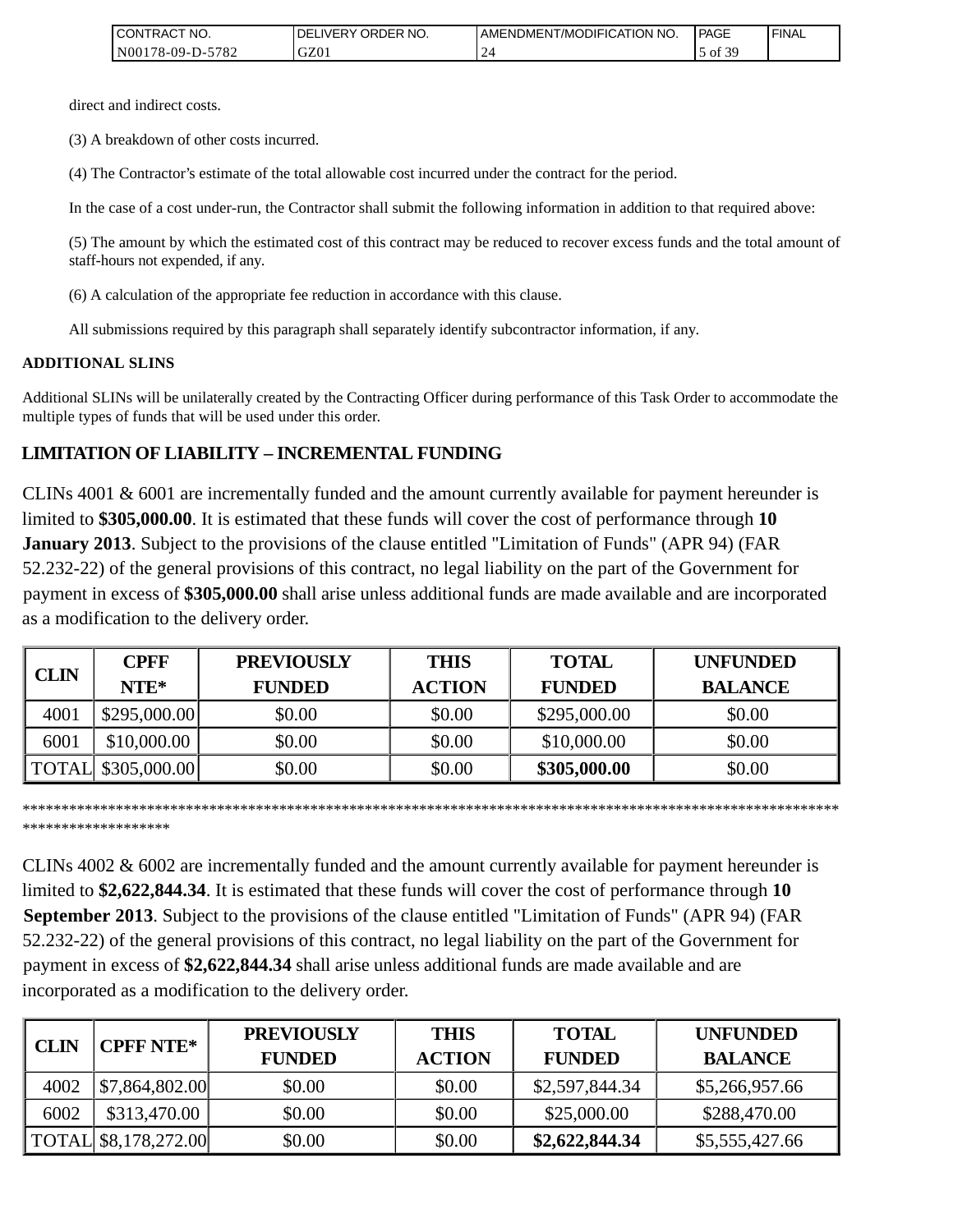| <b>CONTRACT NO.</b>                          | NO.<br>' ORDER<br>DELIVERY | AMENDMENT/MODIFICATION NO. | <b>PAGE</b>  | ' FINAL |
|----------------------------------------------|----------------------------|----------------------------|--------------|---------|
| 5782<br>N00 <sub>1</sub><br>$8-09-I$<br>– ∪− | GZ01                       |                            | coc<br>to of |         |

\*\*\*\*\*\*\*\*\*\*\*\*\*\*\*\*\*\*\*\*\*\*\*\*\*\*\*\*\*\*\*\*\*\*\*\*\*\*\*\*\*\*\*\*\*\*\*\*\*\*\*\*\*\*\*\*\*\*\*\*\*\*\*\*\*\*\*\*\*\*\*\*\*\*\*\*\*\*\*\*\*\*\*\*\*\*\*\*\*\*\*\*\*\*\*\*\*\*\*\*\*\*\*\*\* \*\*\*\*\*\*\*\*\*\*\*\*\*\*\*\*\*\*\*

CLINs 4003 & 6003 are incrementally funded and the amount currently available for payment hereunder is limited to **\$3,072,215.99**. It is estimated that these funds will cover the cost of performance through 10 September 2014. Subject to the provisions of the clause entitled "Limitation of Funds" (APR 94) (FAR 52.232-22) of the general provisions of this contract, no legal liability on the part of the Government for payment in excess of **\$3,072,215.99** shall arise unless additional funds are made available and are incorporated as a modification to the delivery order.

| <b>CPFF NTE*</b><br><b>CLIN</b> |                      | <b>PREVIOUSLY</b> | <b>THIS</b>   | <b>TOTAL</b>   | <b>UNFUNDED</b> |
|---------------------------------|----------------------|-------------------|---------------|----------------|-----------------|
|                                 |                      | <b>FUNDED</b>     | <b>ACTION</b> | <b>FUNDED</b>  | <b>BALANCE</b>  |
| 4003                            | \$8,006,158.00       | \$532,000.00      | \$0.00        | \$3,062,000.00 | \$4,944,158.00  |
| 6003                            | \$313,470.00         | \$1,000.00        | \$0.00        | \$10,215.99    | \$303,254.01    |
|                                 | TOTAL \$8,319,628.00 | \$533,000.00      | \$0.00        | \$3,072,215.99 | \$5,247,412.01  |

\*\*\*\*\*\*\*\*\*\*\*\*\*\*\*\*\*\*\*\*\*\*\*\*\*\*\*\*\*\*\*\*\*\*\*\*\*\*\*\*\*\*\*\*\*\*\*\*\*\*\*\*\*\*\*\*\*\*\*\*\*\*\*\*\*\*\*\*\*\*\*\*\*\*\*\*\*\*\*\*\*\*\*\*\*\*\*\*\*\*\*\*\*\*\*\*\*\*\*\*\*\*\*\*\* \*\*\*\*\*\*\*\*\*\*\*\*\*\*\*\*\*\*\*

CLINs 4004 & 6004 are incrementally funded and the amount currently available for payment hereunder is limited to **\$5,096,967.37**. It is estimated that these funds will cover the cost of performance through **10 September 2015**. Subject to the provisions of the clause entitled "Limitation of Funds" (APR 94) (FAR 52.232-22) of the general provisions of this contract, no legal liability on the part of the Government for payment in excess of **\$5,096,967.37** shall arise unless additional funds are made available and are incorporated as a modification to the delivery order.

| <b>CLIN</b> | <b>CPFF NTE*</b>     | <b>PREVIOUSLY</b><br><b>FUNDED</b> | <b>THIS</b><br><b>ACTION</b> | <b>TOTAL</b><br><b>FUNDED</b> | <b>UNFUNDED</b><br><b>BALANCE</b> |
|-------------|----------------------|------------------------------------|------------------------------|-------------------------------|-----------------------------------|
| 4004        | \$8,191,887.00       | \$4,671,967.37                     | \$410,000.00                 | \$5,081,967.37                | \$3,109,919.63                    |
| 6004        | \$313,470.00         | \$20,000.00                        | $-$ \$5,000.00               | \$15,000.00                   | \$298,470.00                      |
|             | TOTAL \$8,505,357.00 | \$4,691,967.37                     | \$405,000.00                 | \$5,096,967.37                | \$3,408,389.63                    |

\*\*\*\*\*\*\*\*\*\*\*\*\*\*\*\*\*\*\*\*\*\*\*\*\*\*\*\*\*\*\*\*\*\*\*\*\*\*\*\*\*\*\*\*\*\*\*\*\*\*\*\*\*\*\*\*\*\*\*\*\*\*\*\*\*\*\*\*\*\*\*\*\*\*\*\*\*\*\*\*\*\*\*\*\*\*\*\*\*\*\*\*\*\*\*\*\*\*\*\*\*\*\*\*\* \*\*\*\*\*\*\*\*\*\*\*\*\*\*\*\*\*\*\*

CLINs 4005 & 6005 are incrementally funded and the amount currently available for payment hereunder is limited to **\$1,409,398.76**. It is estimated that these funds will cover the cost of performance **11 September 2015 through 10 September 2016**. Subject to the provisions of the clause entitled "Limitation of Funds" (APR 94) (FAR 52.232-22) of the general provisions of this contract, no legal liability on the part of the Government for payment in excess of **\$1,409,398.76** shall arise unless additional funds are made available and are incorporated as a modification to the delivery order.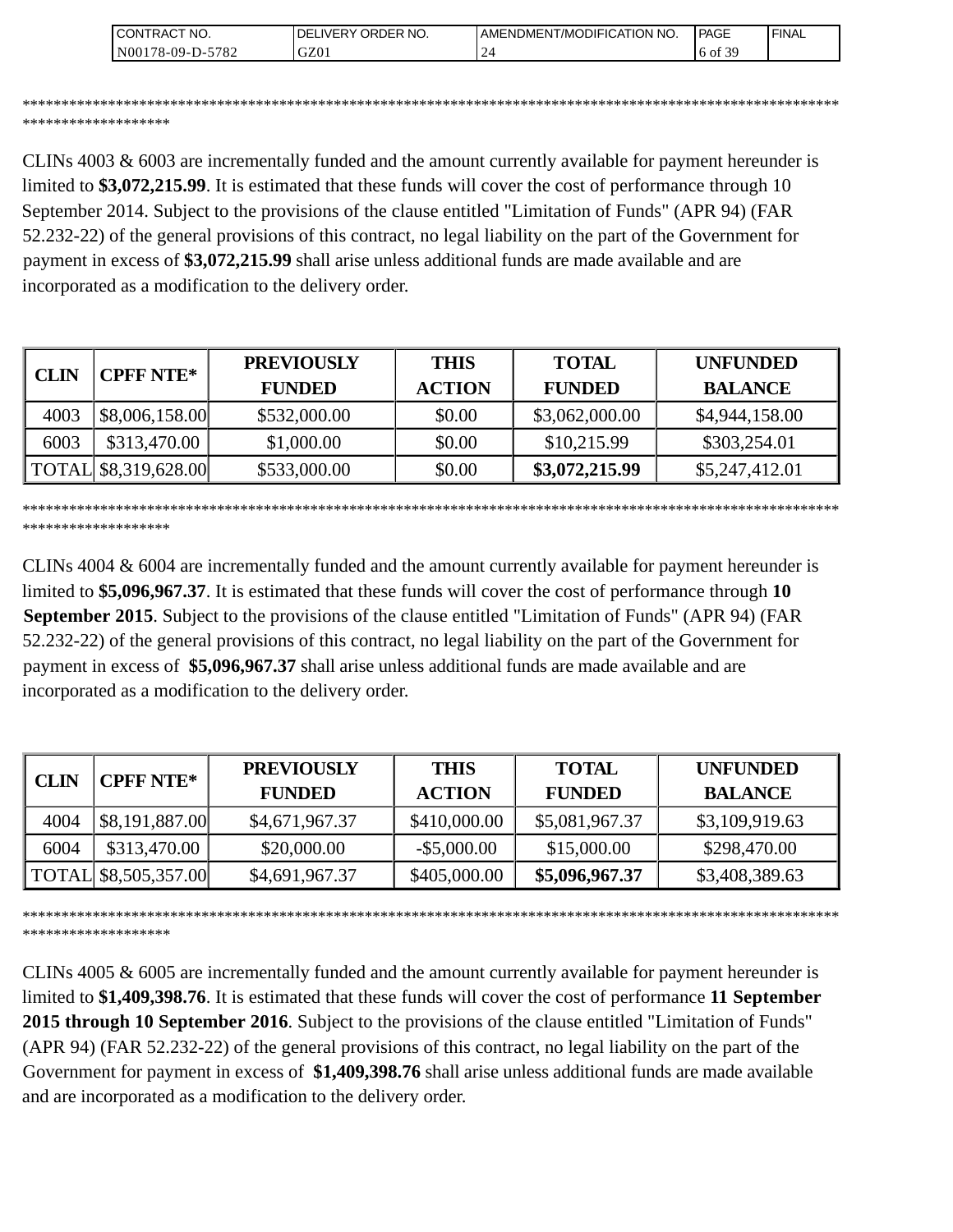| 'TRACT NO.<br>CON                        | ORDER NO.<br>DE<br><b>IVER</b> | I AMENDMENT/MODIFICATION NO.       | <b>I PAGE</b>       | <b>I FINAL</b> |
|------------------------------------------|--------------------------------|------------------------------------|---------------------|----------------|
| $-5782$<br>N <sub>001</sub><br>78-09-D-: | GZ01                           | $\sim$<br>$\overline{\phantom{0}}$ | $\Omega$<br>ΟĪ<br>ຼ |                |

| <b>CLIN</b> | <b>CPFF NTE*</b>      | <b>PREVIOUSLY</b><br><b>FUNDED</b> | <b>THIS</b><br><b>ACTION</b> | <b>TOTAL</b><br><b>FUNDED</b> | <b>UNFUNDED</b><br><b>BALANCE</b> |
|-------------|-----------------------|------------------------------------|------------------------------|-------------------------------|-----------------------------------|
| 4005        | \$15,734,810.00       | \$976,398.76                       | \$425,000.00                 | \$1,401,398.76                | \$14,333,411.24                   |
| 6005        | 616,490.00            | 0.00                               | 8,000.00                     | 8,000.00                      | 608,490.00                        |
|             | TOTAL \$16,351,300.00 | \$976,398.76                       | \$433,000.00                 | \$1,409,398.76                | \$14,941,901.24                   |

### **PR: 1300518572**

Funding Documents: PRM58810, PRM510772, PRM510760, PRM510762, PRM510768, HT0003510986

Expiration of Funds: All Funds expire on 9/30/2015

#### **PR: 1300519229**

Funding Documents: N6890115RCV0003, N6156415RC09018

Expiration of Funds: 9/30/2015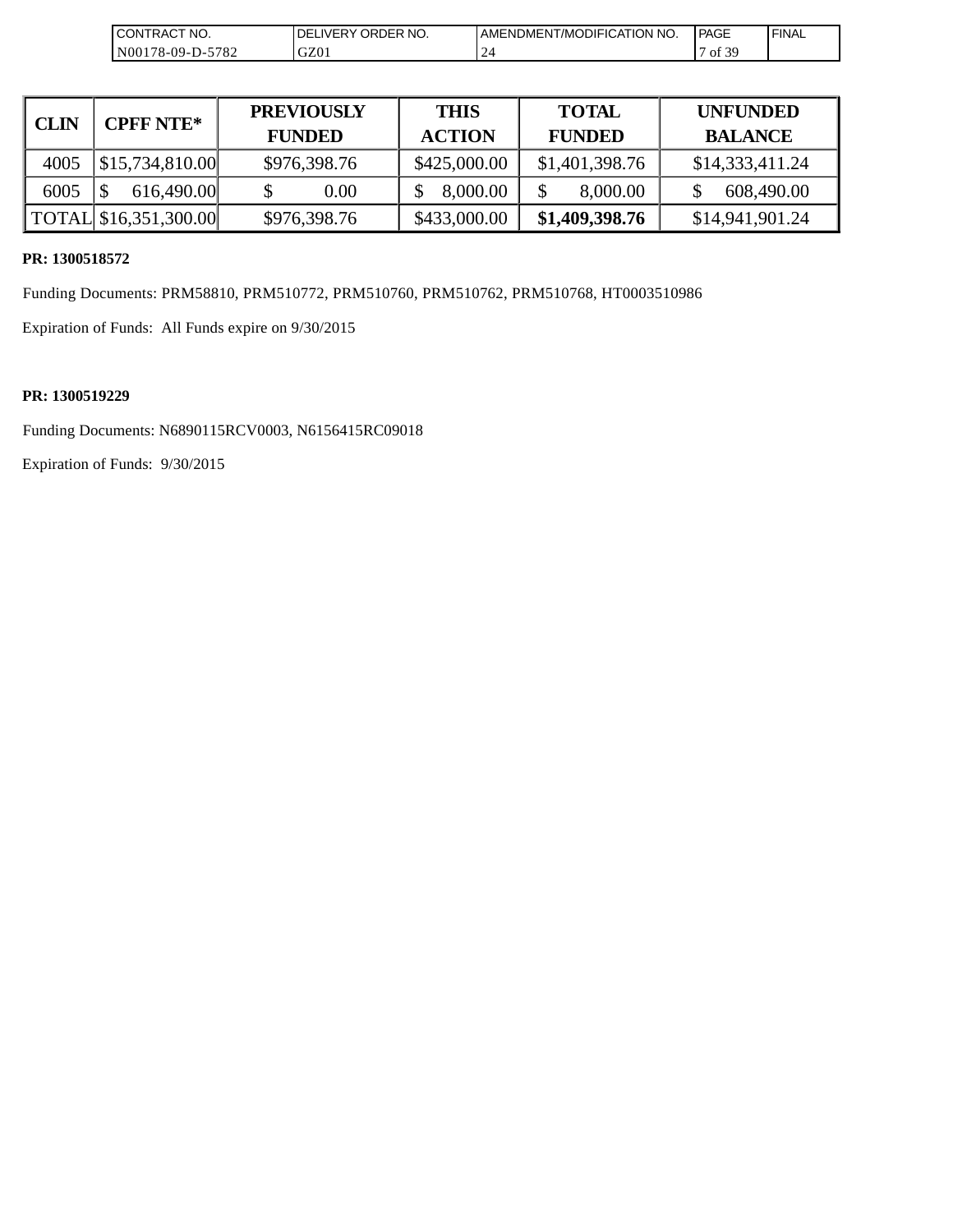| CONTRACT<br>CT NO.   | NO.<br>' ORDER<br><b>DELIVERY</b> | AMENDMENT/MODIFICATION NO. | <b>PAGE</b>    | 'FINAL |
|----------------------|-----------------------------------|----------------------------|----------------|--------|
| 5782<br>N00178-09-D- | GZ01                              |                            | f 20<br>8 of 3 |        |

### **SECTION C DESCRIPTIONS AND SPECIFICATIONS**

C-302 SPECIFICATIONS/STATEMENT OF WORK (DEC 1998)

Work under this contract shall be performed in accordance with the following Performance Work Statement (PWS):

#### **Section C - Performance Work Statement (PWS)**

SPAWARSYSCEN-CHARLESTON, Code 582V0, Information Assurance (IA), IA Mitigation, Certification and Accreditation (C&A), and Information Assurance Vulnerability Management (IAVM)

#### **1.0 INTRODUCTION**

The Space and Naval Warfare Systems Center (SPAWARSYSCEN) Atlantic; Network Security Implementation Branch, Code 582V0, is providing Network Security Engineering Support Services in support of Navy Medicine and Federal Health Systems as it pertains to information assurance for Navy Medicine's Military Treatment Facilities (MTF), Dental clinics worldwide, and Federal Health agencies.

### **2.0 BACKGROUND**

The task will support the continued Information Assurance initiatives within Navy Medicine and Federal Health agencies, and provide support to the Information Management and Information Technology (IM/IT) execution agent. SSC Atlantic will execute all aspects of Information Assurance for Navy Medicine and Federal Health agencies to ensure compliance with Federal, Department of Defense (DoD), and Department of Navy (DoN) regulations and policies.

#### **3.0 SCOPE**

The objective of this Task Order is to provide support in the conduct of Information Assurance (IA), IA Mitigation, Certification and Accreditation (C&A), and Information Assurance Vulnerability Management (IAVM) to support the mission of Navy Medical and Federal Health systems at locations throughout the CONUS and OCONUS areas as well as incorporate the evaluation of the current IA and security posture of Navy Medical and Federal Health Systems facilities. The range of this support would span subject matter expertise to administrative support/graphic services with skill sets and experience that match Code 582V0's need to comply with and respond to requirements including current, updated program plans and documentation, current and accurate requirements definition, alternative approaches for fielding, migrating, staging and supporting systems, site management, adherence to standards, specifications and best practices, mitigation of risks, addressing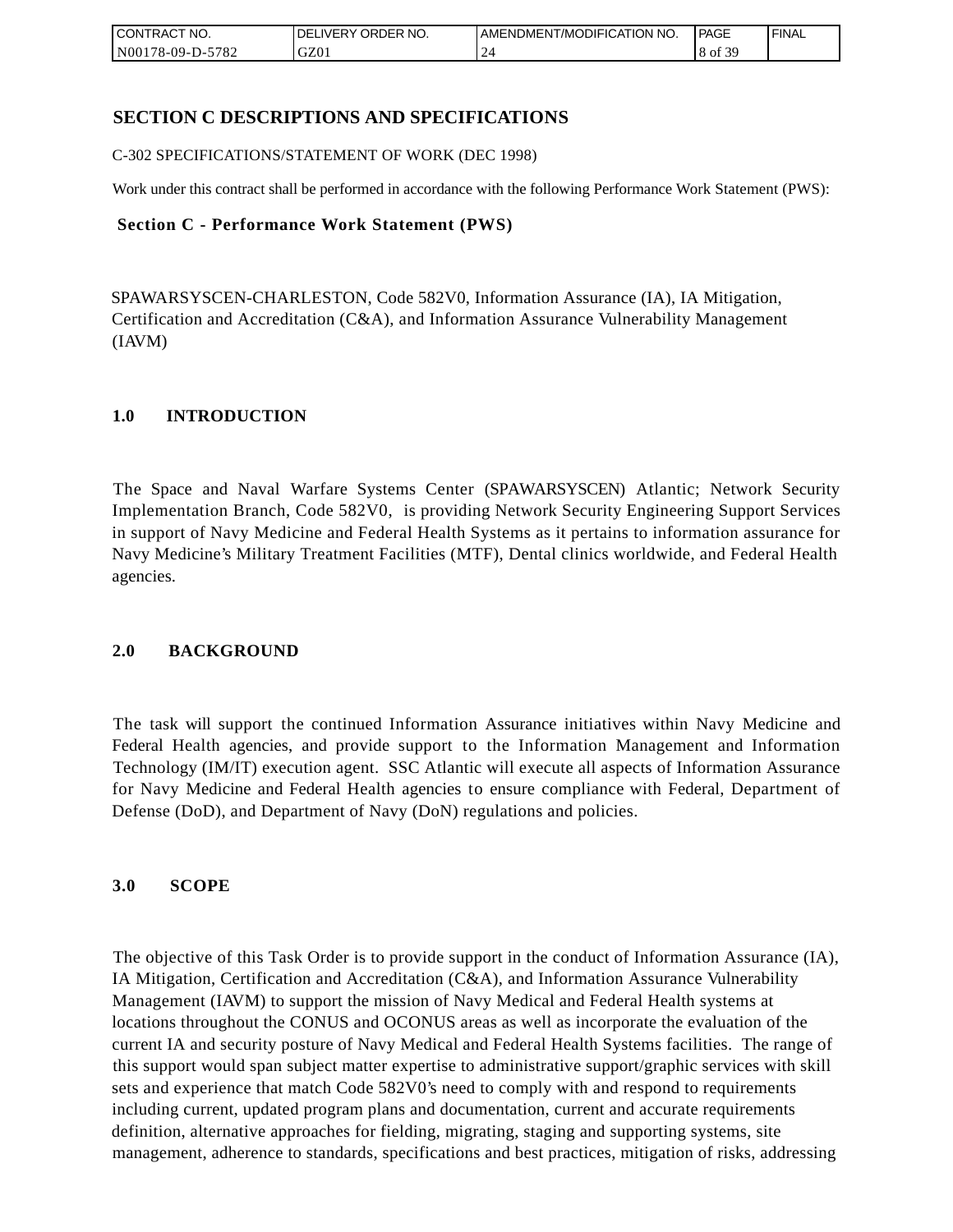| I CONTRACT NO.        | ORDER NO.<br><b>IVERY</b><br>DEI | I AMENDMENT/MODIFICATION NO. | PAGE         | <b>FINAL</b> |
|-----------------------|----------------------------------|------------------------------|--------------|--------------|
| N001<br>178-09-D-5782 | GZ01                             | -                            | f 39<br>° of |              |

issues and performing all Program and Project functions necessary to achieve the strategic goalds and objectives of SPAWAR's customers.

### **4.0 PLACE OF PERFORMANCE**

Work shall be performed at the SPAWARSYSCEN, Atlantic and in each of the following location(s):

- a. Contractor's Facility
- b. Bethesda, MD
- c. San Diego, CA
- d. New Orleans, LA
- e. NH Camp Pendleton, Ocean Side, CA
- f. NH Oak Harbor, WA
- g. NH Corpus Christi, TX
- h. NH Rota, Spain
- i. NH Guam
- j. NH Guantanamo Bay (Cuba)
- k. NH Cherry Point, NC
- l. NH Bremeerton, (Washington)
- m. NH Lemoore, CA
- n. NH Sigonella, Italy
- o. NH Napes, Italy
- p. NH Okinawa, Japan
- q. NH Pensacola, FL
- r. NH 29 Palms, CA
- s. NNMC Bethesda, Maryland
- t. NH Yokosuka, Japan
- u. NAMRU Jakarta (Indonesia)
- v. NAMR:U Cairo (Egypt)
- w. NH Pearl Harbor (Honolulu)
- x. NAMRU Lima (Peru)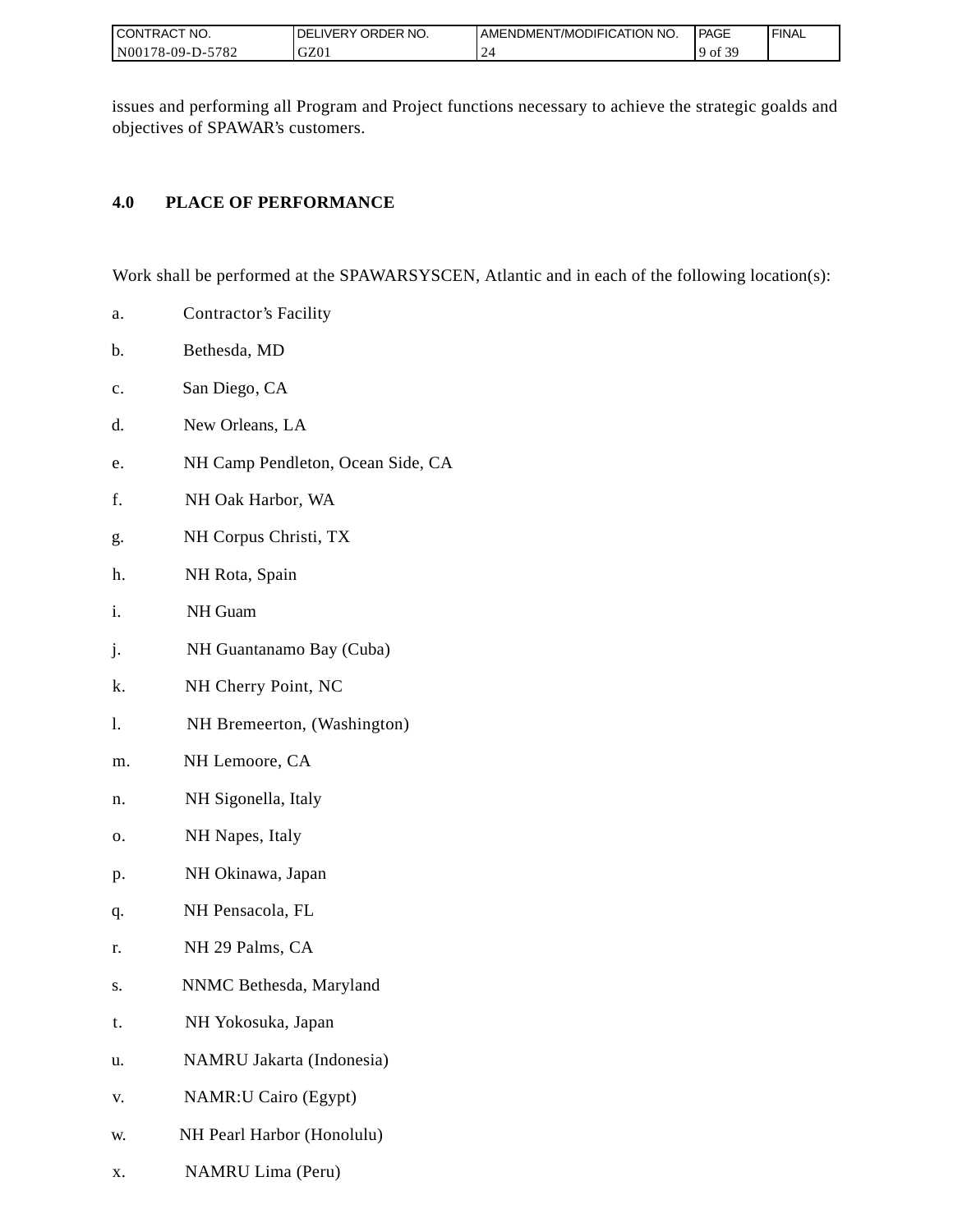| I CONTRACT NO.   | <b>IDELIVERY ORDER NO.</b> | AMENDMENT/MODIFICATION NO. | PAGE           | ' FINAL |
|------------------|----------------------------|----------------------------|----------------|---------|
| N00178-09-D-5782 | GZ01                       |                            | 10<br>. ر of o |         |

### **5.0 APPLICABLE DIRECTIVES / REFERENCES**

The Contractor shall adhere to the following documents in accordance with paragraph 8.0, Performance Requirements.

| <b>Document Type</b> | No./Version | <b>Title</b>                  | Date           |
|----------------------|-------------|-------------------------------|----------------|
| DoD Directive        |             | <b>Information Assurance</b>  | $10-24-2002$   |
| 8500.1               |             | (IA)                          |                |
| DoD Instruction      |             | <b>Information Assurance</b>  | $2 - 6 - 2003$ |
| 8500.2               |             | (IA) Implementation for       |                |
|                      |             | Automated                     |                |
|                      |             | Information<br><b>Systems</b> |                |
| DoD Regulation       |             | DoD Personnel Security        | 1-1987         |
| 5200.2-R             |             | Program                       |                |
| <b>SECNAVINST</b>    |             | Department of the Navy        | 3/10/1999      |
| 5510.30A             |             | <b>Personnel Security</b>     |                |
|                      |             | Program                       |                |
| <b>SECNAVINST</b>    |             | Department of the Navy        | 3/17/1999      |
| 5510.36              |             | <b>Information Security</b>   |                |
|                      |             | Program (ISP)                 |                |

### **6.0 SECURITY and TRAINING SUPPORT**

SSC-A contractor personnel will have the appropriate clearances required for access to classified data as required. Prior to starting work on the task, SSC-A contractor personnel will have a minimum of an interim Secret Security Clearance granted by the Defense Industrial Security Clearance Office (DISCO) and will comply with IT access authorization requirements. In addition, SSC-A contractor personnel will possess the appropriate IT level of access for the required task and position assignment. SSC-A contractor personnel shall handle and safeguard any unclassified but sensitive and classified information in accordance with appropriate Department of Defense security regulations.

The Project Engineer shall determine if the appropriate IT Position Category has been assigned to the respective contractor personnel and inform the contractor of that determination based on the following criteria:

IT-1 Position - Positions in which the incumbent is responsible for the planning, direction, and implementation of a computer security program; major responsibility for the direction, planning and design of a computer system, including the hardware and software; or, can access a system during the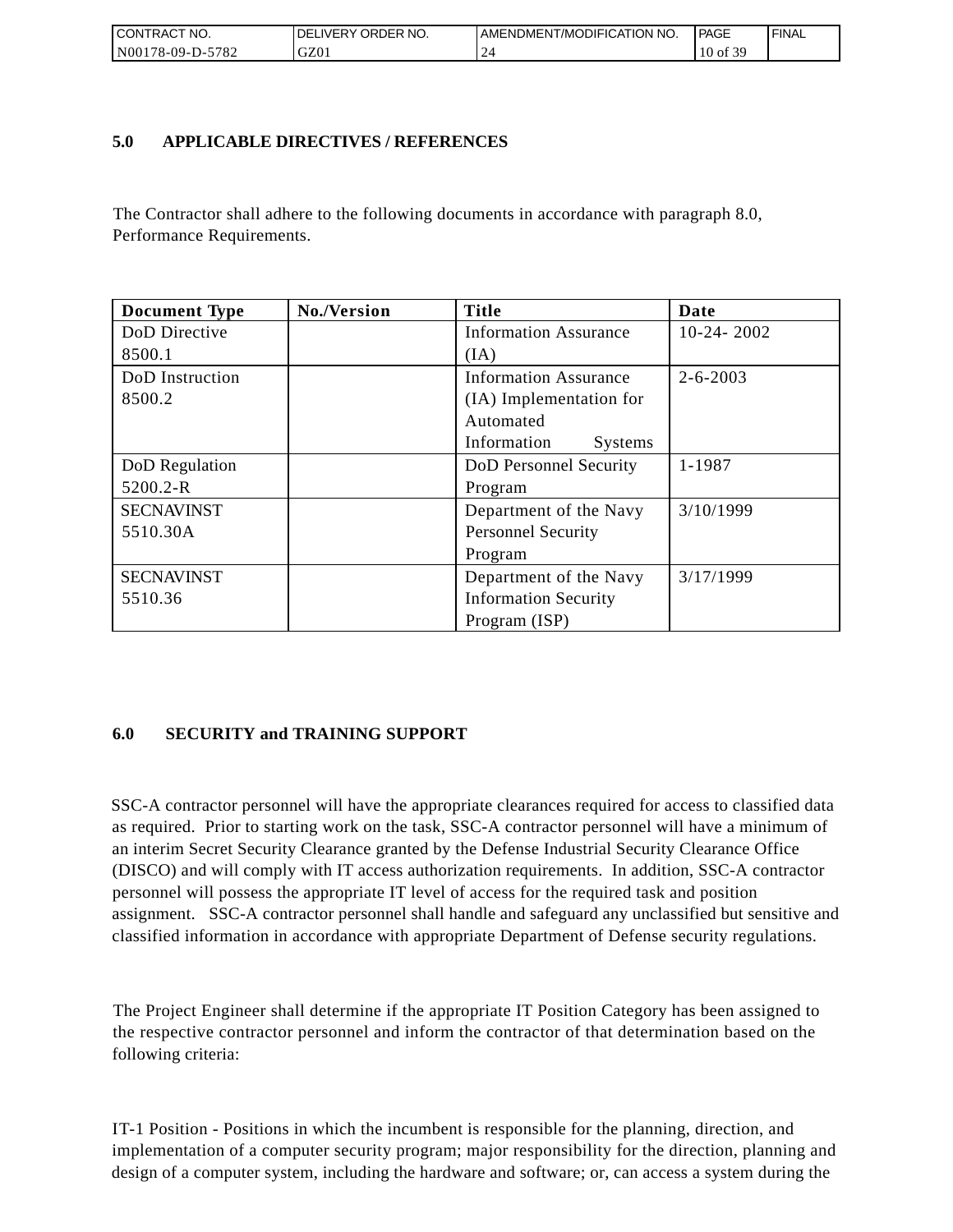| I CONTRACT NO.                   | DELIVERY ORDER NO. | AMENDMENT/MODIFICATION NO. | l PAGE | ' FINAL |
|----------------------------------|--------------------|----------------------------|--------|---------|
| 78-09-D-5782<br>N <sub>001</sub> | GZ01               |                            | c foʻ  |         |

operation or maintenance in such a way, and with a relatively high risk for causing grave damage, or realize a significant personal gain. Personnel whose duties meet the criteria for IT-1 Position designation require a favorably adjudicated Single Scope Background Investigation (SSBI) or SSBI Periodic Reinvestigation (SSBI-PR). The SSBI or SSBI-PR shall be updated a minimum of every 5 years.

IT-II Position - Positions in which the incumbent is responsible for the direction, planning, design, operation, or maintenance of a computer system, and whose work is technically reviewed by a higher authority at the IT-II Position level to insure the integrity of the system. Personnel whose duties meet the criteria for an IT-II Position require a favorably adjudicated National Agency Check (NAC).

IT-III Position - All other positions involved in computer activities. Incumbent in this position has non-privileged access to one or more DoD information systems/applications or database to which they are authorized access. Personnel whose duties meet the criteria for an IT-III Position designation require a favorably adjudicated NAC.

Contractor's request for visit authorization shall be submitted in the appropriate format and coordinated with the SSC-C Project Office.

## **6.1 Personnel Common Access Card (CAC) and PKI Requirements**

SSC-A contractor personnel are required to obtain a Common Access Card (CAC) with PKI for access to Department of Defense facilities (CONUS and OCONUS) and websites. In addition, a hardware solution to securely read the card via a personal computer, and approved software for reading the CAC (ex. ActiveGold) is required.

## **6.2 Personnel Supporting Information Assurance (IA) functions**

In accordance with clause 252.239-7001, Contractor personnel supporting Information Assurance (IA) functions shall be appropriately trained and certified prior to being engaged in IA related work. IA Personnel shall be in full compliance with DoD 8570.01-M, Information Assurance Workforce Improvement Program (PWS ref 2.1.\$) and DoDD 8570.1, IA Training, Certification, and Workforce Management (PWS ref 2.1.\$). This includes personnel training being certified/accredited at the appropriate levels of IAT I-III and IAM I-III. This will be verified by the contracting officer who will ensure that contractor personnel are entered in to the Defense Eligibility Enrollment System (DEERS) or other appropriate database. The contractor shall also provide the requested mix of labor categories pertaining to IA applicable tasks as directed by the PCO or Task Order in support of IA training requirements. Contractor personnel not certified within 6 months of assignment of IA duties or who fails to maintain their certified status will not be permitted to carry out the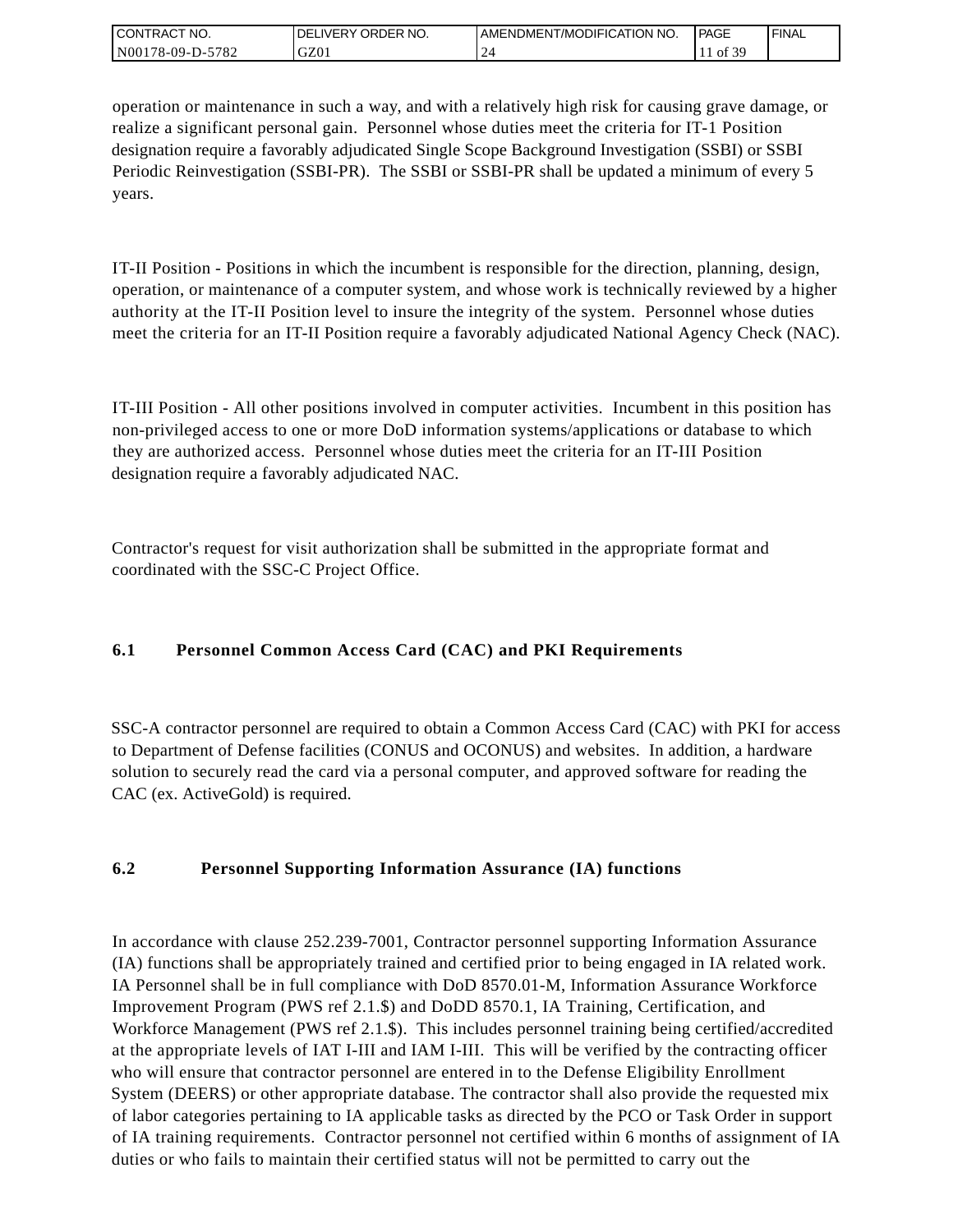| CONTRACT<br>°CT NO.      | NO.<br>' ORDER<br><b>DELIVERY</b> | AMENDMENT/MODIFICATION NO. | <b>PAGE</b>                    | ' FINAL |
|--------------------------|-----------------------------------|----------------------------|--------------------------------|---------|
| N00178-09-D-5<br>$-5782$ | GZ01                              |                            | F 20<br>of 3<br>$\overline{ }$ |         |

responsibilities of the position, and shall be replaced with personnel that meet the minimum certification requirements as mandated above.

## **7.0 CONTRACTING OFFICER'S REPRESENTATIVE (COR)**

The COR for this task order is Philip A. Middleton, Code 58210, [philip.a.middleton@navy.mil](mailto:cphilip.a.middleton@navy.mil), (843) 218-3331.

## **8.0 PERFORMANCE REQUIREMENTS**

The contractor shall provide support to SPAWARSYSCEN Atlantic in conducting Information Assurance (IA), IA Mitigation, Certification and Accreditation (C&A), and Information Assurance Vulnerability Management (IAVM) to support the mission of Navy Medical and Federal Health agencies at locations throughout the CONUS and OCONUS areas as well as incorporate the evaluation of the current IA and security posture of Navy Medical and Federal Health facilities in accordance with DoD 8500.1 and 8500.2. The contractor shall provide support to SPAWAR Atlantic in the conduct of Certification and Accreditation (C&A) efforts to support the mission of Navy Medical and Federal Health systems. The contractor shall also assist in prioritizing short and long term initiatives considering strategic planning alignment, budget, and available funding.

In the performance of this work, the contractor will be required to utilize a government provided XenClient computing platform image [\(http://www.citrix.com/products/xenclient/how-it-works/specifications.html\)](http://www.citrix.com/products/xenclient/how-it-works/specifications.html).

## **8.1 Sub-Task 1. Project Management Support**

8.1.1 The contractor shall provide support to SPAWAR Atlantic in the conduct of Information Assurance (IA), IA Mitigation, Certification and Accreditation (C&A), Navy Medicine Network Operations Center (NOC) and Information Assurance Vulnerability Management (IAVM).

8.1.2 The contractor shall appoint a program manager specifically charted with the responsibility of interfacing with the Government on all matters pertaining to this Performance Work Statement. The Program Manager shall direct the contractor's effort through the company's internal management system that shall provide project progress visibility to assure on-time completion of contract requirements. The contractor shall also use best industry practices including ISO/IEC 15288 for System life cycle processes and ISO/IEC 12207 for Software life cycle processes. This shall include providing technical program and project management support that will mitigate the risks to successful program and compliance with SSC Atlantic's Capability Maturity Model Integration (CMMI) Engineering Process Office (EPO) program. The contractor as part of a team will support projects at SPAWAR Atlantic at CMMI Level III. The contractor will be required to utilize the processes and procedures already established for the project and the CMMI program, and deliver products that are compliant with the aforementioned processes and procedures. These tasks require the contractor to research and analyze technical and management information and data, costs, performance trends, and project progress based on earned value management (EVM). The contractor shall participate in design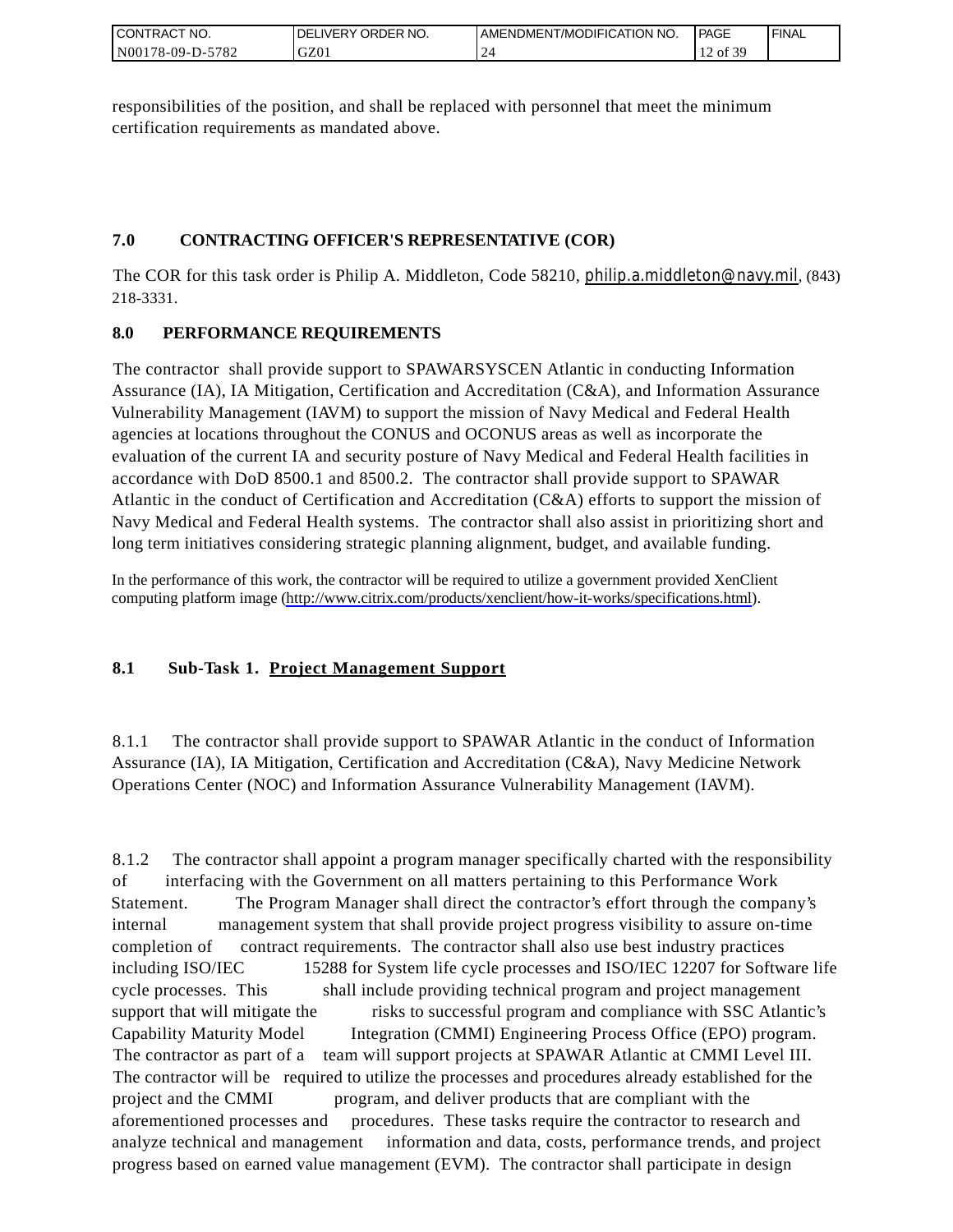| <b>CON</b><br>`CT NO.<br>TRAC | ORDER NO.<br><b>IVERY</b><br>DEI | AMENDMENT/MODIFICATION NO. | <sup>1</sup> PAGE                            | ' FINAL |
|-------------------------------|----------------------------------|----------------------------|----------------------------------------------|---------|
| N001<br>5782<br>$178-09-D$ -  | GZ01                             |                            | $\sim$ $\sim$ $\sim$<br>$\cdot$ of $\circ$ . |         |

reviews, technical reviews, audits and discussions, and shall provide SPAWAR Atlantic with management status reports that will be updated and delivered on a weekly/monthly basis, or as required.

## **8.2 Sub-Task 2. Facilitation**

8.2.1 The contractor shall assist in planning, coordinating, and facilitating meetings with the principals, develop material to support the meetings, and ensure all action items are tracked through completion. Meetings shall be held weekly unless otherwise directed.

## **8.3 Sub-Task 3. SCTS Deployment Support**

8.3.1 The contractor shall conduct the installation of the JTF/GNO mandated SCTS system to support the IAVM program at locations throughout the CONUS and OCONUS areas.

## **8.4 Sub-Task 4. Network Device Hardening Analysis**

8.4.1 The contractor shall provide assistance in the management of the network perimeter improvement by ensuring that approved policies are implemented and controlled at the Outside Security Screening Router (OSSR) ACL, Firewall ruleset, and IPSs. This will ensure that only approved Ports, Protocols, Services (PPS) necessary to do business are opened.

### **8.5 Sub-Task 5. Site Network IA Assessment Support**

8.5.1 The contractor shall provide support to SPAWAR Atlantic in the conduct of IA Tiger Team efforts at locations throughout the CONUS and OCONUS areas. These Tiger Team efforts would incorporate the evaluation of the current IA and security posture of these facilities. Final reports would be generated and delivered to SPAWAR Atlantic to support mitigation efforts and the development of an overall IA strategy.

### **8.6 Sub-Task 6. Site Network Remediation and Mitigation support**

8.6.1 The contractor shall conduct the mitigation efforts at locations throughout the CONUS and OCONUS areas. These efforts will incorporate the evaluation of the current IA and security posture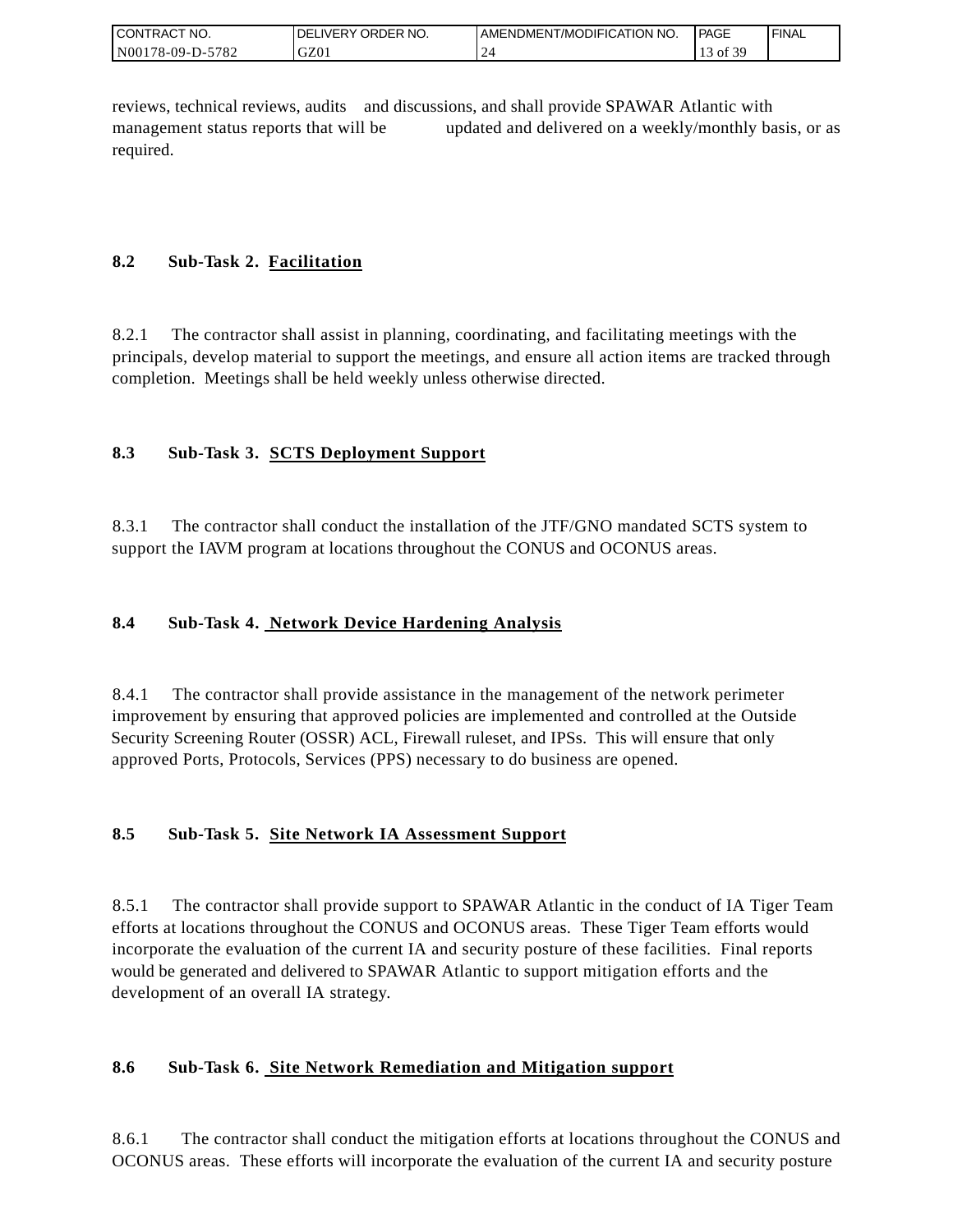| I CONTRACT NO.   | <b>DELIVERY ORDER NO.</b> | I AMENDMENT/MODIFICATION NO. | PAGE    | 'FINAL |
|------------------|---------------------------|------------------------------|---------|--------|
| N00178-09-D-5782 | GZ01                      |                              | $401$ . |        |

of these facilities in accordance with 8500.1 and 8500.2. Also provide final reports to SPAWAR Atlantic that can assist in the development of an overall Enterprise mitigation strategy.

### **8.7 Sub-Task 7. Program of Record and Site Certification and Accreditation Packages**

8.7.1 The contractor shall provide support to SPAWAR Atlantic in the conduct of Certification and Accreditation (C&A) efforts. These efforts would be in accordance with Navy Medical and Federal Health systems IA documentation at various locations throughout the CONUS and OCONUS areas, as required.

### **8.8 Sub-Task 8. Navy Medicine Network Operations Center Support**

8.8.1 The contractor shall provide support to SPAWAR Atlantic in the 24 x 7 x 365 operations of the Navy Medicine Operations Center. These efforts will incorporate IA, router analysis, firewall analysis, and IAVA compliance.

#### **9.0 GOVERNMENT FURNISHED INFORMATION**

The government will furnish a XenClient software image for contractor use when working on government networks

#### **10.0 GOVERNMENT FURNISHED MATERIAL**

Not Applicable

#### **11.0 GOVERNMENT FURNISHED EQUIPMENT**

Not Applicable

#### **12.0 CONTRACTOR FURNISHED MATERIAL**

Miscellaneous Other Direct Costs (ODCs) such as FedEx shipping.

#### **13.0 CONTRACTOR FURNISHED EQUIPMENT**

Not Applicable

#### **14.0 TRAVEL REQUIREMENTS**

CONTRACT NO.<br>
NO0178-09-D-5<br>
CONTRACT NO.<br>
NO0178-09-D-5<br>
Of these facili<br>
Atlantic that of<br>
8.7 Sub-1<br>
8.7 Sub-1<br>
8.7 Sub-1<br>
8.8 Sub-1<br>
8.8 Sub-1<br>
8.8 Sub-1<br>
8.8.1 The of the Navy M<br>
8.8.1 The of the Navy M<br>
analysis, and When it becomes necessary for the contractor to travel, the contractor shall submit a request, via email, to the SPAWARSYSCEN Atlantic Task Order Manager seeking approval to travel before initiating any travel plans. All travel claims shall make reference to the e-mail, letter or phone call that granted approval. Failure to gain prior approval may result in disallowance of invoiced travel claims. Emergent travel as directed by the Project Engineer for upgrade support and engineering solutions provided efforts are fair and reasonable and in accordance with the Joint Travel Regulations.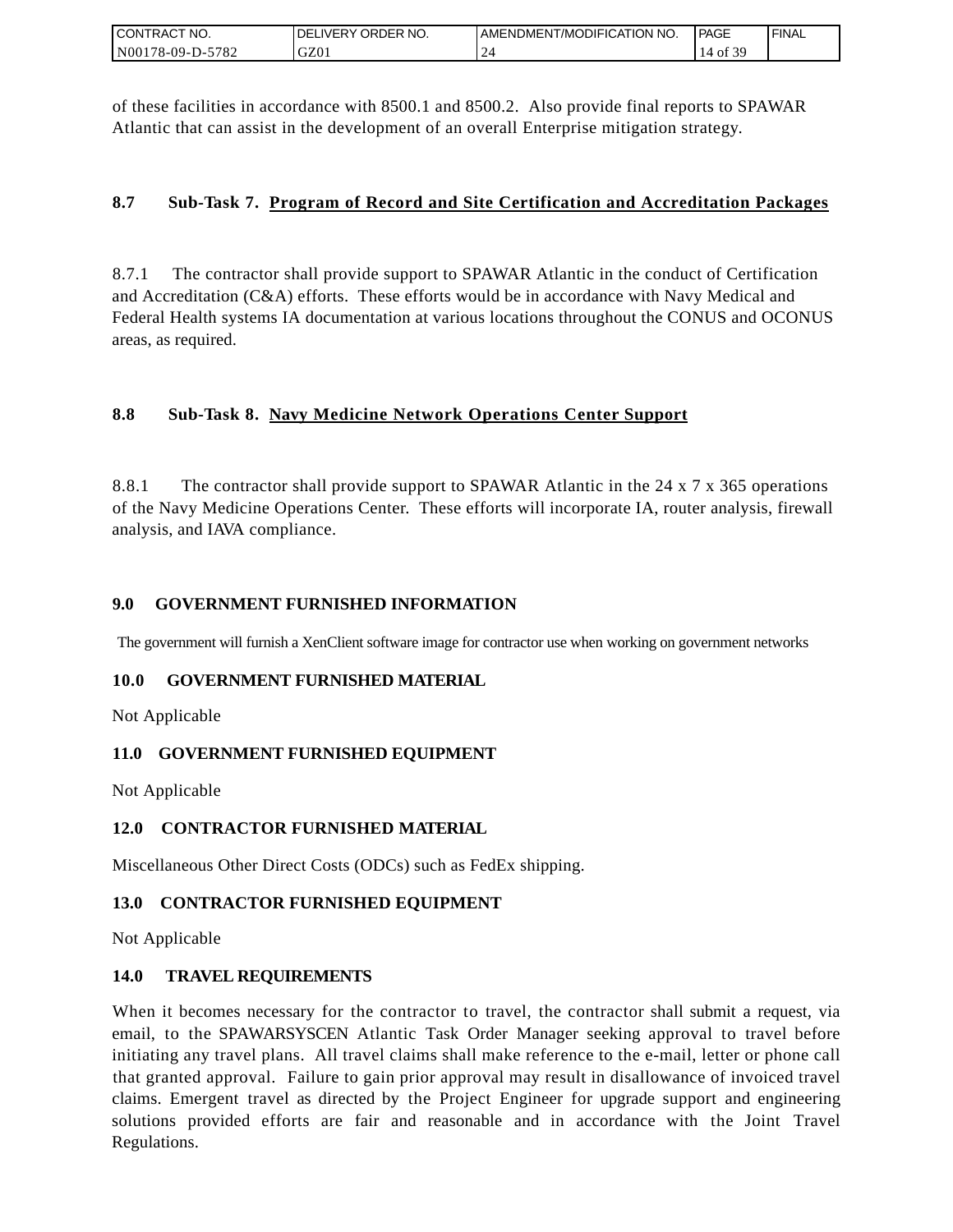| <b>I CONTRACT NO.</b>  | DELIVERY ORDER NO. | AMENDMENT/MODIFICATION NO. | <b>PAGE</b>              | ' FINAL |
|------------------------|--------------------|----------------------------|--------------------------|---------|
| N00178-09-D-57<br>5782 | GZ01               |                            | f 30<br>$_{\text{ot}}$ 5 |         |

Estimated travel locations are as follows. The following trips are per annum.

| <b>To</b>                    | # of Trips     | # of people    |
|------------------------------|----------------|----------------|
| San Diego, CA                | $\overline{2}$ | 2              |
| Ocean Side, CA               | $\overline{2}$ | $\overline{2}$ |
| New Orleans, LA              | $\overline{2}$ | $\overline{2}$ |
| Oak Harbor, WA               | $\overline{2}$ | $\overline{2}$ |
| Corpus Christi,<br><b>TX</b> | $\overline{2}$ | $\overline{2}$ |
| Rota Spain                   | $\overline{2}$ | $\overline{2}$ |
| Guam                         | $\overline{2}$ | $\overline{2}$ |
| Guantanamo Bay,<br>Cuba      | $\overline{2}$ | $\overline{2}$ |
| Cherry Point, NC             | $\overline{2}$ | $\overline{2}$ |
| Brenerton,<br>Washington     | 3              | $\overline{2}$ |
| LeMoore,<br>California       | $\overline{2}$ | $\overline{2}$ |
| Sigonella, Italy             | $\overline{2}$ | $\overline{2}$ |
| Naples, Italy                | $\overline{2}$ | $\overline{2}$ |
| Okinawa, Japan               | $\overline{2}$ | $\overline{2}$ |
| Pensacola, FL                | 3              | $\overline{2}$ |
| 29 Palms, CA                 | 3              | $\overline{c}$ |
| Bethesda,<br>Maryland        | 6              | $\overline{2}$ |
| Yokosuka, Japan              | $\overline{2}$ | $\overline{2}$ |
| Jakarta, Indonesia           | $\overline{2}$ | $\overline{2}$ |
| Cairo, Egypt                 | $\overline{2}$ | $\overline{2}$ |
| Pearl Harbor, HI             | $\overline{2}$ | $\overline{2}$ |
| Lima, Peru                   | $\overline{2}$ | $\overline{2}$ |

### **15.0 DELIVERABLES**

- a. Conference, Meeting Minutes and Presentation Reports as required CDRL A001
- b. Technical Reports as required CDRL A002
- c. Monthly Status Reports CDRL A003
- d. Monthly Financial Reports CDRL A004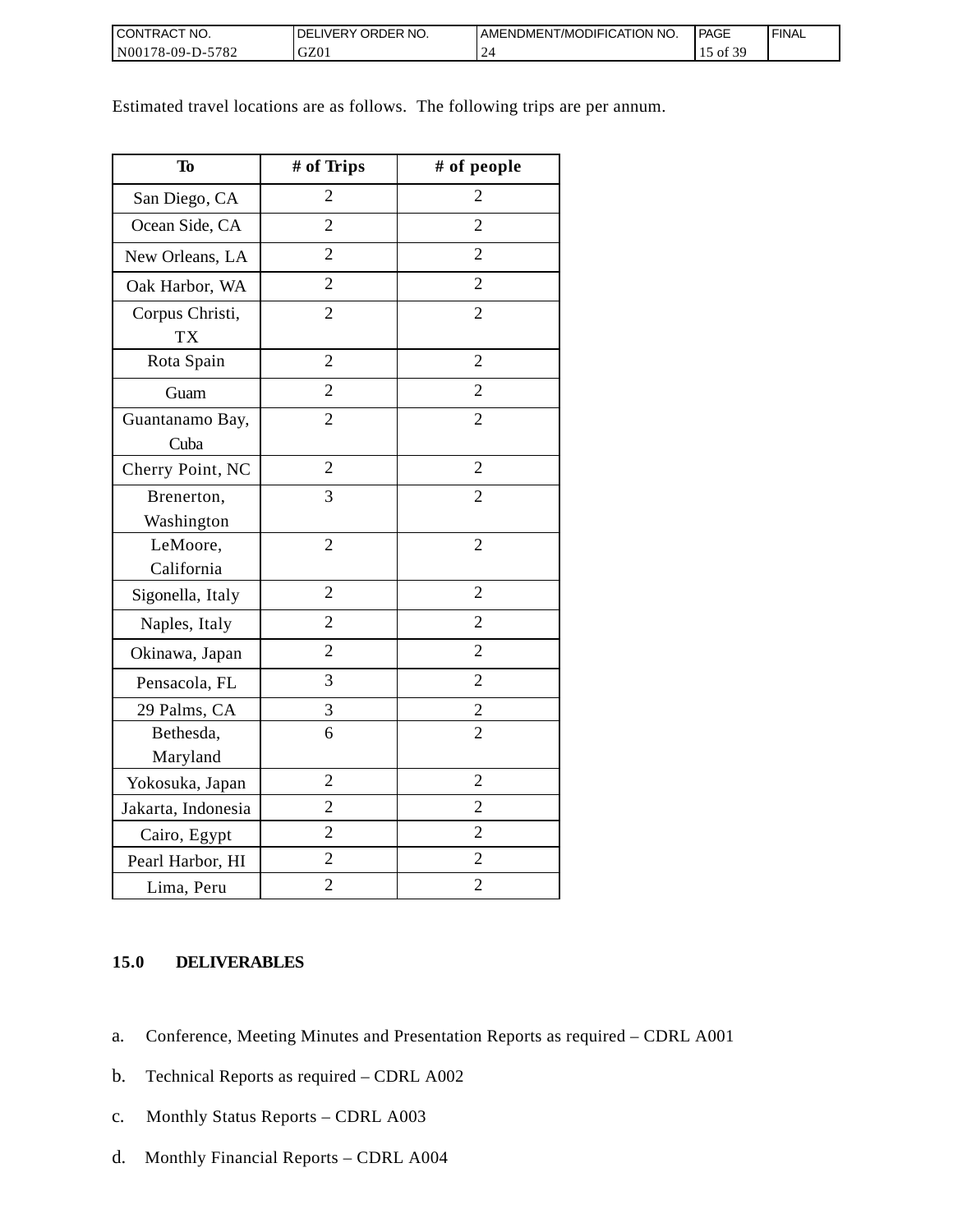| <b>CONTRAC</b><br>'NO.          | NO.<br><b>ORDER</b><br><b>DELIVERY</b> | AMENDMENT/MODIFICATION NO. | <b>PAGE</b>      | 'FINAL |
|---------------------------------|----------------------------------------|----------------------------|------------------|--------|
| 5700<br>N00<br>78-09-D-1<br>104 | $\sim$<br>UZU.                         |                            | $\sim$ 0.6<br>ΟĪ |        |

- e. Weekly Activity Reports (WAR) CDRL A005
- f. White Papers CDRL A006
- g. NOC Operations CDRL A007
- h. Network Architecture Analysis Design as required CDRL A008

| Type of Technical Reports $-$ A002   |
|--------------------------------------|
| <b>NOC</b> Operations                |
| Network Architecture Analysis Design |
| <b>Mitigation Reports</b>            |
| SSAA Gap Analysis                    |

### **16.0 WORKLOAD ESTIMATE**

The following workload data is provided for informational purposes only to assist you in estimating the price of this Contract.

Number of man-hours: 121,408 per year

Other Direct Costs: \$300,000 per year

C-313 SECURITY REQUIREMENTS (DEC 1999)

The work to be performed under this contract as delineated in the DD Form 254, Attachment No. 2 [Contracting officer insert attachment number] involves access to and handling of classified material up to and including Secret.

In addition to the requirements of the FAR 52.204-2 "Security Requirements" clause, the Contractor shall appoint a Security Officer, who shall (1) be responsible for all security aspects of the work performed under this contract, (2) assure compliance with the National Industry Security Program Operating Manual (DODINST 5220.22M), and (3) assure compliance with any written instructions from the Security Officer Code OA1, SPAWAR Systems Center Charleston, P.O. Box 190022, North Charleston, SC 29419-9022.

C-315 WORKWEEK (DEC 1999)

(a) All or a portion of the effort under this contract will be performed on a Government installation. The normal workweek for Government employees at SPAWAR Systems Center Charleston and its Detachments is Monday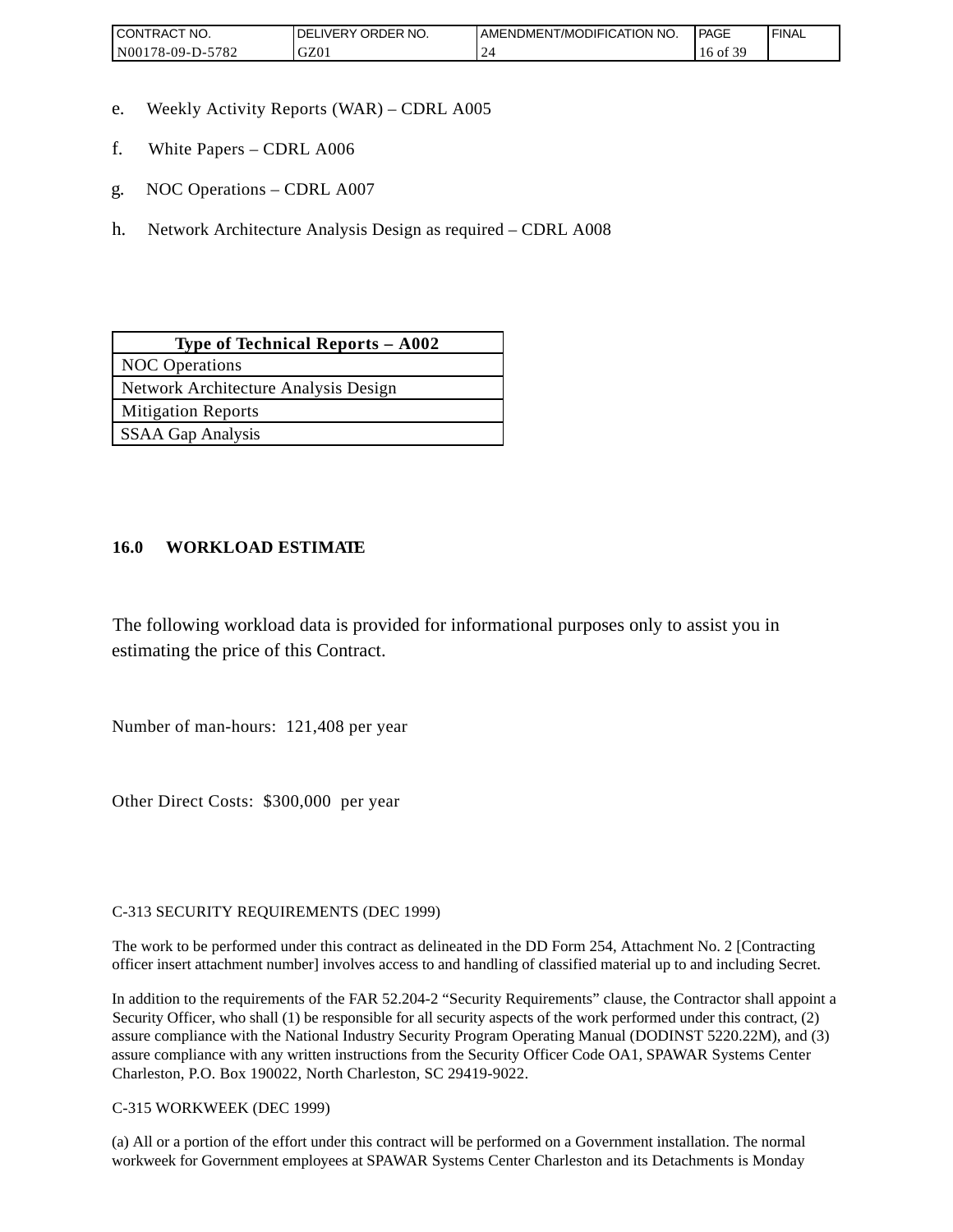| I CONTRACT NO.   | ' ORDER NO.<br><b>DELIVERY</b> | I AMENDMENT/MODIFICATION NO. | PAGE                                | ' FINAL |
|------------------|--------------------------------|------------------------------|-------------------------------------|---------|
| N00178-09-D-5782 | GZ0.                           |                              | $c \Delta c$<br>$\prime$ of $\circ$ |         |

through Friday 0730 to 1600. Work at this Government installation, shall be performed by the contractor within the normal workweek unless differing hours are specified on the individual task orders. Following is a list of holidays observed by the Government:

Name of Holiday Time of Observance

New Year's Day 1 January

Martin Luther King Jr. Day Third Monday in January

President's Day Third Monday in February

Memorial Day Last Monday in May

Independence Day 4 July

Labor Day First Monday in September

Columbus Day Second Monday in October

Veteran's Day 11 November

Thanksgiving Day Fourth Thursday in November

Christmas Day 25 December

(b) If any of the above holidays occur on a Saturday or a Sunday, then such holiday shall be observed by the Contractor in accordance with the practice as observed by the assigned Government employees at the using activity.

(c) If the Contractor is prevented from performance as the result of an Executive Order or an administrative leave determination applying to the using activity, such time may be charged to the contract as direct cost provided such charges are consistent with the Contractor's accounting practices.

(d) This contract does not allow for payment of overtime during the normal workweek for employees who are not exempted from the Fair Labor Standards Act unless expressly authorized by the Ordering Officer. Under Federal regulations the payment of overtime is required only when an employee works more than 40 hours in a normal week period.

#### C-317 NOTICE TO CONTRACTOR OF CERTAIN DRUG DETECTION PROCEDURES (DEC 1999)

(a) Pursuant to Navy policy applicable to both Government and contractor personnel, measures will be taken to prevent the introduction and utilization of illegal drugs and related paraphernalia into Government Work areas.

(b) In furtherance of the Navy's drug control program, unannounced periodic inspections of the following nature may be conducted by installation security authorities:

(1) Routine inspection of contractor occupied work spaces.

(2) Random inspections of vehicles on entry or exit, with drug detection dog teams as available, to eliminate them as a safe haven for storage of or trafficking in illegal drugs.

(3) Random inspections of personnel possessions on entry or exit from the installation.

(c) When there is probable cause to believe that a contractor employee on board a naval installation has been engaged in use, possession or trafficking of drugs, the installation authorities may detain said employee until the employee can be removed from the installation, or can be released to the local authorities having jurisdiction.

(d) Trafficking in illegal drug and drug paraphernalia by contract employees while on a military vessel/installation may lead to possible withdrawal or downgrading of security clearance, and/or referral for prosecution by appropriate law enforcement authorities.

(e) The contractor is responsible for the conduct of employees performing work under this contract and is, therefore,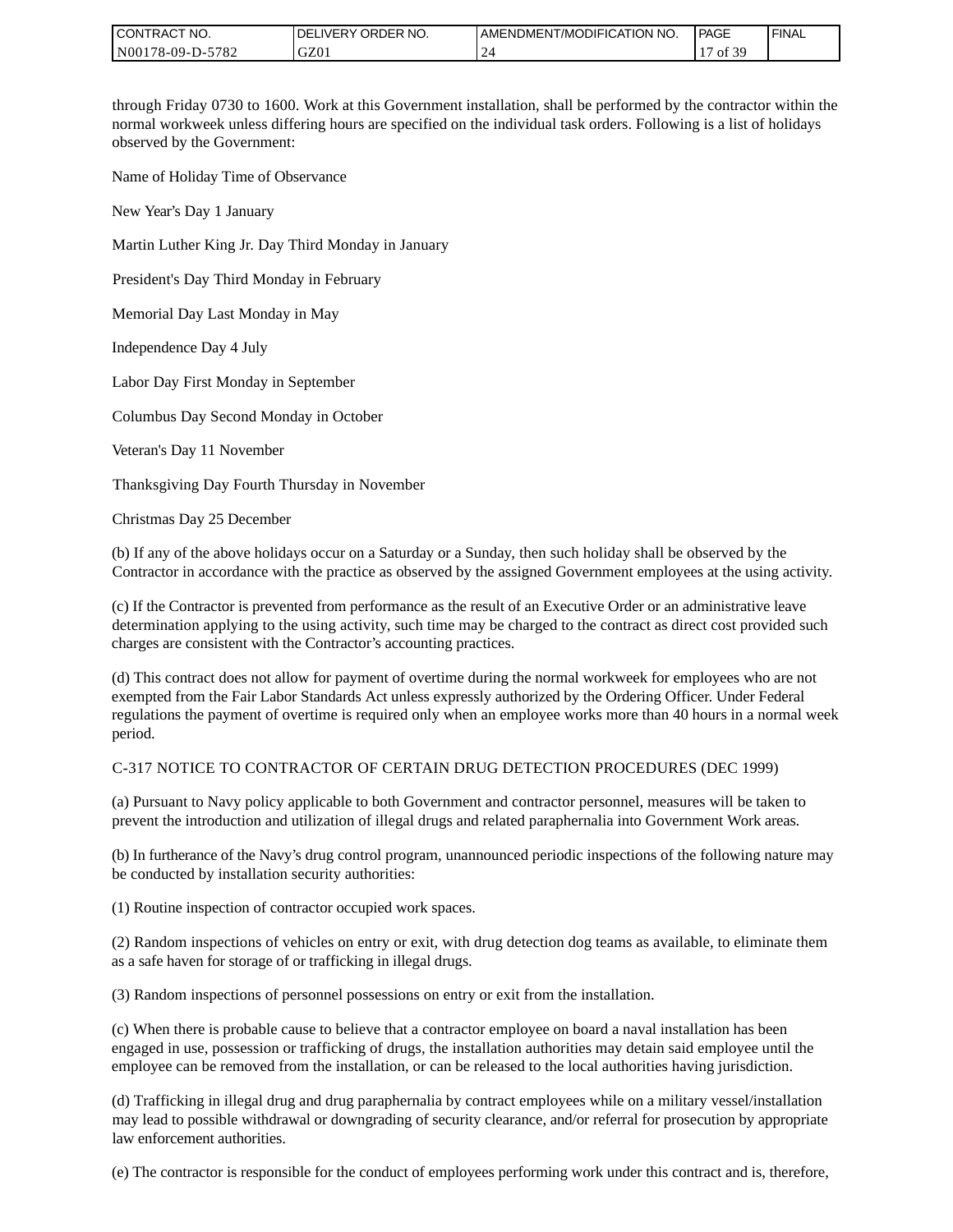| CONTRACT<br>°CT NO.      | NO.<br>' ORDER<br><b>DELIVERY</b> | AMENDMENT/MODIFICATION NO. | <b>PAGE</b>   | ' FINAL |
|--------------------------|-----------------------------------|----------------------------|---------------|---------|
| N00178-09-D-5<br>$-5782$ | GZ01                              |                            | F 20<br>18 of |         |

responsible to assure that employees are notified of these provisions prior to assignment.

(f) The removal of contractor personnel from a Government vessel or installation as a result of the drug offenses shall not be cause for excusable delay, nor shall such action be deemed a basis for an equitable adjustment to price, delivery or other provisions of this contract.

C-718 ACCESSIBILITY OF ELECTRONIC AND INFORMATION TECHNOLOGY (JUN 2001)

(a) Each Electronic and Information Technology (EIT) supply or service provided under this contract shall comply with the EIT Accessibility Standards listed below:

[The Contracting Officer shall consult with the program office to determine which standards listed in subsection (a) apply and shall check all applicable standards prior to issuing the solicitation.]

\_\_36 C.F.R. § 1194.21 (Software Applications and operating systems

\_\_36 C.F.R. § 1194.22 (Web-based and internet information and applications)

\_\_36 C.F.R. § 1194.23 (Telecommunications products)

\_\_36 C.F.R. § 1194.24 (Video and multimedia products)

\_\_36 C.F.R. § 1194.25 (Self contained, closed products)

\_\_36 C.F.R. § 1194.26 (Desktop and portable computers)

In addition, each EIT supply or service provided under this contract shall comply with 36 C.F.R. § 1194.31 (Functional performance criteria) and 36 C.F.R. § 1194.41 (Information, documentation, and support).

(b) If the Contracting Officer determines that any supply or service delivered under this contract does not comply with the EIT Accessibility Standards, the Contracting Officer will notify the Contractor in writing accordingly. If the Contractor fails to promptly correct or replace the nonconforming products or services with conforming products or services within the delivery schedule contained in the contract, the Government will have the rights and remedies contained in the contract.

(End of specification)

#### C-719 EXEMPTION FROM ELECTRONIC AND INFORMATION TECHNOLOGY ACCESSIBILITY REQUIREMENTS (JUN 2001)

(a) The Government has determined that the following exemption(s) to the Electronic and Information Technology (EIT) Accessibility Standards (36 C.F.R. § 1194) are applicable to this procurement:

The EIT to be provided under this contract has been designated as a National Security System.

\_\_\_\_ The EIT acquired by the contractor is incidental to this contract.

\_\_\_\_ The EIT to be provided under this contract would require a fundamental alteration in the nature of the product or its components in order to comply with the EIT Accessibility Standards.

The EIT to be provided under this contract will be located in spaces frequented only by service personnel for maintenance, repair, or occasional monitoring of equipment.

\_\_\_\_ Compliance with the EIT Accessibility Standards would impose an undue burden on the agency.

\_\_\_\_ The EIT to be provided under this contract is purchased in accordance with FAR Subpart 13.2 prior to January 1, 2003.

(b) Notwithstanding that an exemption exists, the Contractor may furnish supplies or services provided under this contract that comply with the EIT Accessibility Standards (36 C.F.R. § 1194).

#### C-720 PERFORMANCE BASED REVIEW AND ACCEPTANCE PROCEDURES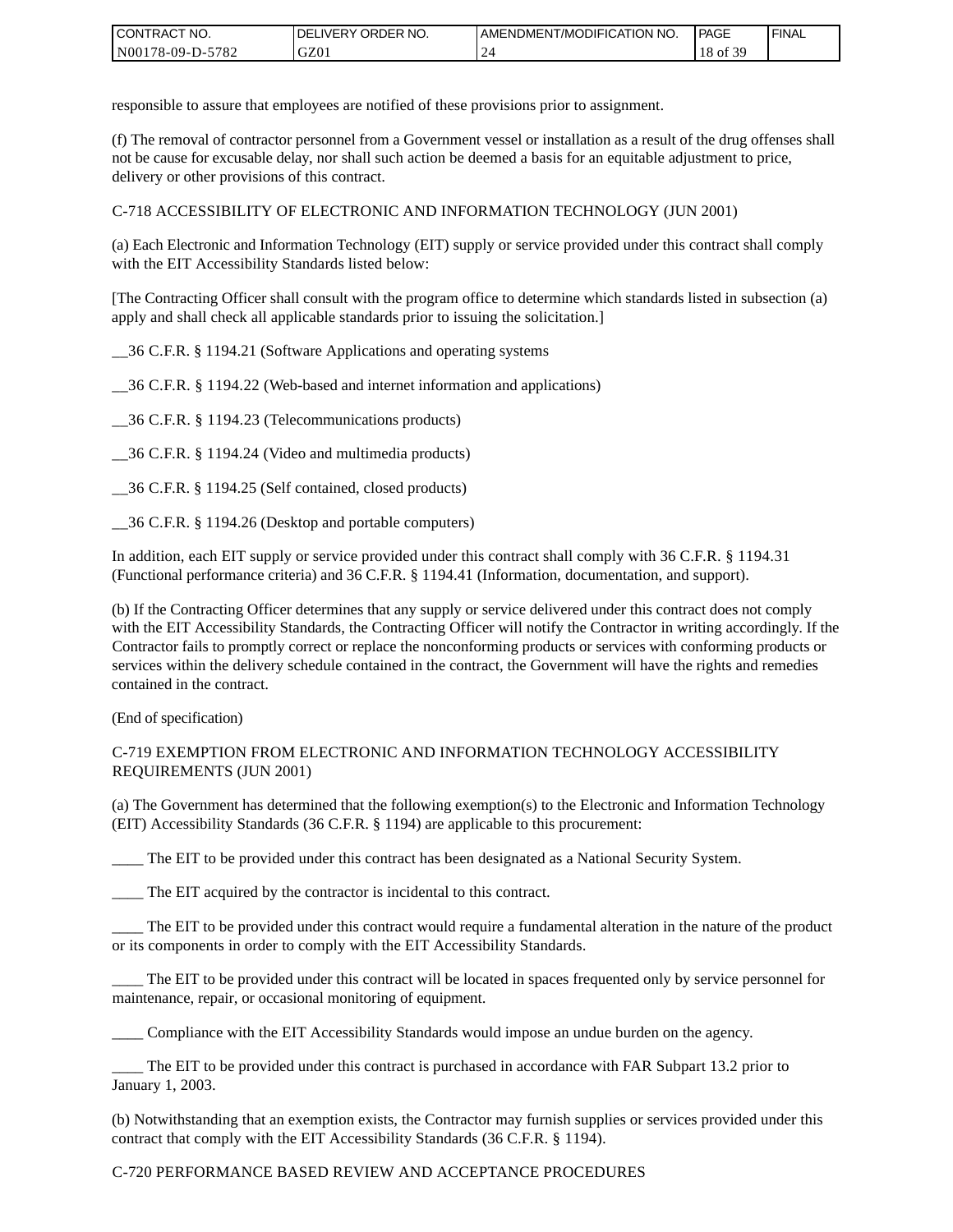| <b>CONTRACT</b><br>`CT NO. | `NO.<br><b>DELIVERY ORDER</b> | AMENDMENT/MODIFICATION NO. | <b>PAGE</b>   | ' FINAL |
|----------------------------|-------------------------------|----------------------------|---------------|---------|
| N00178-09-D-5782           | GZ01                          |                            | F 20<br>19 of |         |

This is a performance based order, as defined in FAR Part 37.6. Contractor performance will be reviewed in accordance with the Quality Assurance Plan as follows:

#### QUALITY ASSURANCE PLAN

(1) Objective: The purpose of this plan is to provide a quality assurance plan for the services contracted under this Task Order. This plan provides a basis for the Task Order Manager (TOM) to evaluate the quality of the contractor's performance. The oversight provided for in this plan, and the remedy established, will help ensure that service levels are of high quality throughout the task order term.

(2) Performance Standards:

a. The deliverables under this task order will be consistently technically accurate.

b. The services delivered under this task order will be consistently of high quality.

c. The contractor's cost control efforts under this task order will be consistently effective (applicable to cost reimbursement task orders).

d. The contractor will be consistently responsive to Government customers in its performance of this task order.

e. For the purposes of this plan, "consistently" is defined as "generally holding true", "persistently over time", and/or "overall uniformly".

(3) Evaluation Methods: The TOM will conduct performance evaluations based on the standards in paragraph 2 above using the following technique:

a. During the performance period of the task order, the TOM will continually and proactively monitor contractor efforts and obtain input from other Government personnel with performance oversight functions to ascertain the level of compliance with the Performance Standards.

b. Every 12 months after the effective date of the task order, the TOM will prepare a Task Order Performance Evaluation (TOPE) documenting the results of the efforts performed under paragraph 3.a. above.

c. The TOM will upload the TOPE to the SeaPort Portal.

(4) Remedy

a. If the annual Performance Evaluation indicates that the contractor has not met one or more of the Performance Standards, the following negative remedy becomes effective: the TOM will submit a negative TOPE on the SeaPort Portal for the applicable Performance Standard.

b. This is a significant negative remedy as the TOPE is a key part of the Performance Monitoring process which:

i. Provides input to the annual Contractor Performance Assessment Report (CPAR); and

ii. Determines the contractor's ability to earn term extensions to its basic SeaPort-e contract in accordance with the Award Term provisions contained therein.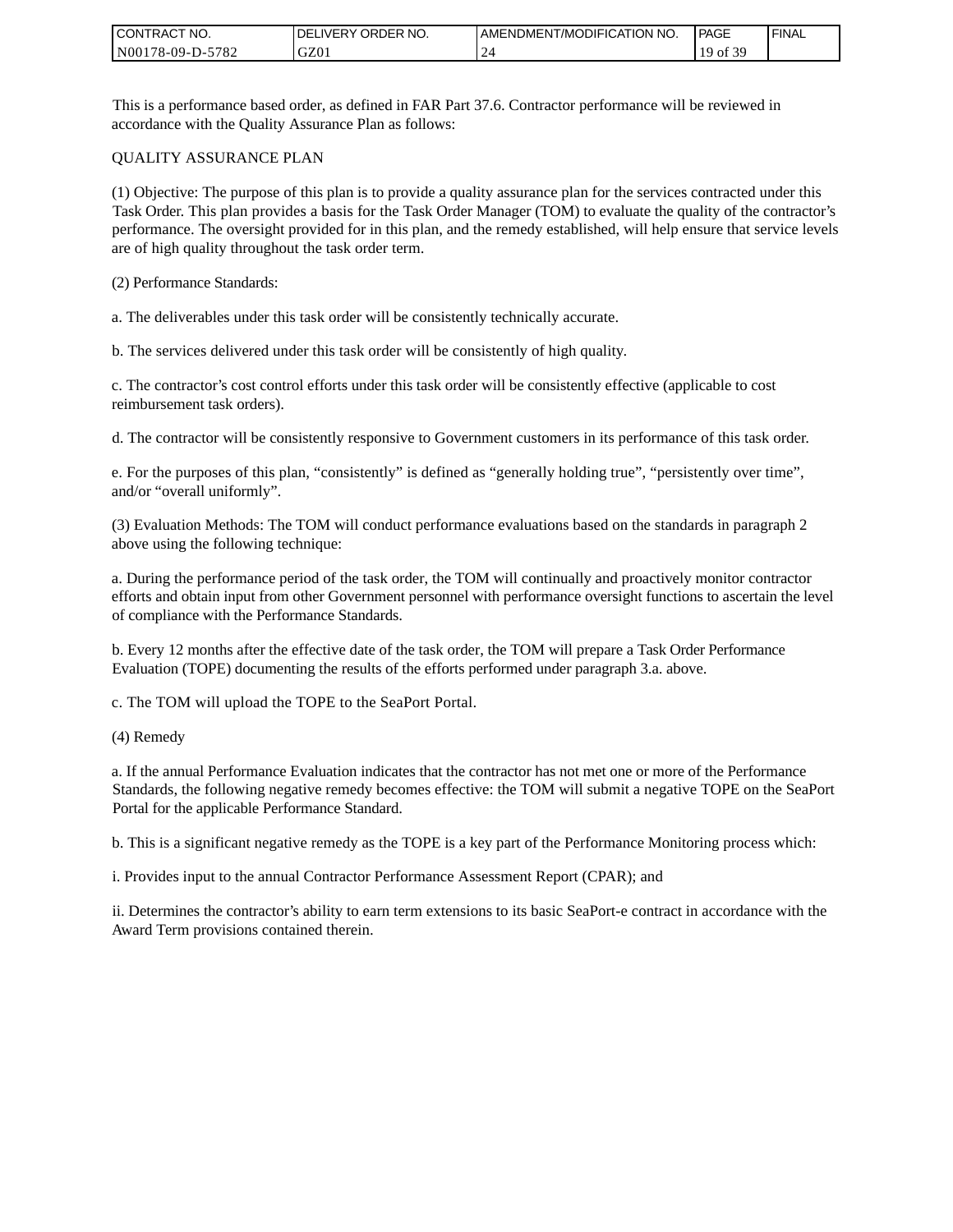| CONTRACT NO.     | NO.<br><b>ORDER</b><br>DELIVERY | AMENDMENT/MODIFICATION NO. | PAGE                           | ' FINAL |
|------------------|---------------------------------|----------------------------|--------------------------------|---------|
| N00178-09-D-5782 | GZ01                            |                            | f 30<br>nΩ<br>of $\beta$<br>∠∪ |         |

## **SECTION D PACKAGING AND MARKING**

SHIP TO INFORMATION:

See Section G - Task Order Manager

Packaging and Marking shall be in accordance with Section D of the SeaPort-e Multiple Award IDIQ contract.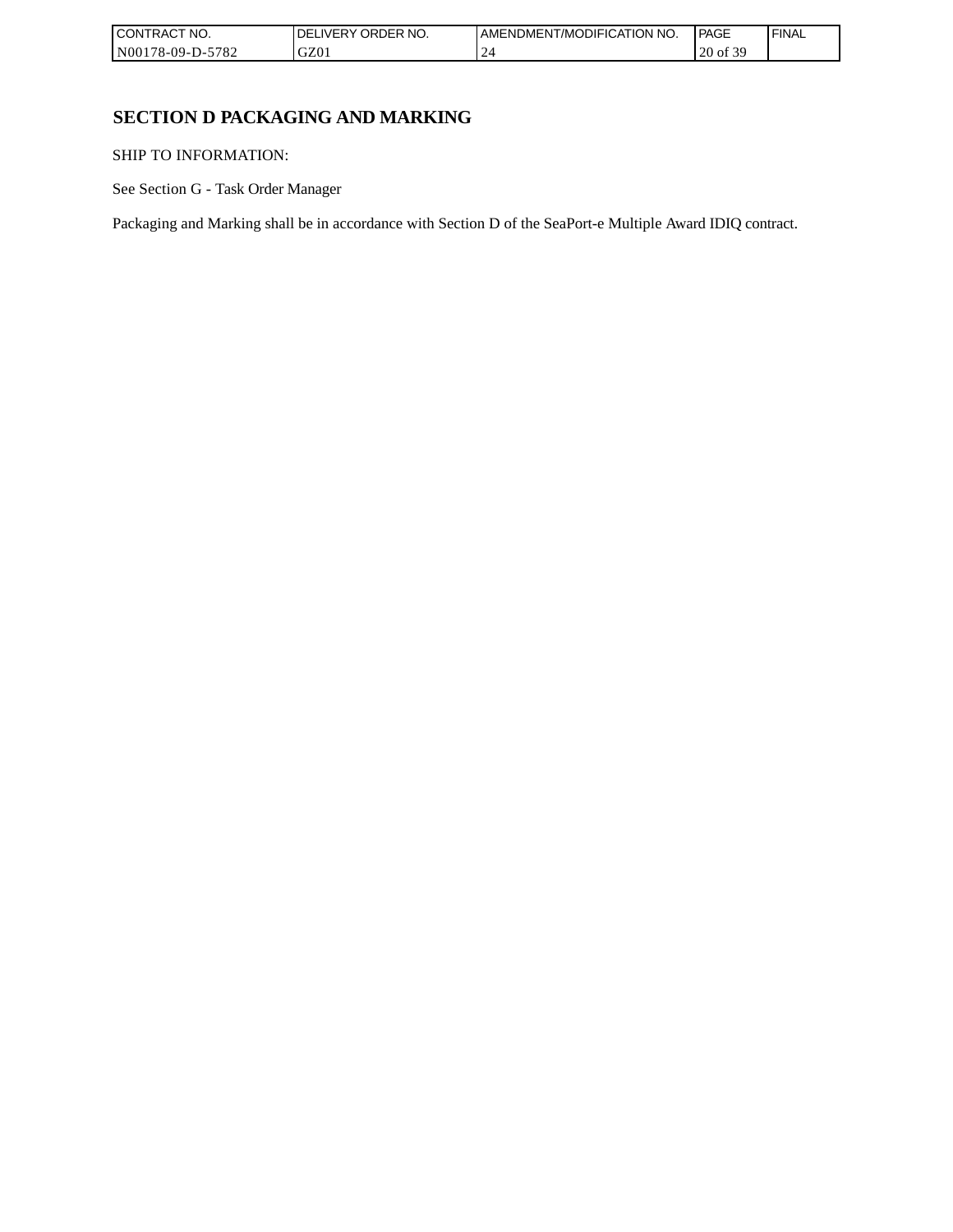| CONTRACT<br>`CT NO.      | NO.<br>' ORDER<br><b>DELIVERY</b> | I AMENDMENT/MODIFICATION NO. | l PAGE                 | ' FINAL |
|--------------------------|-----------------------------------|------------------------------|------------------------|---------|
| $-5782$<br>N00178-09-D-5 | GZ01                              |                              | F 20<br>οt<br>$\sim$ 1 |         |

## **SECTION E INSPECTION AND ACCEPTANCE**

E-303 INSPECTION AND ACCEPTANCE- - DESTINATION (JAN 2002)

Inspection and acceptance of the services to be furnished hereunder shall be made at destination by the Task Order Manager or his duly authorized representative.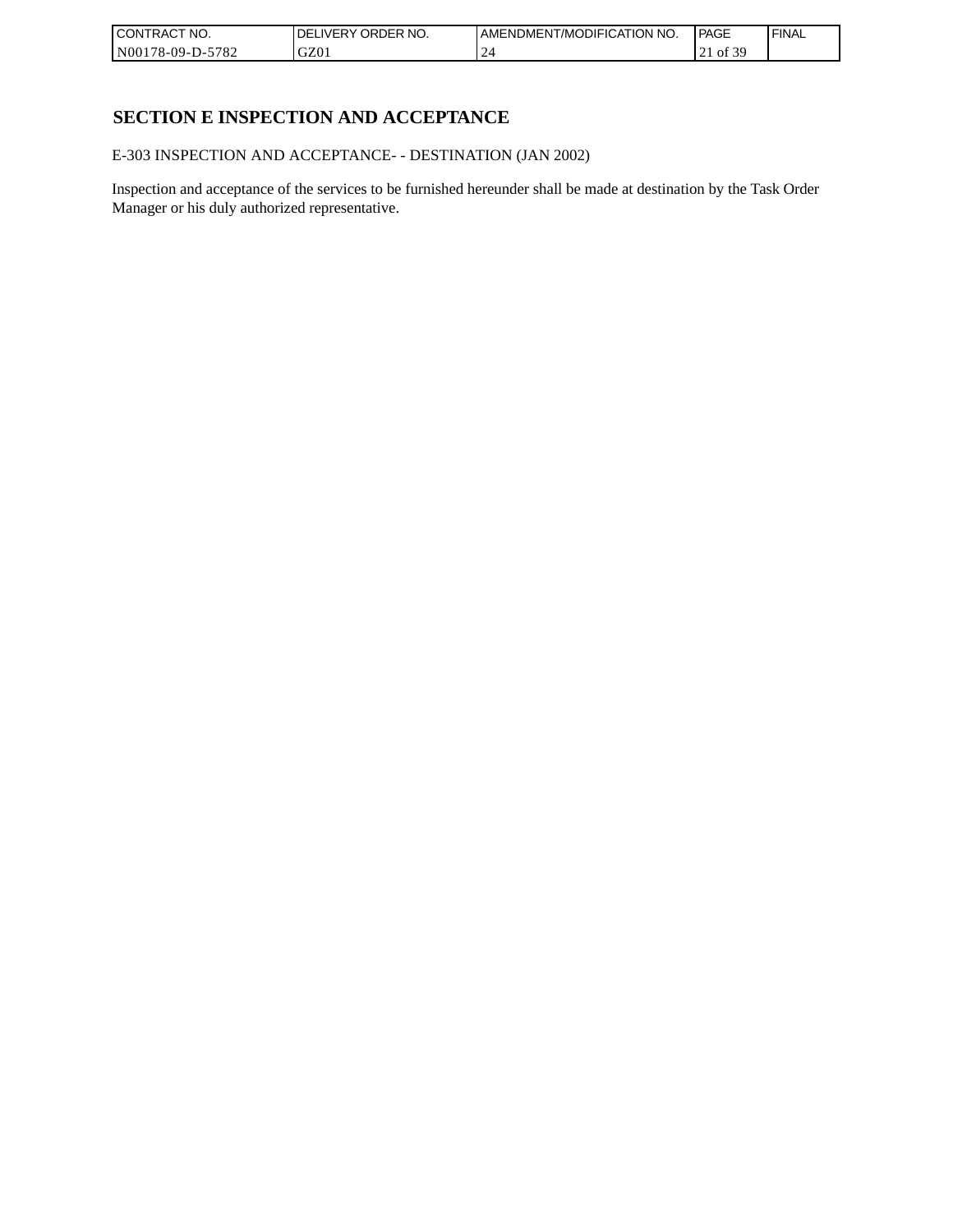| CON <sub>1</sub><br>TRACT NO. | NO.<br><b>DELIVERY ORDER</b> | <b>I AMENDMENT/MODIFICATION NO.</b> | <b>PAGE</b>       | ' FINAL |
|-------------------------------|------------------------------|-------------------------------------|-------------------|---------|
| N00178-09-D-5782              | GZ01                         | <u>_</u>                            | f 30<br>of 3<br>∸ |         |

#### **SECTION F DELIVERABLES OR PERFORMANCE**

The periods of performance for the following Items are as follows:

| 4001 | $1/11/2012 - 1/10/2013$ |
|------|-------------------------|
| 4002 | $9/11/2012 - 9/10/2013$ |
| 4003 | $9/11/2013 - 9/10/2014$ |
| 4004 | $9/11/2014 - 9/10/2015$ |
| 4005 | $9/11/2015 - 9/12/2016$ |
| 6001 | $1/11/2012 - 1/10/2013$ |
| 6002 | $9/11/2012 - 9/10/2013$ |
| 6003 | $9/11/2013 - 9/10/2014$ |
| 6004 | $9/11/2014 - 9/10/2015$ |
| 6005 | $9/11/2015 - 9/10/2016$ |
|      |                         |

CLIN - DELIVERIES OR PERFORMANCE

The periods of performance for the following Items are as follows:

| 4001 | $1/11/2012 - 1/10/2013$ |
|------|-------------------------|
| 4002 | $9/11/2012 - 9/10/2013$ |
| 4003 | $9/11/2013 - 9/10/2014$ |
| 4004 | $9/11/2014 - 9/10/2015$ |
| 4005 | $9/11/2015 - 9/12/2016$ |
| 6001 | $1/11/2012 - 1/10/2013$ |
| 6002 | $9/11/2012 - 9/10/2013$ |
| 6003 | $9/11/2013 - 9/10/2014$ |
| 6004 | $9/11/2014 - 9/10/2015$ |
| 6005 | $9/11/2015 - 9/10/2016$ |
|      |                         |

Services to be performed hereunder will be provided at (insert specific address and building etc.)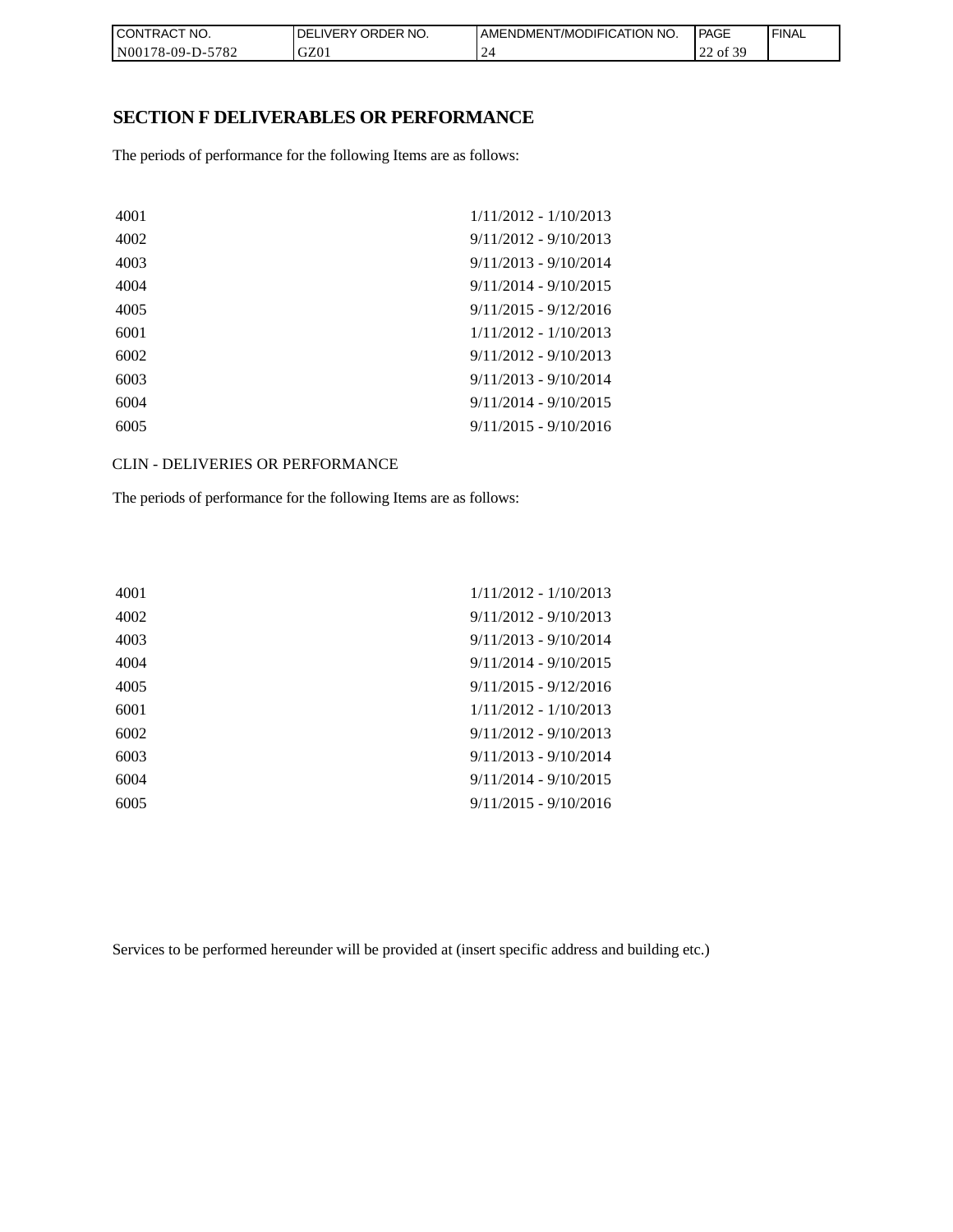| <b>I CONTRACT NO.</b> | DELIVERY ORDER NO. | I AMENDMENT/MODIFICATION NO. | <b>PAGE</b>         | ' FINAL |
|-----------------------|--------------------|------------------------------|---------------------|---------|
| N00178-09-D-5782      | GZ01               |                              | f 30<br>ot 3.<br>رے |         |

## **SECTION G CONTRACT ADMINISTRATION DATA**

COR

Philip A. Middleton, Code 58210, P. O. Box 19022 North Charleston, SC 29419-9022 [philip.a.middleton@navy.mil,](mailto:cphilip.a.middleton@navy.mil) 843-218-3331

G-314 TYPE OF CONTRACT (DEC 1999)

This is a CPFF task order.

## **G-317 INVOICING INSTRUCTIONS FOR SERVICES USING WIDE AREA WORK FLOW (WAWF) (JAN 2007)**

(a) Invoices for services rendered under this task order shall be submitted electronically through the Wide Area Work Flow-Receipt and Acceptance (WAWF). The contractor shall submit invoices for payment per contract terms. The Government shall process invoices for payment per contract terms.

(b) The vendor shall have their CAGE Code activated by calling 1-866-618-5988. Once activated, the vendor shall self-register at the WAWF website at [https://wawf.eb.mil.](https://wawf.eb.mil/) Vendor training is available on the internet at [https://wawftraining.eb.mil.](https://wawftraining.eb.mil/) Additional support can be accessed by calling the Navy WAWF Assistance Line at 1-800-559-9293.

(c) Back-up documentation can be included and attached to the invoice in WAWF. Attachments created with any Microsoft Office product, or Adobe (.pdf files), is attachable to the invoice in WAWF.

(d) A separate invoice will be prepared no more frequently than every two weeks. Do not combine the payment claims for services provided under this contract.

| Invoice<br>Type        | Cost Vouchers                     |
|------------------------|-----------------------------------|
| Issued by $N65236$     |                                   |
| Admin<br>by            | S2404A DCMA MANASSAS              |
| <b>DCAA</b><br>Auditor | HAA47F DCAA Fairfax Branch Office |
| Service<br>Approver    | S2404A DCMA MANASSAS              |
| Pay by                 | HQ0338 DFAS COLUMBUS CENTER       |

(e) The following information is provided for completion of the invoice in WAWF:

Pursuant to the requirement at DFARS PGI 204.7108, Payment Instructions (d) (12) none of the standard payment instructions identified in paragraphs  $(d)(1)$  through  $(11)$  of this section are appropriate, the Payment instructions below provide a significantly better reflection of how funds will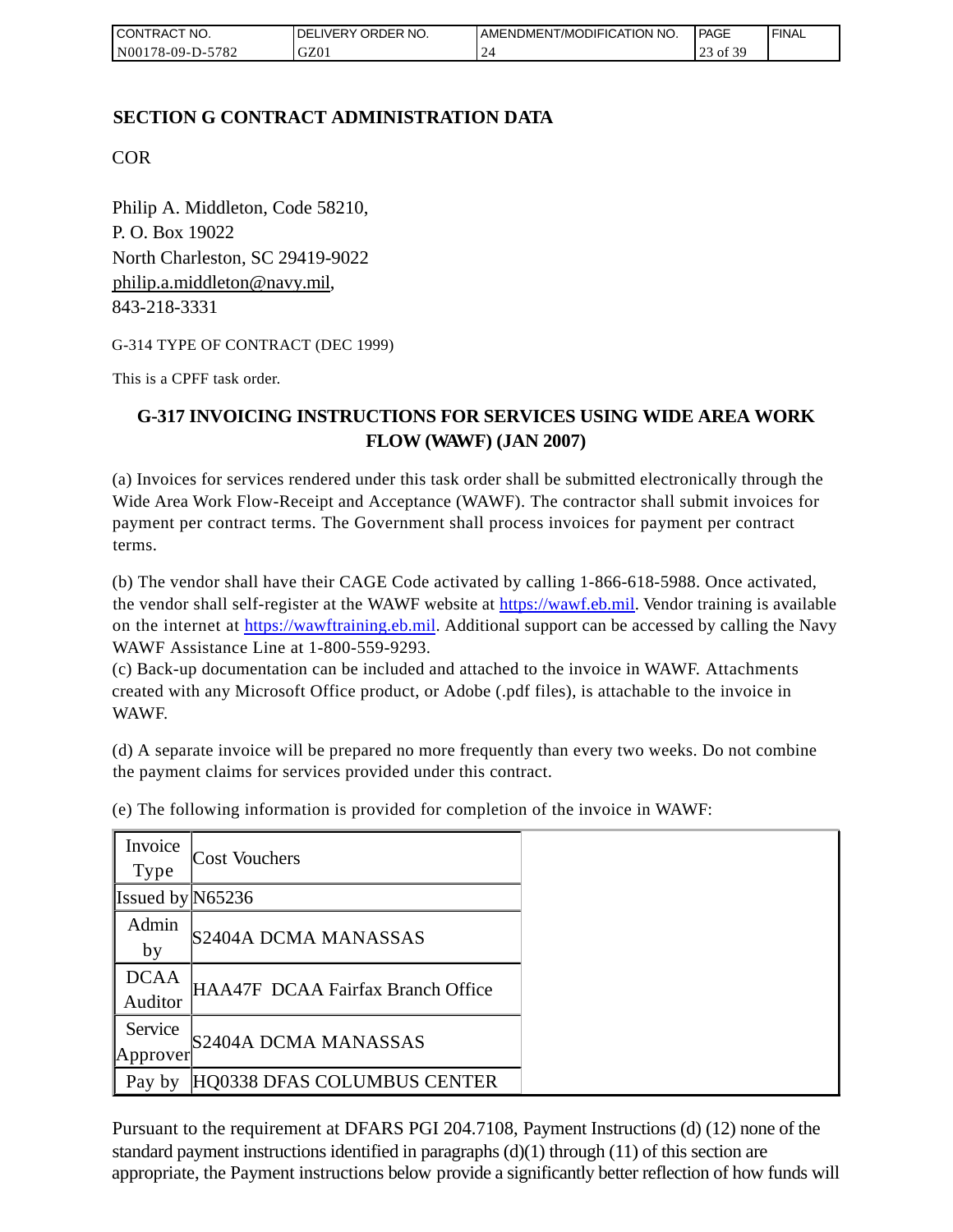| <b>I CONTRACT NO.</b> | I DELIVERY ORDER NO. | I AMENDMENT/MODIFICATION NO. | <b>PAGE</b>    | 'FINAL |
|-----------------------|----------------------|------------------------------|----------------|--------|
| N00178-09-D-5782      | GZ01                 | ∽                            | 2C<br>24 of 39 |        |

be expended in support of contract performance.

# **INVOICING AND PAYMENT INSTRUCTIONS FOR MULTIPLE ACCOUNTING CLASSIFICATION CITATIONS**

Consistent with task order clause 5252.232-9206, Segregation of Costs, the contractor shall segregate and accumulate costs for the performance of this task order by the appropriate Accounting Classification Reference Number (ACRN). The contractor's invoice shall identify the appropriate Contract and Task Order numbers. For the work performed, invoiced costs shall be associated to the Contract Line Item Number (CLIN), the Contract Subline Item (SLIN), and the specific ACRN. Invoices submitted to the paying office that do not comply with this requirement will be returned to the contractor for resubmission. The contractor shall provide an electronic copy of each invoice to the Task Order Manager at the time of submission to DCAA/DFAS. The paying office will disburse funds in strict compliance with the amounts invoiced by CLIN/SLIN/ACRN.

### **SPAWAR ATLANTIC OMBUDSMAN**

The SPAWAR Ombudsman for this Task Order is: Steve Harnig- 843-218-4560

Address: PO Box 190022, N. Charleston, SC 29419

Accounting Data

SLINID PR Number Amount -------- -------------------------------------------------- --------------------- 400101 1300239279 25000.00  $T.T.A$  : AA 970130.1212D 2012 010 1 010400807793-1 884 257.22 DRAM 26316 044226 Standard Number: DRAM 26316/AA NWA: 100000579665 0060 ALL TASKS IN THE PWS BASE Funding 25000.00 Cumulative Funding 25000.00 MOD 01 400102 1300286595 270000.00 LLA : AB 9720130 1212 201 2 010 1 010100 80 7700-1 884 257.31 P RM 22085 Standard Number: PRM 22085/AA NWA: 100000579674 0060 ALL TASKS 600101 1300286595 10000.00  $L.L.A$  : AB 9720130 1212 201 2 010 1 010100 80 7700-1 884 257.31 P RM 22085 Standard Number: PRM 22085/AA NWA: 100000579674 0060 ODCS MOD 01 Funding 280000.00 Cumulative Funding 305000.00 MOD 02 400201 1300298860 1865000.00  $T.T.A$  : AC 9720130.18P2 252 46896 0 068688 2D JTF42 468962 1H303Q Standard Number: N4689612MPJTF42/AA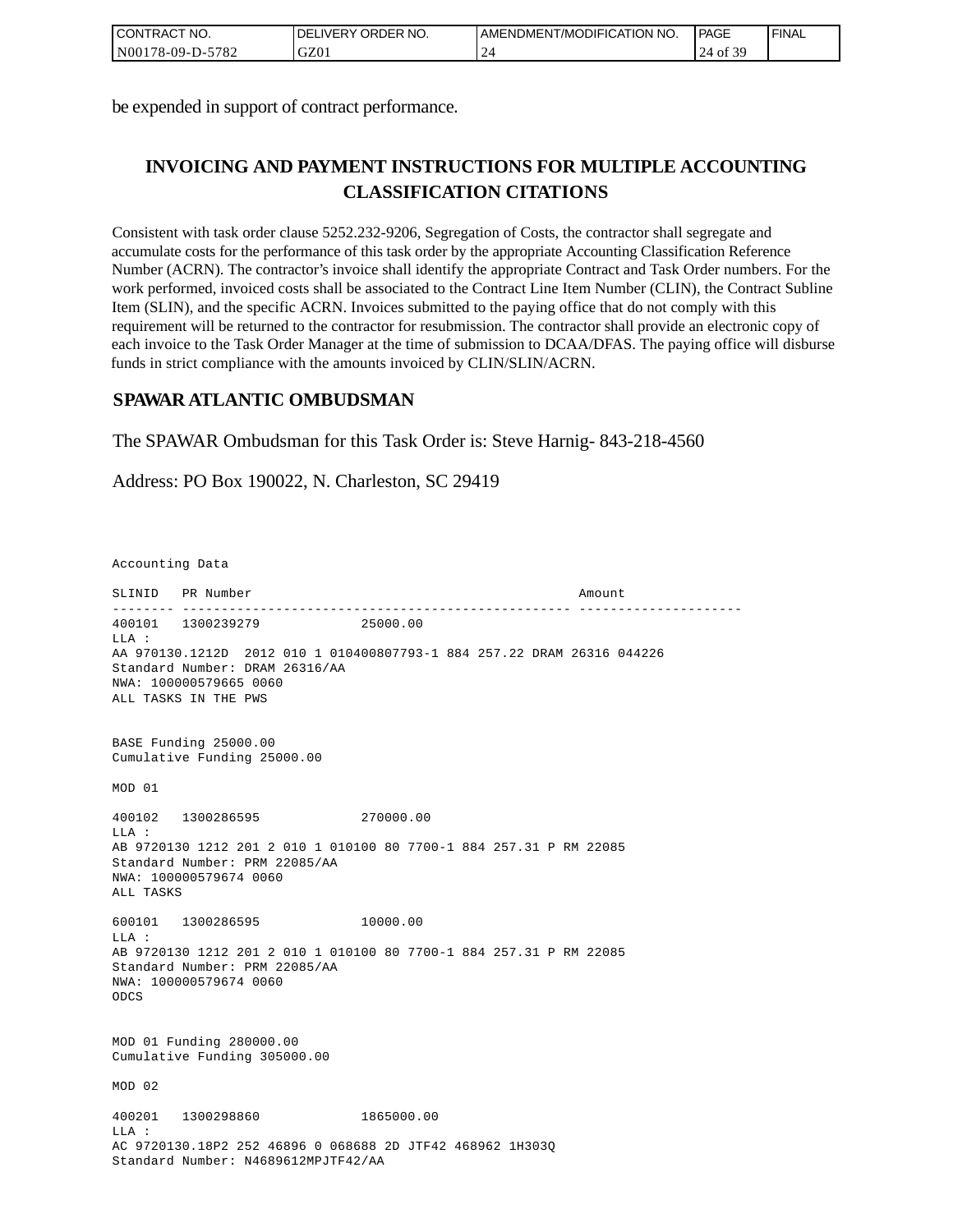NWA: 100000742221 0060 TASK MCIS CNDSP 600201 1300298860 20000.00 LLA : AC 9720130.18P2 252 46896 0 068688 2D JTF42 468962 1H303Q Standard Number: N4689612MPJTF42/AA NWA: 100000742221 0060 ODCS TASK MCIS CNDSP MOD 02 Funding 1885000.00 Cumulative Funding 2190000.00 MOD 03 400202 1300319971 272477.34 LLA : AD 970130.1313D 2013 0101010400807793-1884 257.31 PRM 3347 044226 Standard Number: PRM 33474 NWA: 100000773020 0060 MOD 03 Funding 272477.34 Cumulative Funding 2462477.34 MOD 04 400203 1300332147 185367.00  $T.T.A$  : AE 9730130 1884 201 3 010 1 010400 80 7793-1 884 257.31 P RM 34293 044226 Standard Number: PRM 34293 NWA: 100000809878 0060 TASK MCIS NETTOPS MOD 04 Funding 185367.00 Cumulative Funding 2647844.34 MOD 05 Funding 0.00 Cumulative Funding 2647844.34 MOD 06 400204 1300354996 150000.00  $L.L.A$  : AG 970130.1313D 2013 0101010400807793-1884 275.31 PRM35086 044226 Standard Number: PMR 35086 NWA:100000832927-0060 TASK MCIS NETTOPS 400205 1300354996 125000.00 LLA : AH 970130.1313D 2013 0101010400807793-1884 275.31 PRM35050 044226 Standard Number: PRM 35050 NWA: 100000832928-0060 TASK MCIS NETTOPS 600202 1300354996 5000.00 LLA : AH 970130.1313D 2013 0101010400807793-1884 275.31 PRM35050 044226 Standard Number: PRM 35050 NWA: 100000832928-0060 ODCS MCIS NETTOPS MOD 06 Funding 280000.00 Cumulative Funding 2927844.34 CONTRACT NO. N00178-09-D-5782 DELIVERY ORDER NO. GZ01 AMENDMENT/MODIFICATION NO. 24 **PAGE**  25 of 39 FINAL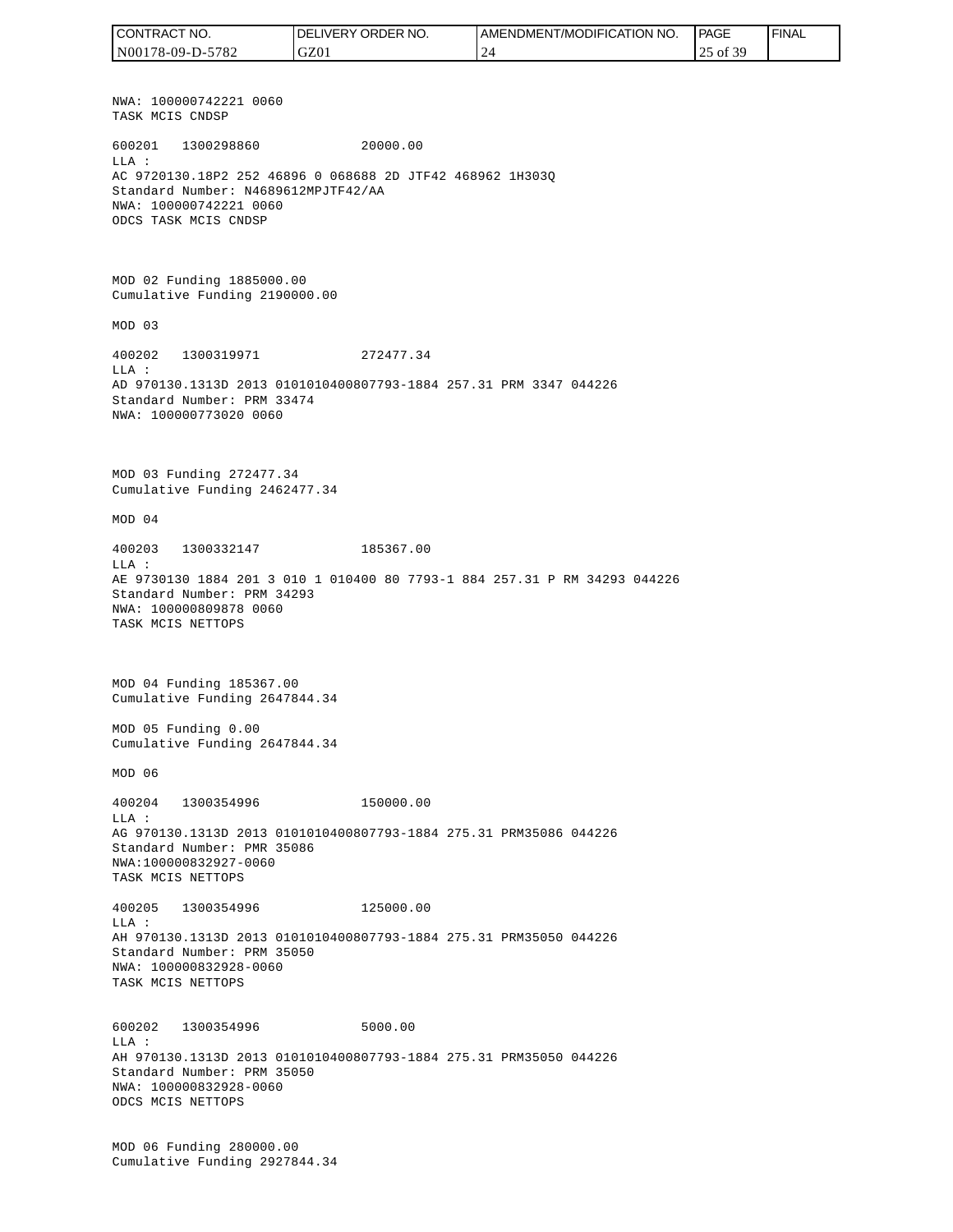| I CONTRACT NO.   | NO.<br><b>DELIVERY ORDER</b> | AMENDMENT/MODIFICATION NO. | PAGE                | ' FINAL |
|------------------|------------------------------|----------------------------|---------------------|---------|
| N00178-09-D-5782 | GZ01                         |                            | -30<br>$26$ of $3'$ |         |

MOD 07 Funding 0.00 Cumulative Funding 2927844.34 MOD 08 400301 1300373150 1700000.00 LLA : AJ 9730130 18P2 253 46896 0 068688 2D PJTF38 4689631H304Q Standard Number: N4689613MPJTF38 NWA: 100000831524-0060 MCIS NETTOPS 400302 1300373150 180000.00 LLA : AK 9730130 1884 010 10104 0 080779 3 257.31 PRM36219 044226 Standard Number: PRM 36219 NWA: 100000852592-0060 MCIS NETTOPS 400303 1300373150 50000.00  $T.T.A$  : AL 9730130 1884 010 10104 0 080779 3 257.31 PRM36229 044226 Standard Number: PRM 36229 NWA: 100000852590-0060 MCIS NETTOPS 600301 1300373150 9215.99 LLA : AJ 9730130 18P2 253 46896 0 068688 2D PJTF38 4689631H304Q MOD 08 Funding 1939215.99 Cumulative Funding 4867060.33 MOD 09 Funding 0.00 Cumulative Funding 2927844.34 MOD 10 Funding 0.00 Cumulative Funding 4867060.33 MOD 11 400304 1300394554 150000.00  $T.T.A$  : AM 970130.1414D 1884 0101010400807793 257.31 PRM46252 044226 Standard Number: PRM 46252 NWA: 100000876563 0060 TASK MCIS NETTOPS MOD 11 Funding 150000.00 Cumulative Funding 5017060.33 MOD 12 Funding 0.00 Cumulative Funding 5017060.33 MOD 13 400305 1300415544 450000.00 LLA : AN 970130.1414D 1884 0101010400807793 257.31 PRM47234 044226 Standard Number: PRM47234 NWA: 100000876217 0060 MCIS NETTOPS MOD 13 Funding 450000.00 Cumulative Funding 5467060.33 CONTRACT NO.<br>NO0178-09-D-5<br>NO0178-09-D-5<br>NO0178-09-D-5<br>NOD 07 Fundin<br>Cumulative Fu<br>MOD 08<br>400301 1300<br>Standard Numk<br>NMA: 10000083<br>400302 1300<br>LLA:<br>AK 9730130 18<br>Standard Numk<br>NMA: 10000085<br>600301 1300<br>LLA: 9730130 18<br>MMA: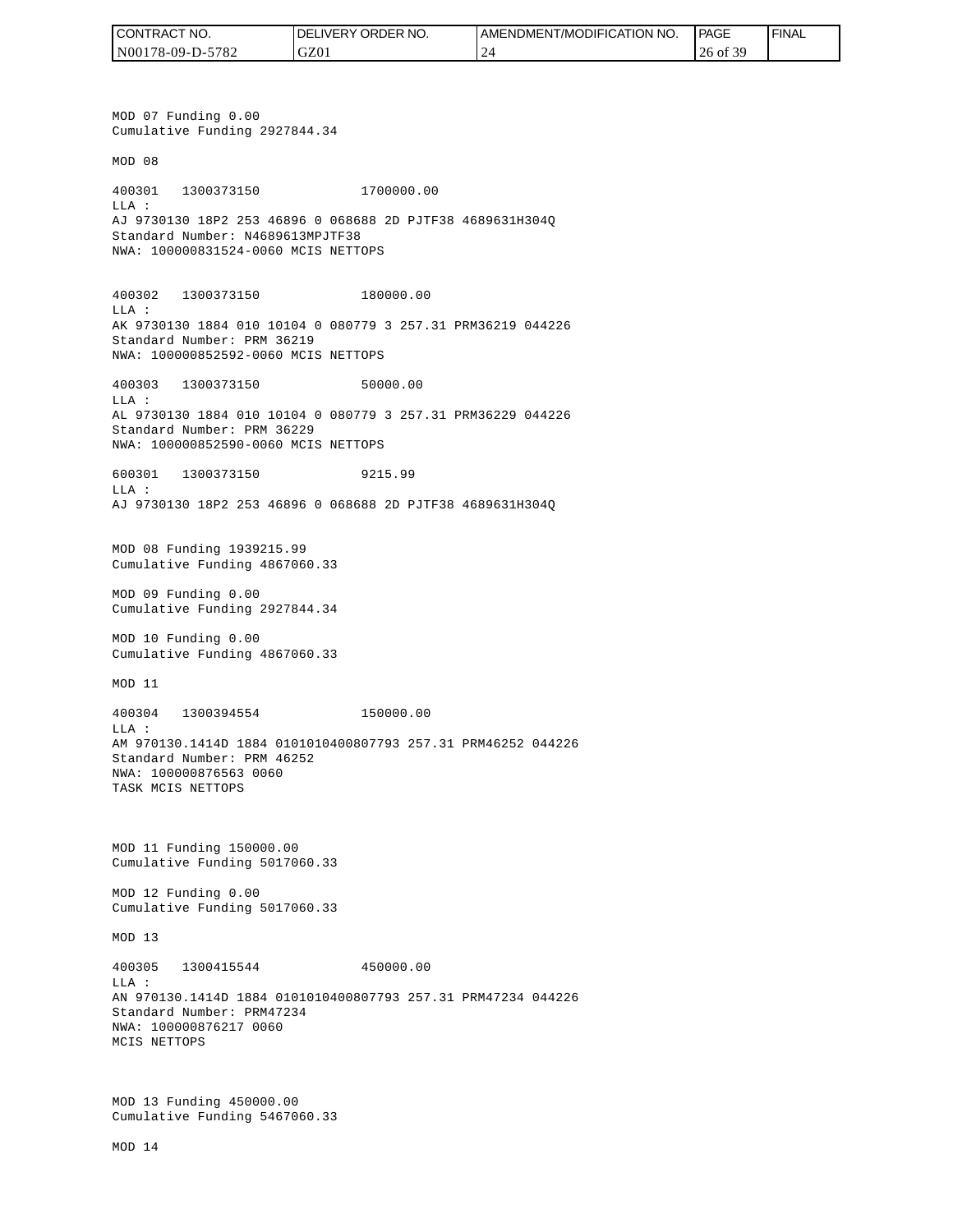| CONTRACT NO.     | DELIVERY ORDER NO. | I AMENDMENT/MODIFICATION NO. | PAGE                 | <sup>I</sup> FINAL |
|------------------|--------------------|------------------------------|----------------------|--------------------|
| N00178-09-D-5782 | GZ01               |                              | <b>f</b> 39<br>of 39 |                    |

400306 1300436371 432000.00 LLA : AP 970130 1414D 1884 010 10104 0 080779 3 257.31 PRM47625 044226 Standard Number: PRM 47625 NWA: 100000876218 0060 IA CNDSP SUPPORT

400307 1300436371 100000.00 LLA : AQ 970130 1414D 1884 010 10104 0 080779 3 257.31 PRM47236 044226 Standard Number: PRM 47236 NWA: 100000876564 0060 NETTOPS SUPPORT

600302 1300436371 1000.00 LLA : AP 970130 1414D 1884 010 10104 0 080779 3 257.31 PRM47625 044226 Standard Number: PRM 47625 NWA:100000876218 0060 ODCs IA CNDSP

MOD 14 Funding 533000.00 Cumulative Funding 6000060.33

MOD 15

400401 1300443439 146506.30 LLA : AR 970130.1414D 1884 0101010400807793 257.31 PRM47246 044226 Standard Number: PRM 47246 NWA: 100000876513 0060 HAIMS SUPPORT

400402 1300443439 326566.16 LLA : AS 970130.1414D 1884 0101010400807793 257.31 PRM47632 044226 Standard Number: PRM 47632 NWA: 100000876514 0060 HAIMS SUPPORT

400403 1300443439 170045.28 LLA : AT 970130.1414D 1884 0101010400807793 257.31 PRM47629 044226 Standard Number: PRM 47629 NWA: 100000876565 0060 NET OPS

600401 1300443439 2000.00 LLA : AS 970130.1414D 1884 0101010400807793 257.31 PRM47632 044226 Standard Number: PRM 47632 NWA: 100000876514 0060 ODC HAIMS SUPPORT

MOD 15 Funding 645117.74 Cumulative Funding 6645178.07

MOD 16

400403 1300443439 100.00 LLA : AT 970130.1414D 1884 0101010400807793 257.31 PRM47629 044226 Standard Number: PRM 47629 NWA: 100000876565 0060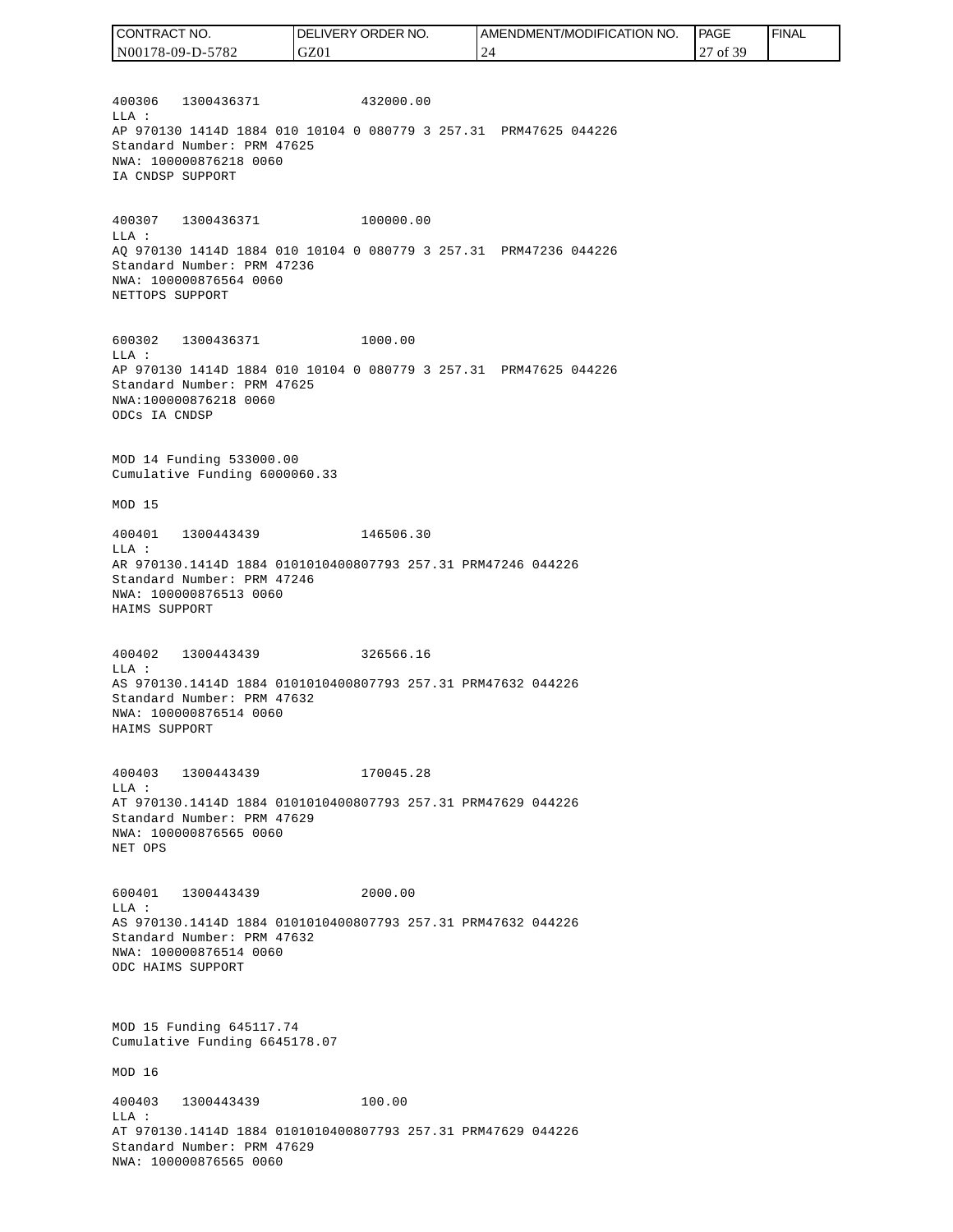| CONTRACT NO.     | NO.<br>DELIVERY ORDER | <b>AMENDMENT/MODIFICATION NO.</b> | <b>PAGE</b>      | <b>FINAL</b> |
|------------------|-----------------------|-----------------------------------|------------------|--------------|
| N00178-09-D-5782 | GZ01                  | $^{\circ}$ $^{\circ}$<br>. .      | f 20<br>28 of 39 |              |

NET OPS MOD 16 Funding 100.00 Cumulative Funding 6645278.07 MOD 17 400404 1300447315 79883.00 LLA : AU 9740130.14140 1884 010 10104 0 080779 3 257.31 PRM47236 044226 Standard Number: PRM 47236 NWA#100000876564-0060 400405 1300447315 31866.63 LLA : AV 9740130.1414D 1884 010 10104 0 080779 3 257.31 PRM47625 044226 Standard Number: PRM 47625 NWA# 100000876218-0060 400406 1300447315 1700000.00 LLA : AW 9740130.1414D 1884 010 10104 0 080778 1 257.31 PRM48711 044226 Standard Number: PRM 48711 NWA# 100000961211-0060 600402 1300447315 5000.00  $T.T.A$  : AW 9740130.1414D 1884 010 10104 0 080778 1 257.31 PRM48711 044226 Standard Number: PRM 48711 NWA#100000961211-0060 MOD 17 Funding 1816749.63 Cumulative Funding 8462027.70 MOD 18 400407 1300481274 175000.00 LLA : AX 970130.1515D-1884 0101010400807793 257.31 044226 PRM510087 Standard Number: PRM510087 PR 1300481274 Funding Doc PRM510087 400408 1300481274 195000.00 LLA : AY 9750130 1884 010 10104 0 080779 3 257.31 PRM58800 044226 130048127400002 Standard Number: PRM58800 PR 1300481274 Funding DOC PRM58800 400409 130048127400004 90000.00 LLA : AZ 9750130 1884 010 10104 0 080779 3 257.31 PRM58810 044226 Standard Number: PRM58810 PR 1300481274 Funding DOC PRM58810 600403 130048127400003 5000.00 LLA : BA 9750130 1884 010 10104 0 080779 3 257.31 PRM58800 044226 Standard Number: PRM58800(odc) PR 1300481274 Funding Doc PRM58800(odc) MOD 18 Funding 465000.00 Cumulative Funding 8927027.70 MOD 19 400410 130049346600001 400000.00 LLA :

BB 9750130 1884 010 10104 0 080779 3 257.31 PRM510177 044226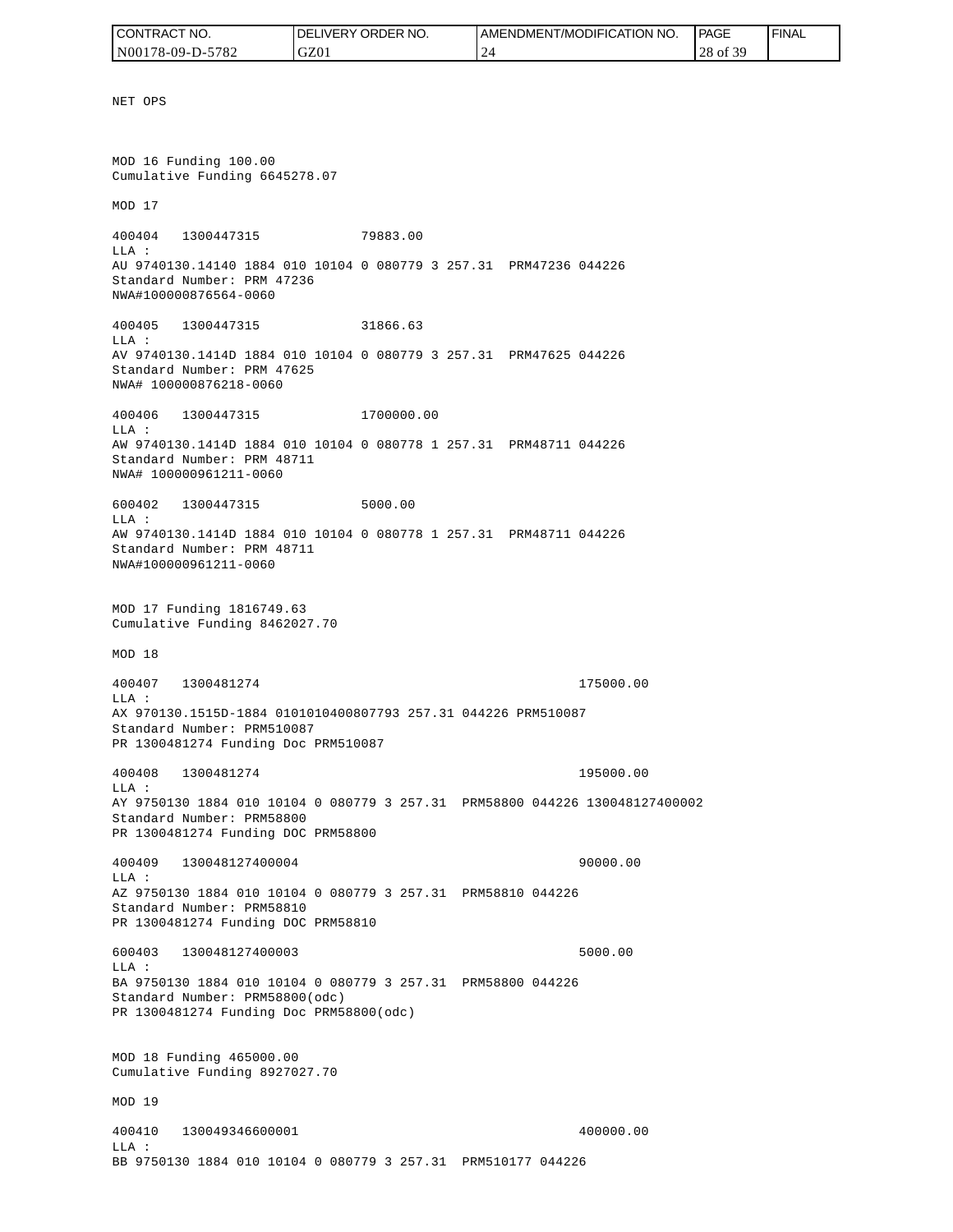Standard Number: PRM510177 ACRN BB: Labor PR 1300493466 DOC: PRM510177 NWA/BS# 100000986791 0060 400411 130049346600002 300000.00 LLA : BC 9750130 1884 010 10104 0 080779 3 257.31 044226 Standard Number: PRM510223 ACRN BC: Labor PR: 1300493466 DOC: PRM510223 NWA/BS# 100000986794 0060 400412 130049346600003 65000.00 LLA : BD 9750130 1884 010 10104 0 080779 3 257.31 PRM58810 044226 Standard Number: PRM58810 ACRN BD: Labor PR 1300493466 DOC NO. PRM58810 NWA/BS# 100000989199 0060 MOD 19 Funding 765000.00 Cumulative Funding 9692027.70 MOD 20 400413 130049476600001 492000.00 LLA : BE 9750130 1882 252 00018 0 068688 2D CV0003 6890151H334Q Standard Number: N6890115RCV0003 PR: 1300494766 COST CODE: 6890151H334Q FUNDING DOC: N6890115RCV0003 NWA: 100001020678 0401 600404 130049476600002 8000.00 LLA : BE 9750130 1882 252 00018 0 068688 2D CV0003 6890151H334Q Standard Number: N6890115RCV0003 PR: 1300494766 COST CODE: 6890151H334Q FUNDING DOC: N6890115RCV0003 NWA:100001020678 0401 MOD 20 Funding 500000.00 Cumulative Funding 10192027.70 MOD 21 400414 130050311200001 362806.38  $T.T.A$  : BF 9750130 1884 010 10104 0 080779 3 257.31 PRM510760 044226 Standard Number: PRM510760 ACRN BF PR1300503112 FUNDING DOC:PRM510760 NWA/BS: 100000986792 0060 EXPIRATION DATE: 9/30/2015 400415 130050311200002 137193.62 LLA : BG 9750130 1884 010 10104 0 080778 3 257.31 PRM510785 044226 Standard Number: PRM510785 ACRN BG PR1300503112 FUNDING DOC:PRM510785 NWA/BS: 100001054404 0060 EXPIRATION DATE: 9/30/2015 CONTRACT NO. N00178-09-D-5782 DELIVERY ORDER NO. GZ01 AMENDMENT/MODIFICATION NO. 24 PAGE 29 of 39 FINAL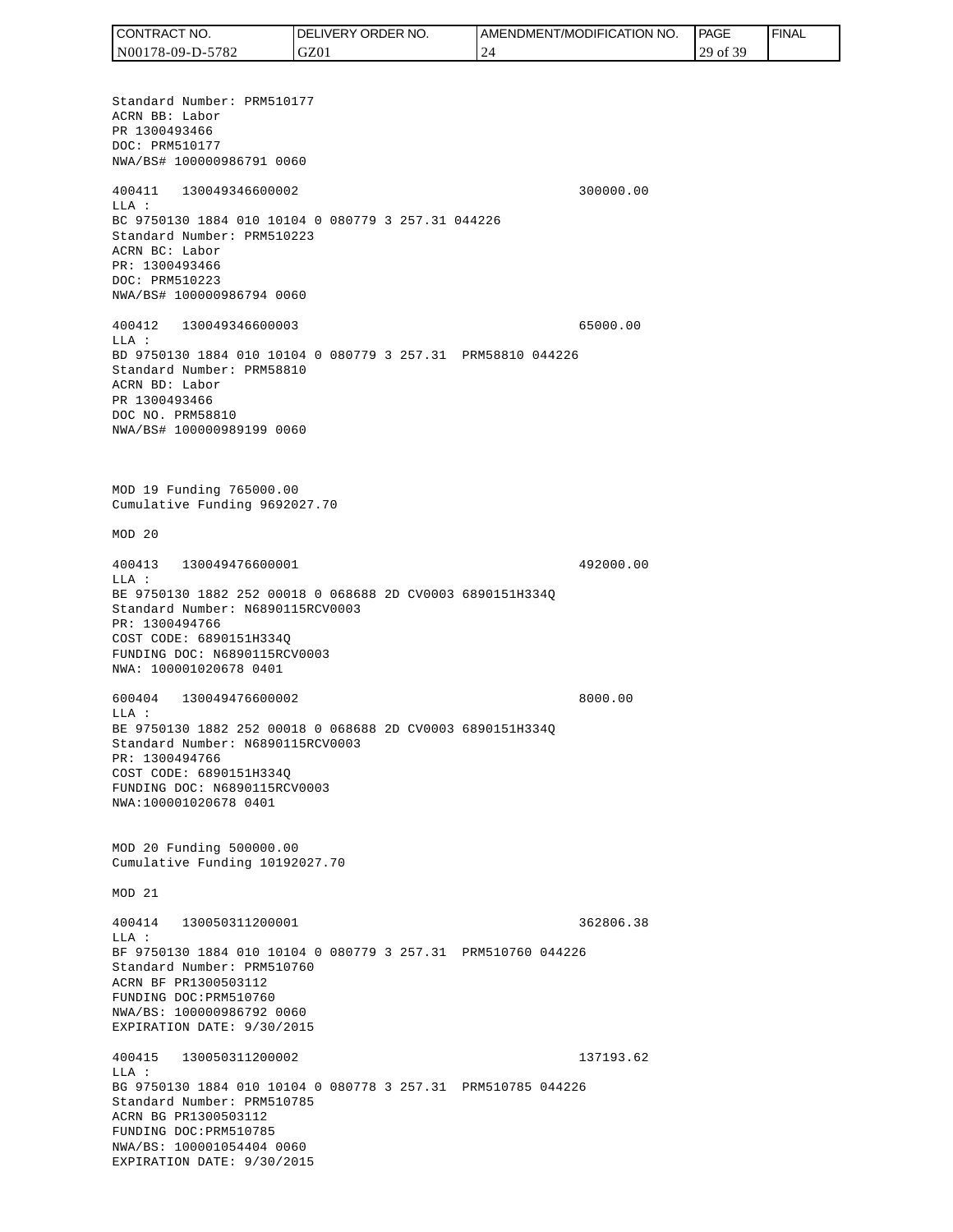| CONTRACT NO.     | <b>IDELIVERY ORDER NO.</b> | <b>I AMENDMENT/MODIFICATION NO.</b> | <b>PAGE</b>      | <b>FINAL</b> |
|------------------|----------------------------|-------------------------------------|------------------|--------------|
| N00178-09-D-5782 | GZ01                       | $\sim$<br><b>__</b>                 | f 30<br>30 of 39 |              |

MOD 21 Funding 500000.00 Cumulative Funding 10692027.70 MOD 22 400408 1300481274 5000.00 LLA : AY 9750130 1884 010 10104 0 080779 3 257.31 PRM58800 044226 130048127400002 Standard Number: PRM58800 PR 1300481274 Funding DOC PRM58800 Realigned +\$5,000.00 from 600403 BA Originally on PR1300481274, this was as directed on PR1300513212 400416 130051321200001 275000.00 LLA : BH 9750130 1884 010 10104 0 080779 3 257.31 PRM510771 044226 Standard Number: PRM510771 ACRN:BH PR1300513212 FUNDING DOC: PRM510771 FUNDS EXPIRATION: 9/30/2015 NWA/BS: 100000989184 0060 400417 130051321200002 130000.00 LLA : BF 9750130 1884 010 10104 0 080779 3 257.31 PRM510760 044226 Standard Number: PRM510760 ACRN:BF PR1300513212 FUNDING DOC: PRM510760 FUNDS EXPIRATION: 9/30/2015 NWA/BS: 100000986792 0060 600403 130048127400003 (5000.00) LLA : BA 9750130 1884 010 10104 0 080779 3 257.31 PRM58800 044226 Standard Number: PRM58800(odc) PR 1300481274 Funding Doc PRM58800(odc)- Realigned to 400408 AY per PR1300513212 MOD 22 Funding 405000.00 Cumulative Funding 11097027.70 MOD 23 400501 130051857200002 20000.00 LLA : BD 9750130 1884 010 10104 0 080779 3 257.31 PRM58810 044226 Standard Number: PRM58810 ACRN: BD PR1300518572 FUNDING DOC: PRM58810 EXPIRATION OF FUNDS: 9/30/2015 NWA/BS: 100000989199 0060 400502 130051857200003 76123.00 LLA : BJ 9750130 1884 010 10104 0 080779 3 257.31 PRM510772 044226 Standard Number: PRM510772 ACRN: BJ PR1300518572 FUNDING DOC: PRM510772 EXPIRATION OF FUNDS: 9/30/2015 NWA/BS: 100000989224 0060 400503 130051857200004 94353.76 LLA : BF 9750130 1884 010 10104 0 080779 3 257.31 PRM510760 044226 Standard Number: PRM510760 ACRN: BF PR1300518572 FUNDING DOC: PRM510760 EXPIRATION OF FUNDS: 9/30/2015<br>NWA/BS: 100000986792 0060 CONTRACT NO. 5<br>
NO0178-09-D-5782<br>
NO0178-09-D-5782<br>
NOD 21 Funding 500000.00<br>
NOD 21 Funding 500000.00<br>
NOD 22<br>
200408 1300481274<br>
ELA :<br>
Standard Number: FRNS8800<br>
Realigned 455,000.00 from<br>
Realigned 455,000.00 from<br>
dir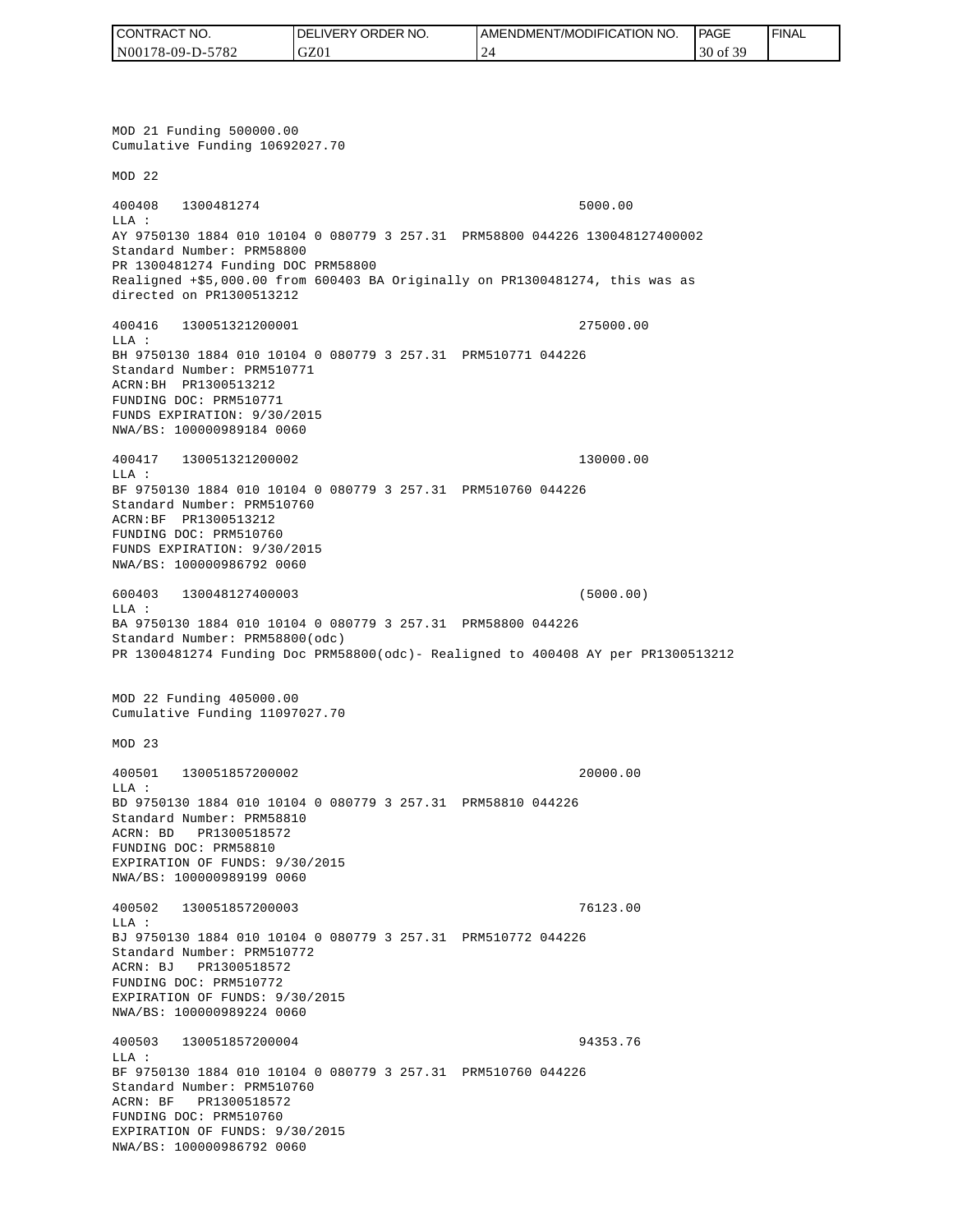400504 130051857200005 125000.00  $T.T.A$  : BK 9750130 1884 010 10104 0 080779 3 257.31 PRM510762 044226 Standard Number: PRM510762 ACRN: BK PR1300518572 FUNDING DOC: PRM510762 EXPIRATION OF FUNDS: 9/30/2015 NWA/BS: 100000986795 0060 400505 130051857200006 28156.00 LLA : BL 9750130 1884 010 10104 0 080779 3 257.31 PRM510768 044226 Standard Number: PRM510768 ACRN: BL PR1300518572 FUNDING DOC: PRM510768 EXPIRATION OF FUNDS: 9/30/2015 NWA/BS: 100001000323 0060 400506 130051857200007 632766.00 LLA : BM 9750130 1884 010 10104 0 080779 3 257.31 HT000351098 6 044226 Standard Number: HT0003510986 ACRN: BM PR1300518572 FUNDING DOC: HT0003510986 EXPIRATION OF FUNDS: 9/30/2015 NWA/BS: 100001060851 0060 MOD 23 Funding 976398.76 Cumulative Funding 12073426.46 MOD 24 400507 130051922900001 386143.95 LLA : BN 9750130 1882 252 00018 0 068688 2D CV0003 6890151H334Q ACRN BN: Labor for PWS PR: 1300519229 FUNDING DOC: N6890115RCV0003 COST CODE: 6890151H334Q NWA/BS: 100001020678 0401 400508 130051922900003 38856.05 LLA : BP 9750130 1882 254 68908 0 068688 2D C09018 6156451H303Q ACRN BP: Labor for PWS PR: 1300519229 FUNDING DOC: N6156415RC09018 COST CODE: 6156451H303Q NWA/BS: 100001072719 0400 600501 130051922900002 8000.00 LLA : BN 9750130 1882 252 00018 0 068688 2D CV0003 6890151H334Q ACRN BN: ODCs CONTRACT NO. N00178-09-D-5782 DELIVERY ORDER NO. GZ01 AMENDMENT/MODIFICATION NO. 24 PAGE 31 of 39 FINAL

PR: 1300519229 FUNDING DOC: N6890115RCV0003 COST CODE: 6890151H334Q NWA/BS: 100001020678 0401

MOD 24 Funding 433000.00 Cumulative Funding 12506426.46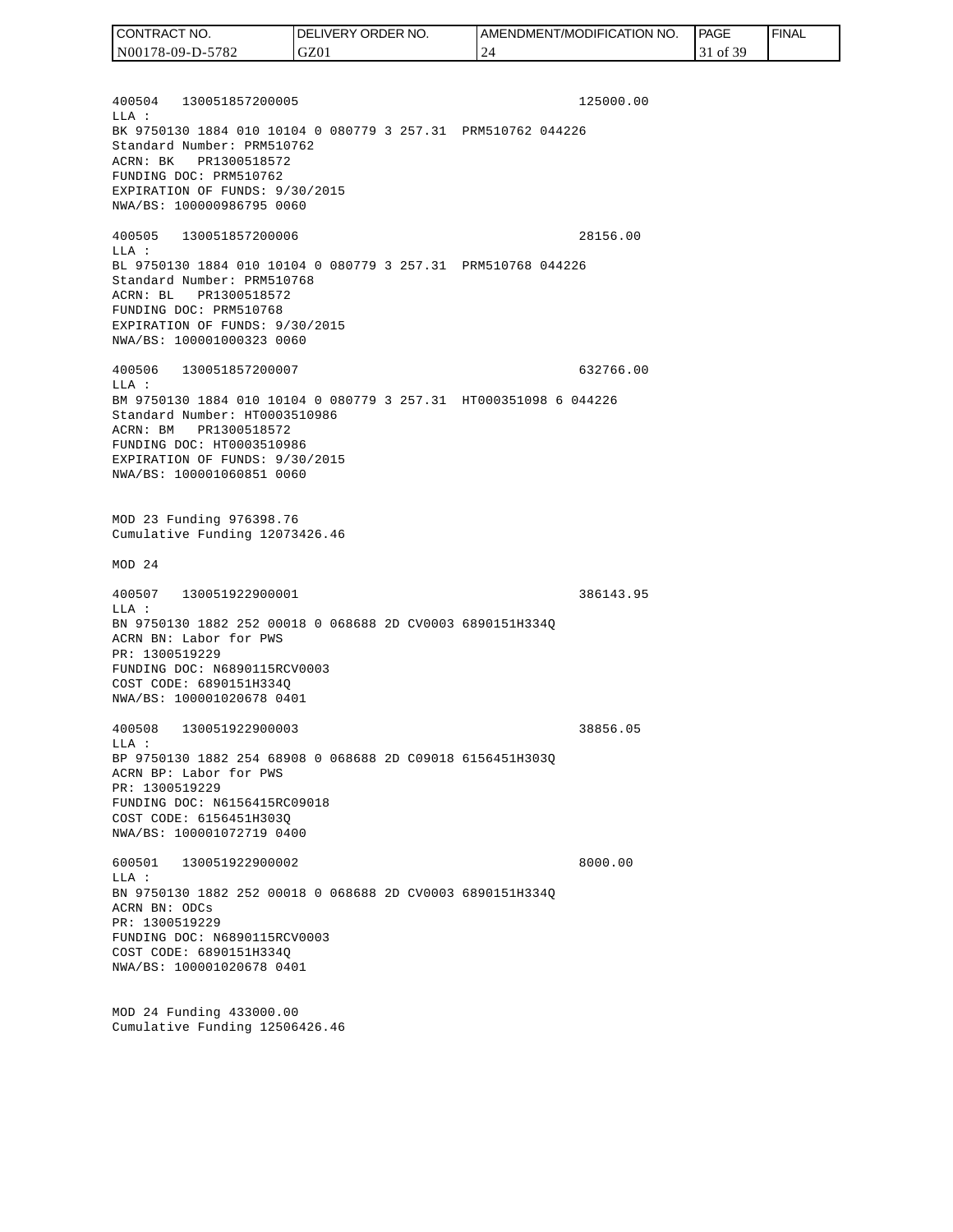| I CONTRACT NO.   | NO.<br>DELIVERY ORDER | AMENDMENT/MODIFICATION NO. | PAGE                      | ' FINAL |
|------------------|-----------------------|----------------------------|---------------------------|---------|
| N00178-09-D-5782 | GZ01                  |                            | f 30<br>$\sigma$ $\sigma$ |         |

### **SECTION H SPECIAL CONTRACT REQUIREMENTS**

#### 5252.232-9206 SEGREGATION OF COSTS (DEC 2003)

(a) The Contractor agrees to segregate costs incurred under this task order at the lowest level of performance, either task or subtask, rather than on a total task order basis, and to submit invoices reflecting costs incurred at that level. Invoices shall contain summaries of work charged during the period covered, as well as overall cumulative summaries by labor category for all work invoiced to date (if applicable), by line item, task or subtask.

(b) Where multiple lines of accounting are present, the ACRN preceding the accounting citation will be found in Section B and/or Section G. Payment of Contractor invoices shall be accomplished only by charging the ACRN that corresponds to the work invoiced.

(c) Except when payment requests are submitted electronically as specified in the clause at DFARS 252.232-7003, Electronic Submission of Payment Requests, one copy of each invoice or voucher will be provided, at the time of submission to DCAA, to the Task Order Manager.

#### H-350 REIMBURSEMENT OF TRAVEL COSTS (NOV 2005)

(a) Contractor Request and Government Approval of Travel

Any travel under this contract must be specifically requested in writing, by the contractor prior to incurring any travel costs. If this contract is a definite or indefinite delivery contract, then the written Government authorization will be by task/delivery orders issued by the Ordering Officer or by a modification to an issued task/delivery order. If this contract is not a definite or indefinite delivery contract, then the written Government authorization will be by written notice of approval from the Contracting Officer's Representative (COR). The request shall include as a minimum, the following:

- (1) Contract number
- (2) Date, time, and place of proposed travel
- (3) Purpose of travel and how it relates to the contract
- (4) Contractor's estimated cost of travel
- (5) Name(s) of individual(s) traveling and;
- (6) A breakdown of estimated travel and per diem charges.
- (b) General

(1) The costs for travel, subsistence, and lodging shall be reimbursed to the contractor only to the extent that it is necessary and authorized for performance of the work under this contract. The costs for travel, subsistence, and lodging shall be reimbursed to the contractor in accordance with the Federal Acquisition Regulation (FAR) 31.205-46, which is incorporated by reference into this contract. As specified in FAR 31.205-46(a) (2), reimbursement for the costs incurred for lodging, meals and incidental expenses (as defined in the travel regulations cited subparagraphs  $(b)(1)(i)$  through  $(b)(1)(iii)$  below) shall be considered to be reasonable and allowable only to the extent that they do not exceed on a daily basis the maximum per diem rates in effect at the time of travel as set forth in the following:

(i) Federal Travel Regulation prescribed by the General Services Administration for travel in the contiguous 48 United States;

(ii) Joint Travel Regulation, Volume 2, DoD Civilian Personnel, Appendix A, prescribed by the Department of Defense for travel in Alaska, Hawaii, The Commonwealth of Puerto Rico, and the territories and possessions of the United States; or

(iii) Standardized Regulations, (Government Civilians, Foreign Areas), Section 925, "Maximum Travel Per Diem Allowances in Foreign Areas" prescribed by the Department of State, for travel in areas not covered in the travel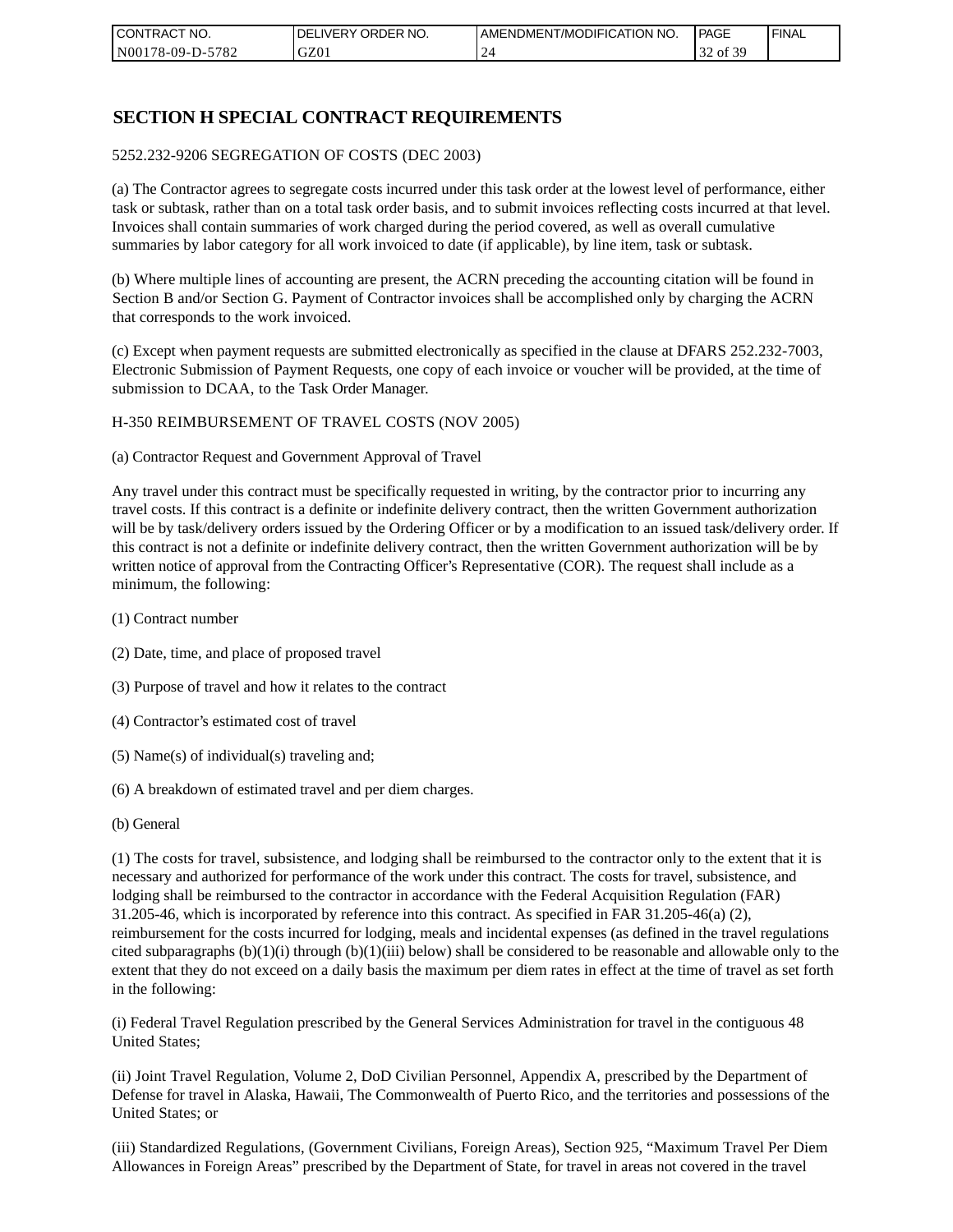| I CONTRACT NO.   | ' ORDER NO.<br><b>DELIVERY</b> | I AMENDMENT/MODIFICATION NO. | <b>PAGE</b>                                | <b>I FINAL</b> |
|------------------|--------------------------------|------------------------------|--------------------------------------------|----------------|
| N00178-09-D-5782 | GZ01                           |                              | ،£ 20<br>$\sim$<br>$\sim$ 01 $\sim$<br>ر ر |                |

regulations cited in subparagraphs  $(b)(1)(i)$  and  $(b)(1)(ii)$  above.

(2) Personnel in travel status from and to the contractor's place of business and designated work site or vice versa, shall be considered to be performing work under the contract, and contractor shall bill such travel time at the straight (regular) time rate; however, such billing shall not exceed eight hours per person for any one person while in travel status during one calendar day.

(c) Per Diem

(1) The contractor shall not be paid per diem for contractor personnel who reside in the metropolitan area in which the tasks are being performed. Per diem shall not be paid on services performed at contractor's home facility and at any facility required by the contract, or at any location within a radius of 50 miles from the contractor's home facility and any facility required by this contract.

(2) Costs for subsistence and lodging shall be paid to the contractor only to the extent that overnight stay is necessary and authorized in writing by the Government for performance of the work under this contract per paragraph (a). When authorized, per diem shall be paid by the contractor to its employees at a rate not to exceed the rate specified in the travel regulations cited in FAR 31.205-46(a)(2) and authorized in writing by the Government. The authorized per diem rate shall be the same as the prevailing locality per diem rate.

(3) Reimbursement to the contractor for per diem shall be limited to payments to employees not to exceed the authorized per diem and as authorized in writing by the Government per paragraph (a). Fractional parts of a day shall be payable on a prorated basis for purposes of billing for per diem charges attributed to subsistence on days of travel. The departure day from the Permanent Duty Station (PDS) and return day to the PDS shall be 75% of the applicable per diem rate. The contractor shall retain supporting documentation for per diem paid to employees as evidence of actual payments, as required by the FAR 52.216-7 "Allowable Cost and Payment" clause of the contract.

#### (d) Transportation

(1) The contractor shall be paid on the basis of actual amounts paid to the extent that such transportation is necessary for the performance of work under the contract and is authorized in writing by the Government per paragraph (a).

(2) The contractor agrees, in the performance of necessary travel, to use the lowest cost mode commensurate with the requirements of the mission and in accordance with good traffic management principles. When it is necessary to use air or rail travel, the contractor agrees to use coach, tourist class or similar accommodations to the extent consistent with the successful and economical accomplishment of the mission for which the travel is being performed. Documentation must be provided to substantiate non-availability of coach or tourist if business or first class is proposed to accomplish travel requirements.

(3) When transportation by privately owned conveyance (POC) is authorized, the contractor shall be paid on a mileage basis not to exceed the applicable Government transportation rate specified in the travel regulations cited in FAR 31.205-46(a)(2) and is authorized in writing by the Government per paragraph (a).

(4) When transportation by privately owned (motor) vehicle (POV) is authorized, required travel of contractor personnel, that is not commuting travel, may be paid to the extent that it exceeds the normal commuting mileage of such employee. When an employee's POV is used for travel between an employee's residence or the Permanent Duty Station and one or more alternate work sites within the local area, the employee shall be paid mileage for the distance that exceeds the employee's commuting distance.

(5) When transportation by a rental automobile, other special conveyance or public conveyance is authorized, the contractor shall be paid the rental and/or hiring charge and operating expenses incurred on official business (if not included in the rental or hiring charge). When the operating expenses are included in the rental or hiring charge, there should be a record of those expenses available to submit with the receipt. Examples of such operating expenses include: hiring charge (bus, streetcar or subway fares), gasoline and oil, parking, and tunnel tolls.

#### (6) Definitions:

(i) "Permanent Duty Station" (PDS) is the location of the employee's permanent work assignment (i.e., the building or other place where the employee regularly reports for work.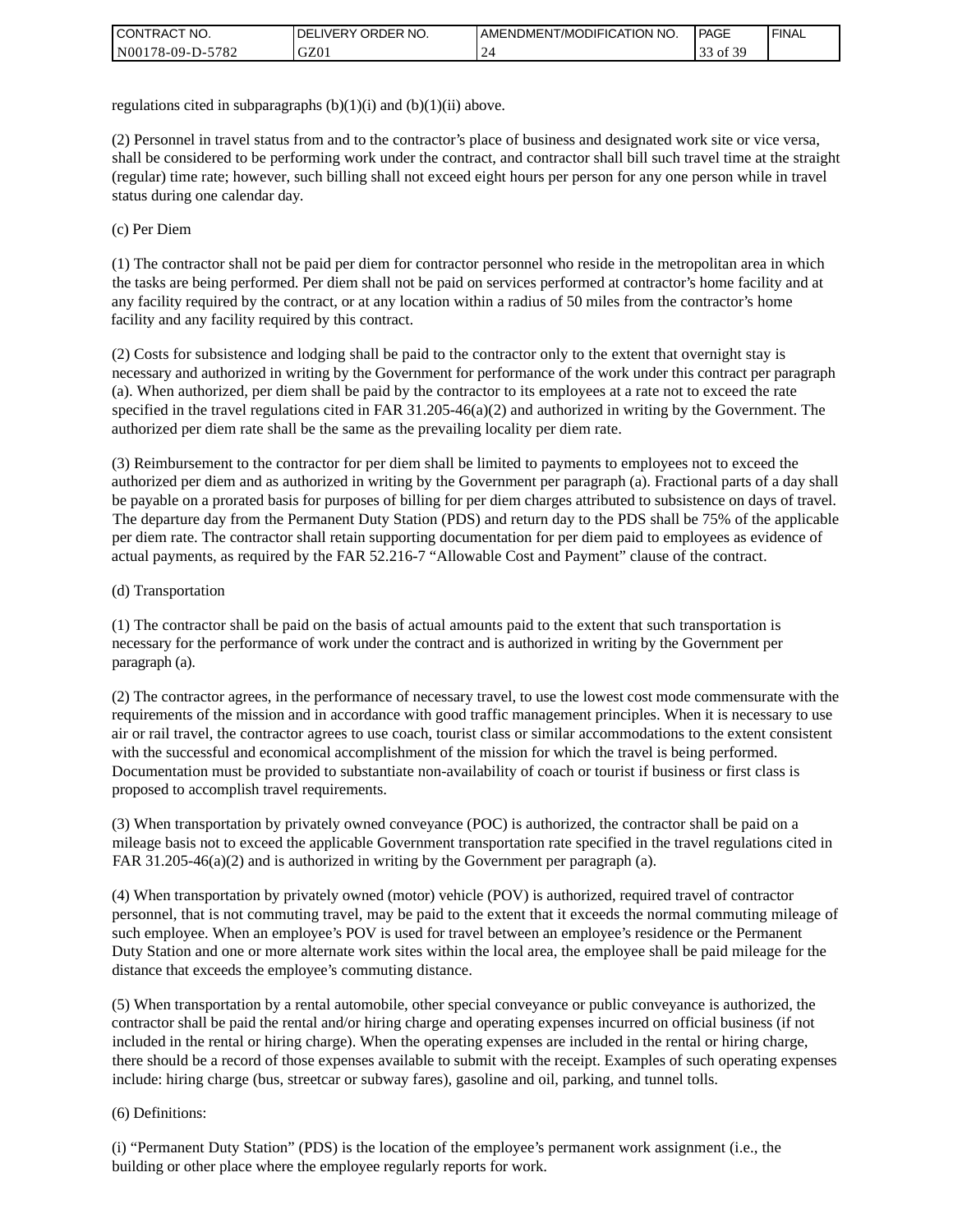| CONTRACT<br>CT NO.                       | NO.<br>' ORDER<br><b>DELIVERY</b> | I AMENDMENT/MODIFICATION NO. | l PAGE    | ' FINAL |
|------------------------------------------|-----------------------------------|------------------------------|-----------|---------|
| $-5782$<br>N <sub>001</sub><br>78-09-D-J | GZ01                              |                              | ΟĪ<br>-14 |         |

(ii) "Privately Owned Conveyance" (POC) is any transportation mode used for the movement of persons from place to place, other than a Government conveyance or common carrier, including a conveyance loaned for a charge to, or rented at personal expense by, an employee for transportation while on travel when such rental conveyance has not been authorized/approved as a Special Conveyance.

(iii) "Privately Owned (Motor) Vehicle (POV)" is any motor vehicle (including an automobile, light truck, van or pickup truck) owned by, or on a long-term lease (12 or more months) to, an employee or that employee's dependent for the primary purpose of providing personal transportation, that:

(a) is self-propelled and licensed to travel on the public highways;

(b) is designed to carry passengers or goods; and

(c) has four or more wheels or is a motorcycle or moped.

(iv) "Special Conveyance" is commercially rented or hired vehicles other than a POC and other than those owned or under contract to an agency.

(v) "Public Conveyance" is local public transportation (e.g., bus, streetcar, subway, etc) or taxicab.

(iv) "Residence" is the fixed or permanent domicile of a person that can be reasonably justified as a bona fide residence.

EXAMPLE 1: Employee's one way commuting distance to regular place of work is 7 miles. Employee drives from residence to an alternate work site, a distance of 18 miles. Upon completion of work, employee returns to residence, a distance of 18 miles.

In this case, the employee is entitled to be reimbursed for the distance that exceeds the normal round trip commuting distance (14 miles). The employee is reimbursed for 22 miles (18 + 18 - 14 = 22).

EXAMPLE 2: Employee's one way commuting distance to regular place of work is 15 miles. Employee drives from residence to an alternate work site, a distance of 5 miles. Upon completion of work, employee returns to residence, a distance of 5 miles.

In this case, the employee is not entitled to be reimbursed for the travel performed (10 miles), since the distance traveled is less than the commuting distance (30 miles) to the regular place of work.

EXAMPLE 3: Employee's one way commuting distance to regular place of work is 15 miles. Employee drives to regular place of work. Employee is required to travel to an alternate work site, a distance of 30 miles. Upon completion of work, employee returns to residence, a distance of 15 miles.

In this case, the employee is entitled to be reimbursed for the distance that exceeds the normal round trip commuting distance (30 miles). The employee is reimbursed for 30 miles  $(15 + 30 + 15 - 30 = 30)$ .

EXAMPLE 4: Employee's one way commuting distance to regular place of work is 12 miles. In the morning the employee drives to an alternate work site (45 miles). In the afternoon the employee returns to the regular place of work (67 miles). After completion of work, employee returns to residence, a distance of 12 miles.

In this case, the employee is entitled to be reimbursed for the distance that exceeds the normal round trip commuting distance (24 miles). The employee is reimbursed for 100 miles  $(45 + 67 + 12 - 24 = 100)$ .

EXAMPLE 5: Employee's one way commuting distance to regular place of work is 35 miles. Employee drives to the regular place of work (35 miles). Later, the employee drives to alternate work site #1 (50 miles) and then to alternate work site #2 (25 miles). Employee then drives to residence (10 miles).

In this case, the employee is entitled to be reimbursed for the distance that exceeds the normal commuting distance (70 miles). The employee is reimbursed for 50 miles  $(35 + 50 + 25 + 10 - 70 = 50)$ .

EXAMPLE 6: Employee's one way commuting distance to regular place of work is 20 miles. Employee drives to the regular place of work (20 miles). Later, the employee drives to alternate work site #1 (10 miles) and then to alternate work site #2 (5 miles). Employee then drives to residence (2 miles).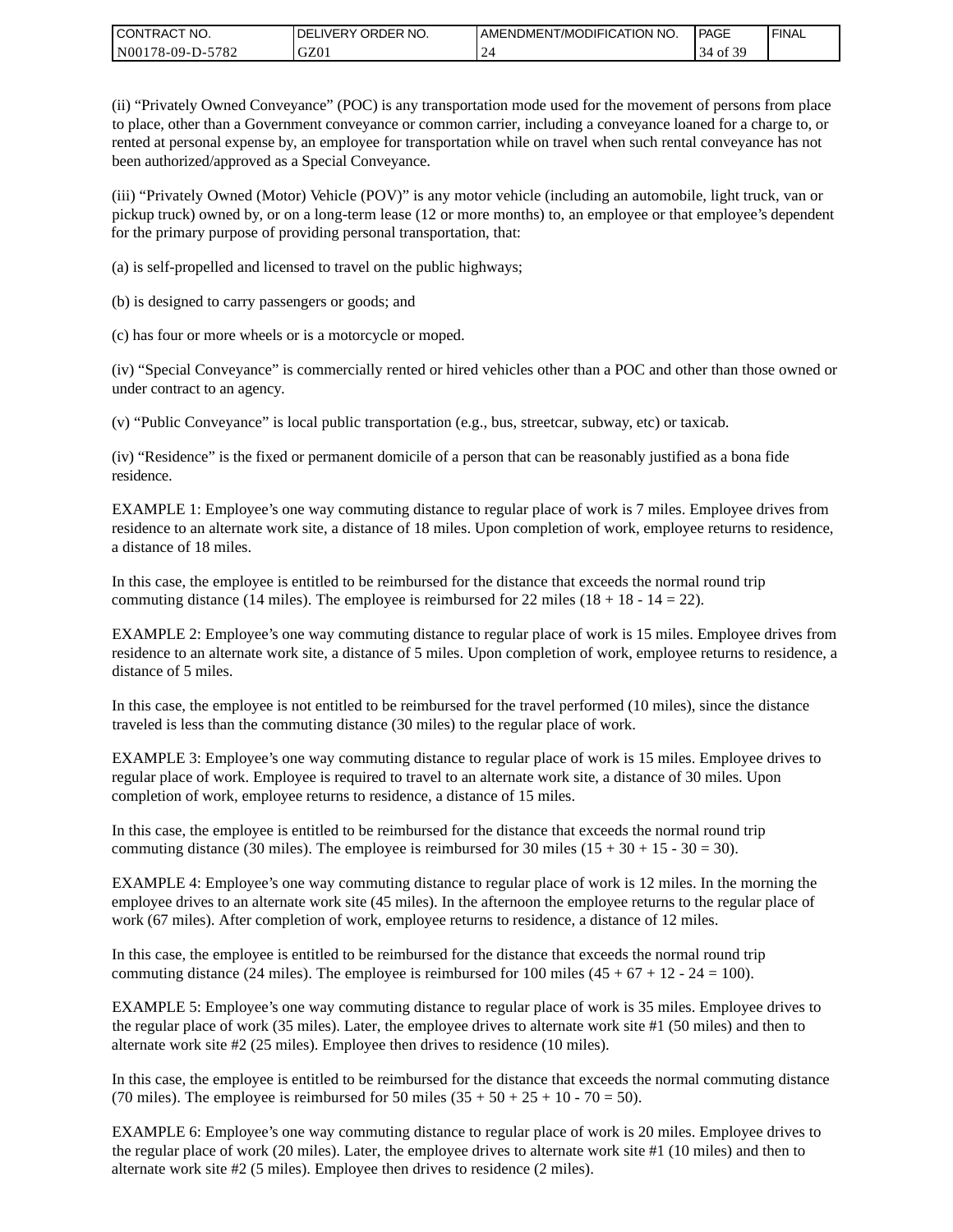| <b>I CONTRACT NO.</b>               | NO.<br>DELIVERY ORDER | AMENDMENT/MODIFICATION NO. | PAGE                     | <b>I FINAL</b> |
|-------------------------------------|-----------------------|----------------------------|--------------------------|----------------|
| 5782<br>N001<br>78-09-E<br>$D^{-r}$ | GZ01                  |                            | £ 2€<br>$_{\text{ot}}$ 5 |                |

In this case, the employee is not entitled to be reimbursed for the travel performed (37 miles), since the distance traveled is less than the commuting distance (40 miles) to the regular place of work.

#### H-355 CONTRACTOR IDENTIFICATION (DEC 1999)

(a) Contractor employees must be clearly identifiable while on Government property by wearing appropriate badges.

(b) Contractor employees are required to clearly identify themselves and the company they work for whenever making contact with Government personnel by telephone or other electronic means.

H-359 LIMITED RELEASE OF CONTRACTOR CONFIDENTIAL BUSINESS INFORMATION (CBI) (NOV 2003)

#### (a) Definition.

"Confidential business information," as used in this clause, is defined as all forms and types of financial, business, scientific, technical, economic, or engineering information, including patterns, plans, compilations, program devices, formulas, designs, prototypes, methods, techniques, processes, procedures, programs, or codes, whether tangible or intangible, and whether or how stored, compiled, or memorialized physically, electronically, graphically, photographically, or in writing if -- (1) the owner thereof has taken reasonable measures to keep such information secret, and (2) the information derives independent economic value, actual or potential from not being generally known to, and not being readily ascertainable through proper means by, the public. Confidential business information may include technical data as that term is defined in DFARS  $\S$ § 252.227-7013(a)(14),  $252.227-7015(a)(4)$ , and  $252.227-7018(a)(19)$ . It may also include computer software as that term is defined in DFARS §§ 252.227-7014(a)(4) and 252.227-7018(a)(4).

(b) The Space and Naval Warfare Systems Command (SPAWAR) may release to individuals employed by SPAWAR support contractors and their subcontractors confidential business information submitted by the contractor or its subcontractors pursuant to the provisions of this contract. Business information that would ordinarily be entitled to confidential treatment may be included in the information released to these individuals. Accordingly, by submission of a proposal or execution of this contract, the offeror or contractor and its subcontractors consent to a limited release of its confidential business information.

(c) Circumstances where SPAWAR may release the contractor's or subcontractors' confidential business information include the following:

(1) To other SPAWAR contractors and subcontractors, and their employees tasked with assisting SPAWAR in handling and processing information and documents in the administration of SPAWAR contracts, such as file room management and contract closeout.

(2) To SPAWAR contractors and subcontractors, and their employees tasked with assisting SPAWAR in accounting support services, including access to cost-reimbursement vouchers.

(3) To SPAWAR contractors and subcontractors, and their employees tasked with assisting SPAWAR in crafting performance work statements, assisting with the evaluation of task order cost/technical proposals and assembling performance metrics information.

(d) SPAWAR recognizes its obligation to protect the contractor and its subcontractors from competitive harm that could result from the release of such information. SPAWAR will permit the limited release of confidential business information under paragraphs  $(c)(1)$ ,  $(c)(2)$  and  $(c)(3)$  only under the following conditions:

(1) SPAWAR determines that access is required by other SPAWAR contractors and their subcontractors to perform the tasks described in paragraphs  $(c)(1)$ ,  $(c)(2)$  and  $(c)(3)$ ,

(2) Access to confidential business information is restricted to individuals with a bona fide need to possess,

(3) Contractors, their subcontractors, and their employees who are granted access to confidential business information have signed an appropriate non-disclosure agreement requiring them to provide the same level of protection to confidential business information that would be provided by SPAWAR employees,

(4) Contractors and their subcontractors having access to confidential business information have agreed under their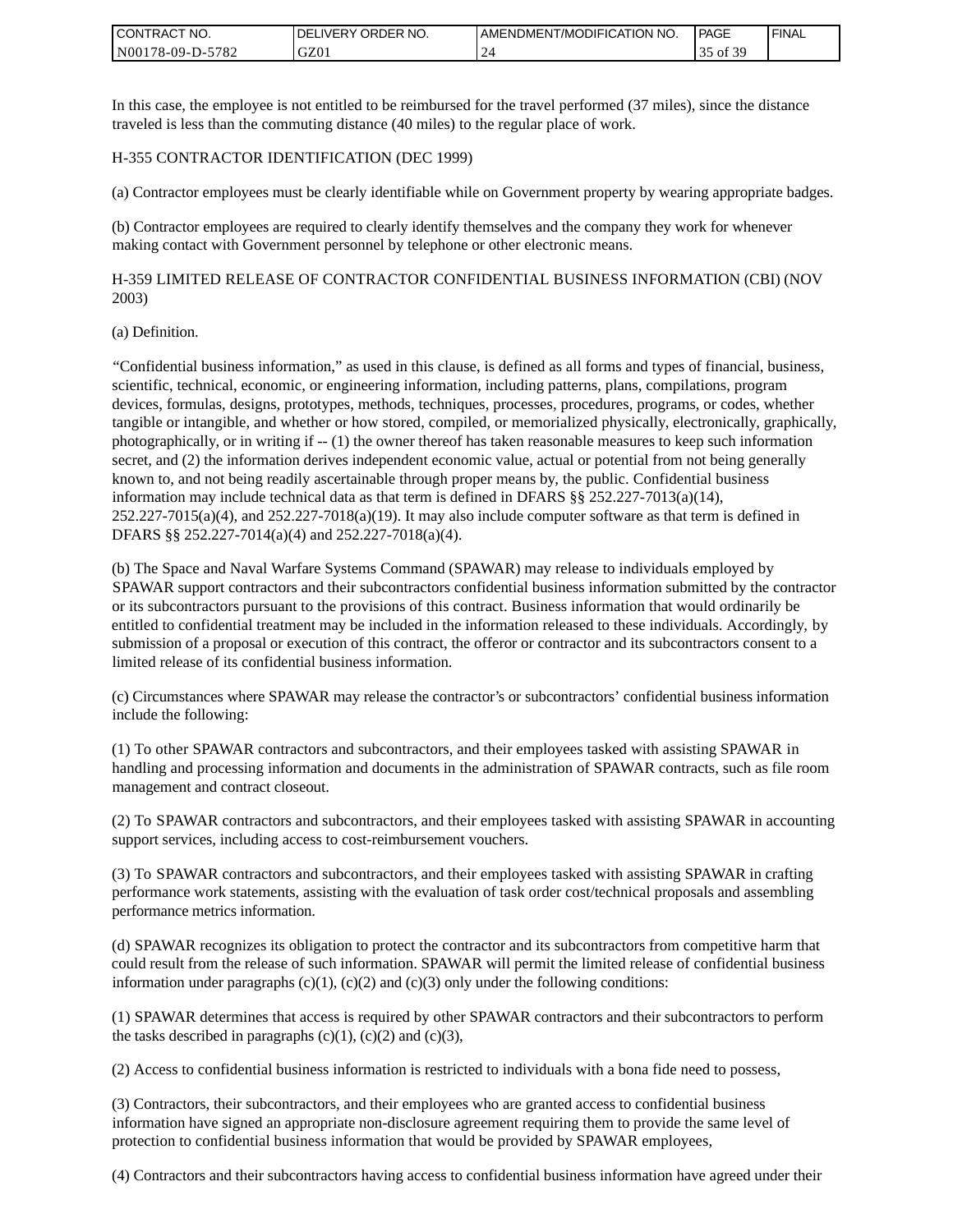| I CONTRACT NO.   | DELIVERY ORDER NO. | AMENDMENT/MODIFICATION NO. | PAGE                   | ' FINAL |
|------------------|--------------------|----------------------------|------------------------|---------|
| N00178-09-D-5782 | GZ01               |                            | f 20<br>36<br>. د ot o |         |

contract or a separate corporate non-disclosure agreement to provide the same level of protection to confidential business information that would be provided by SPAWAR employees, and

(5) SPAWAR contractors and their subcontractors performing the tasks described in paragraphs  $(c)(1)$ ,  $(c)(2)$  or  $(c)(3)$ have agreed under their contract or a separate non-disclosure agreement to not use confidential business information for any purpose other than performing the tasks described in paragraphs  $(c)(1)$ ,  $(c)(2)$  and  $(c)(3)$ .

(e) SPAWAR's responsibilities under the Freedom of Information Act are not affected by this clause.

(f) If SPAWAR satisfies the conditions listed in paragraph (d), the contractor and its subcontractors agree to indemnify and hold harmless the Government, its agents, and employees from every claim or liability, including attorneys fees, court costs, and expenses, arising out of, or in any way related to, the misuse or unauthorized modification, reproduction, release, display, or disclosure of confidential business information provided by the contractor to the Government.

(g) The contractor agrees to include, and require inclusion of, this clause in all subcontracts at any tier that requires the furnishing of confidential business information.

#### ORGANIZATIONAL CONFLICT OF INTEREST (NAVSEA) (JUL 2000) (RESTATED FROM BASIC CONTRACT)

(a) "Organizational Conflict of Interest" means that because of other activities or relationships with other persons, a person is unable or potentially unable to render impartial assistance or advice to the Government, or the person's objectivity in performing the contract work is or might be otherwise impaired, or a person has an unfair competitive advantage. "Person" as used herein includes Corporations, Partnerships, Joint Ventures, and other business enterprises.

(b) The Contractor warrants that to the best of its knowledge and belief, and except as otherwise set forth in the contract, the Contractor does not have any organizational conflict of interest(s) as defined in paragraph (a).

(c) It is recognized that the effort to be performed by the Contractor under this contract may create a potential organizational conflict of interest on the instant contract or on a future acquisition. In order to avoid this potential conflict of interest, and at the same time to avoid prejudicing the best interest of the Government, the right of the Contractor to participate in future procurement of equipment and/or services that are the subject of any work under this contract shall be limited as described below in accordance with the requirements of FAR 9.5.

(d) (1) The Contractor agrees that it shall not release, disclose, or use in any way that would permit or result in disclosure to any party outside the Government any information provided to the Contractor by the Government during or as a result of performance of this contract. Such information includes, but is not limited to, information submitted to the Government on a confidential basis by other persons. Further, the prohibition against release of Government provided information extends to cover such information whether or not in its original form, e.g., where the information has been included in Contractor generated work or where it is discernible from materials incorporating or based upon such information. This prohibition shall not expire after a given period of time.

(2) The Contractor agrees that it shall not release, disclose, or use in any way that would permit or result in disclosure to any party outside the Government any information generated or derived during or as a result of performance of this contract. This prohibition shall expire after a period of three years after completion of performance of this contract.

(3) The prohibitions contained in subparagraphs  $(d)(1)$  and  $(d)(2)$  shall apply with equal force to any affiliate of the Contractor, any subcontractor, consultant, or employee of the Contractor, any joint venture involving the Contractor, any entity into or with which it may merge or affiliate, or any successor or assign of the Contractor. The terms of paragraph (f) of this Special Contract Requirement relating to notification shall apply to any release of information in contravention of this paragraph (d).

(e) The Contractor further agrees that, during the performance of this contract and for a period of three years after completion of performance of this contract, the Contractor, any affiliate of the Contractor, any subcontractor, consultant, or employee of the Contractor, any joint venture involving the Contractor, any entity into or with which it may subsequently merge or affiliate, or any other successor or assign of the Contractor, shall not furnish to the United States Government, either as a prime contractor or as a subcontractor, or as a consultant to a prime contractor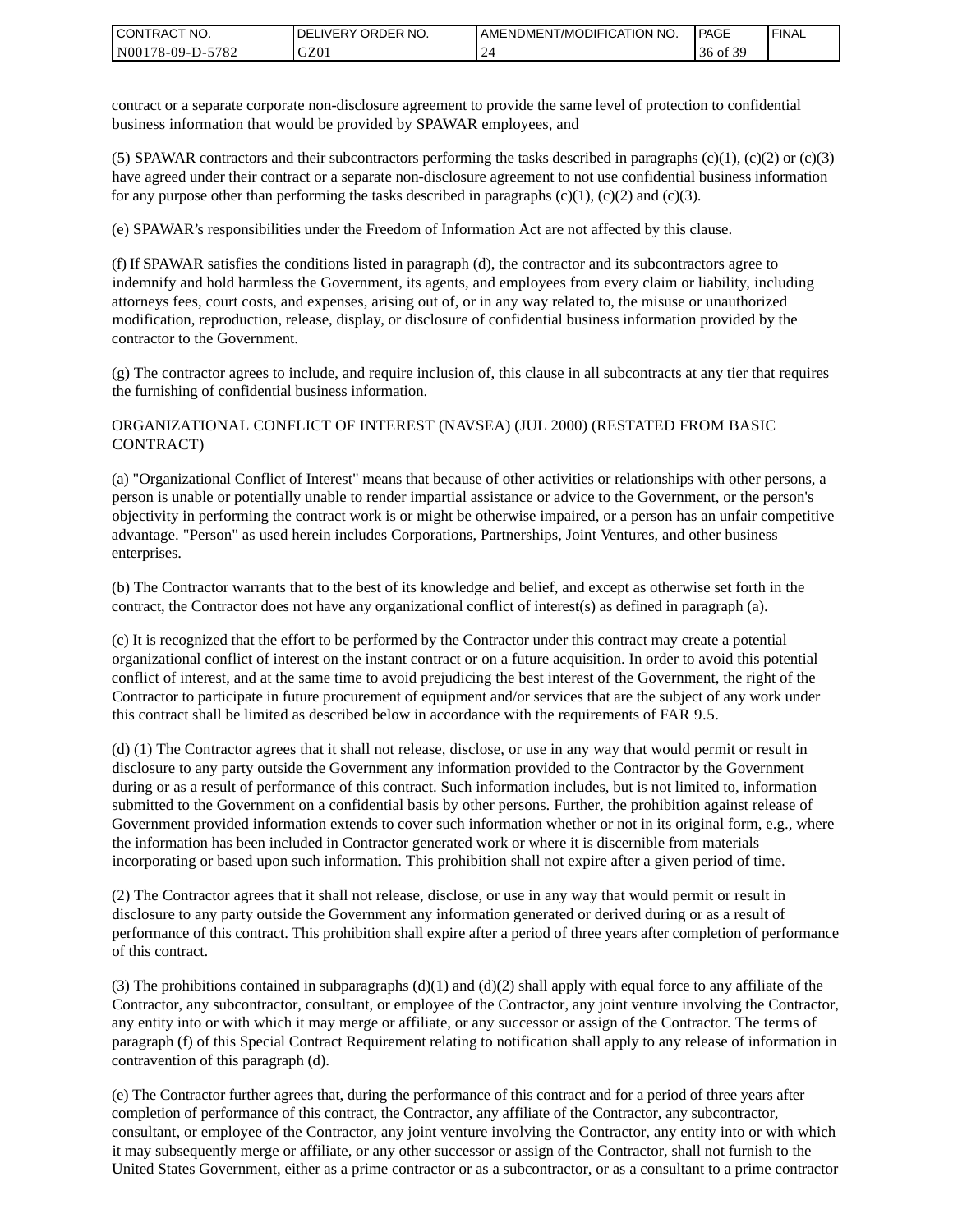| I CONTRACT NO.           | NO.<br>' ORDER<br><b>DELIVERY</b> | AMENDMENT/MODIFICATION NO. | PAGE                 | ' FINAL |
|--------------------------|-----------------------------------|----------------------------|----------------------|---------|
| N00178-09-D-5<br>$-5782$ | GZ01                              |                            | f 30<br>$\sim$<br>οt |         |

or subcontractor, any system, component or services which is the subject of the work to be performed under this contract. This exclusion does not apply to any recompetition for those systems, components or services furnished pursuant to this contract. As provided in FAR 9.505-2, if the Government procures the system, component, or services on the basis of work statements growing out of the effort performed under this contract, from a source other than the contractor, subcontractor, affiliate, or assign of either, during the course of performance of this contract or before the three year period following completion of this contract has lapsed, the Contractor may, with the authorization of the SeaPort/Task Order Contracting Officer, participate in a subsequent procurement for the same system, component, or service. In other words, the Contractor may be authorized to compete for procurement(s) for systems, components or services subsequent to an intervening procurement.

(f) The Contractor agrees that, if after award, it discovers an actual or potential organizational conflict of interest, it shall make immediate and full disclosure in writing to the SeaPort/Task Order Contracting Officer. The notification shall include a description of the actual or potential organizational conflict of interest, a description of the action which the Contractor has taken or proposes to take to avoid, mitigate, or neutralize the conflict, and any other relevant information that would assist the SeaPort/Task Order Contracting Officer in making a determination on this matter. Notwithstanding this notification, the Government may terminate the contract/Task Orders for the convenience of the Government if determined to be in the best interest of the Government.

(g) Notwithstanding paragraph (f) above, if the Contractor was aware, or should have been aware, of an organizational conflict of interest prior to the award of this contract or becomes, or should become, aware of an organizational conflict of interest after award of this contract and does not make an immediate and full disclosure in writing to the SeaPort/Task Order Contracting Officer, the Government may terminate this contract/task orders for default.

(h) If the Contractor takes any action prohibited by this requirement or fails to take action required by this requirement, the Government may terminate this contract for default.

(i) The SeaPort/Task Order's Contracting Officer's decision as to the existence or nonexistence of an actual or potential organizational conflict of interest shall be final.

(j) Nothing in this requirement is intended to prohibit or preclude the Contractor from marketing or selling to the United States Government its product lines in existence on the effective date of this contract; nor, shall this requirement preclude the Contractor from participating in any research and development or delivering any design development model or prototype of any such equipment. Additionally, sale of catalog or standard commercial items are exempt from this requirement.

(k) The Contractor shall promptly notify the Contracting Officer, in writing, if it has been tasked to evaluate or advise the Government concerning its own products or activities or those of a competitor in order to ensure proper safeguards exist to guarantee objectivity and to protect the Government's interest.

(l) The Contractor shall include this requirement in subcontracts of any tier which involve access to information or situations/conditions covered by the preceding paragraphs, substituting "subcontractor" for "contractor" where appropriate.

(m) The rights and remedies described herein shall not be exclusive and are in addition to other rights and remedies provided by law or elsewhere included in the basic contract or this task order.

(n) Compliance with this requirement is a material requirement of the basic contract and this task order.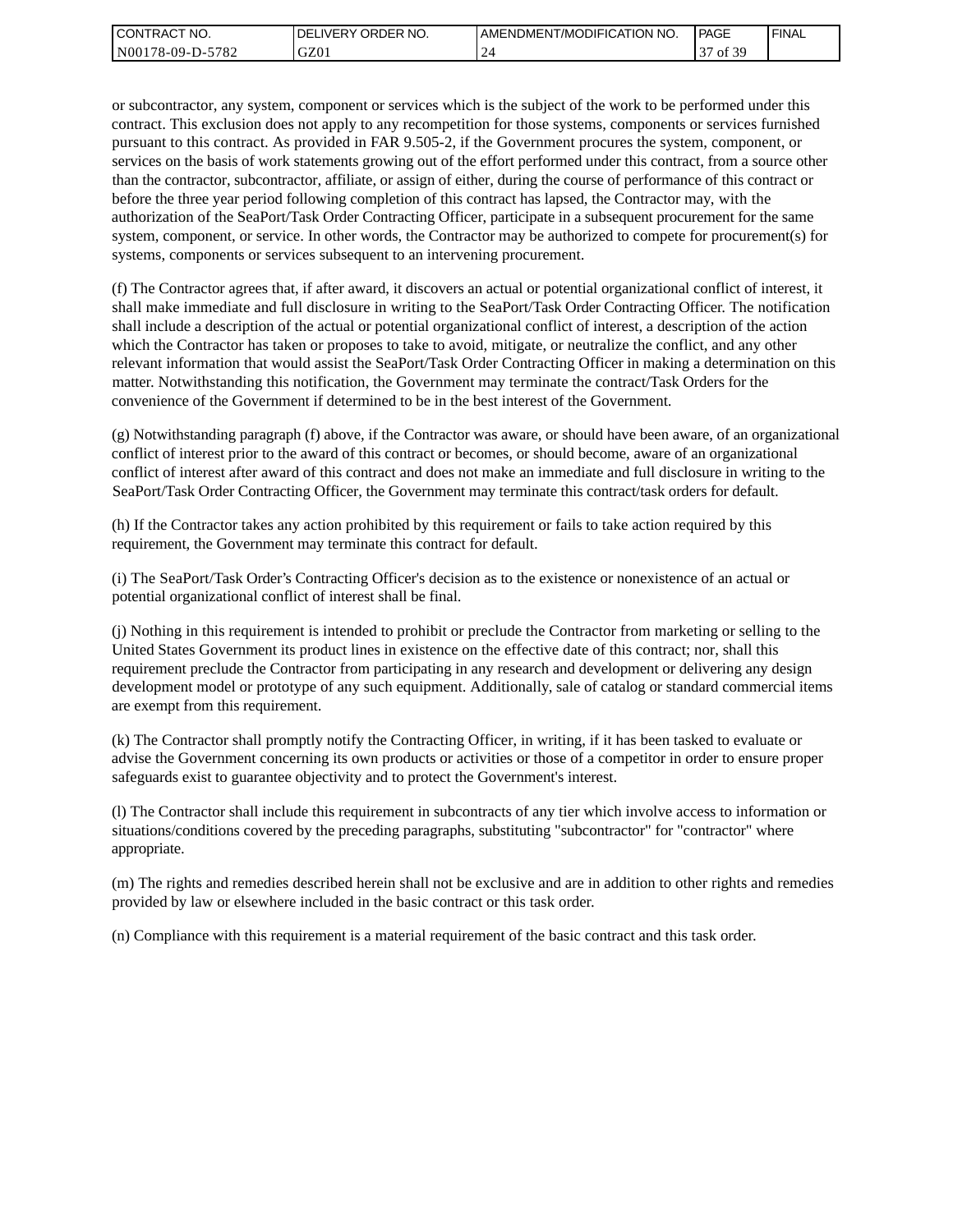| CONTRACT NO.     | <b>IDELIVERY ORDER NO.</b> | AMENDMENT/MODIFICATION I<br>'NO. | <b>PAGE</b>         | ' FINAL |
|------------------|----------------------------|----------------------------------|---------------------|---------|
| N00178-09-D-5782 | GZ0 <sub>1</sub>           |                                  | $\alpha$<br>38 of 3 |         |

## **SECTION I CONTRACT CLAUSES**

52.217-9 OPTION TO EXTEND THE TERM OF THE CONTRACT (MAR 2000)

(a) The Government may extend the term of this task order by written notice to the Contractor on or before the expiration of the task order; provided, that the Government gives the Contractor a preliminary written notice of its intent to extend at least 60 days before the task order expires. The preliminary notice does not commit the Government to an extension.

(b) If the Government exercises this option, the extended task order shall be considered to include this option clause.

(c) The total duration of this task order, including the exercise of any options under this clause, shall not exceed five years.

#### 52.219-14 LIMITATIONS OF SUBCONTRACTING (DEC 1996)

Authorized subcontractors:

Nortel Government Solutions, Inc

Mandex, Inc.

Planned Systems International, Inc.

Dependable global Solutions, Inc

Cyber Squared, Inc.